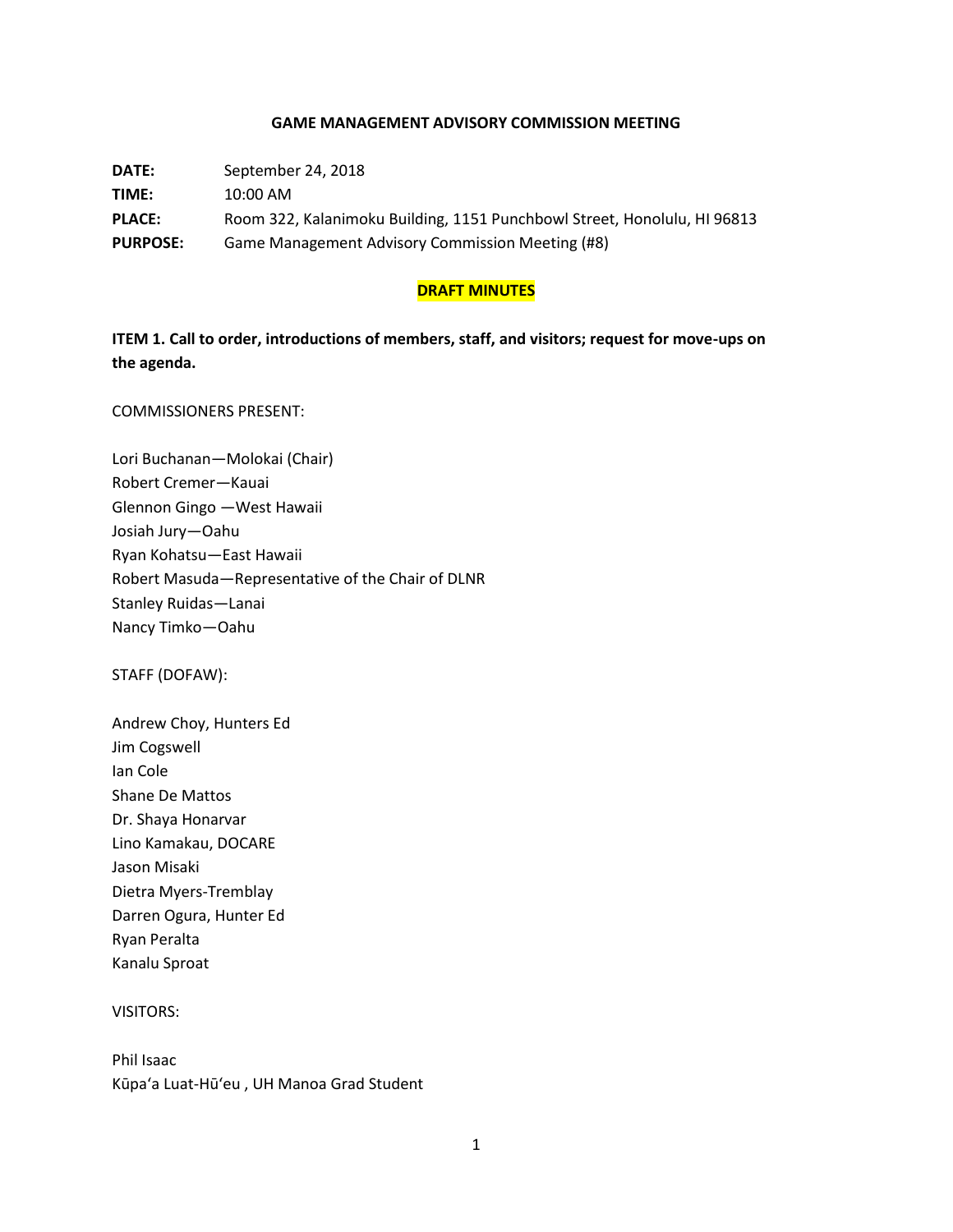**Comm. Buchanan**: I'd like to thank everybody, welcome to the September 24, 2018 meeting of the Game Management Advisory Commission. Commissioners, are there any requests for amendments to the current agenda before we move on? Okay, seeing none, we're going to move into ITEM 1, and actually we do have a new member on the commission so we're going to do introductions.

### ALL COMMISSIONERS, STAFF, AND PUBLIC INTRODUCE THEMSELVES.

Commissioner Gingo introduces himself to the commission.

**Comm. Gingo**: Glennon Gingo, I've been on the Big Island for about 25 years, working in various organizations and non-profits, working with kids and the environment. I've worked for Mr. Masuda for 12 years, both at the international YMCA and the local YMCA, started a lot of interesting programs that took kids out into the ocean, to hunting, to an appreciation for the environment. I'm an avid hunter, I hunt probably two to three times a month. Just got back from Namibia, South Africa, and Michigan, I'll be on my way to Nebraska and South Dakota. I'm also a member of SCI, I serve on committees of SCI. Serve as the president of On Target Incorporated for range development, which I'm happy to say has a great relationship with developing a shooting range, working with the NRA as far as the quality of the shooting range goes, and also looking at lots of good opportunities to engage not only younger people but more women in shooting sports, and more women in hunting, which is the fastest growing contingent of people going out into the forest and wildlife, statistically speaking. So I'm looking forward to helping in any way I can, I'm always available, always willing to roll up my sleeves and grab a firearm or a bow or just going out to look around and help with gathering information. Glad to be here.

**Comm. Buchanan**: Awesome, we're so fortunate to have you.

**Comm. Masuda**: If I might add, Glennon mentioned all his terrestrial experience and expertise, but his super expertise is also in the water. He's the highest level SCUBA instructor trainer, so he certifies SCUBA instructors. He's also expert witness for several top law firms in aquatic-related stuff, and has testified on major marine cases. Also has been our key guy on working with Jean-Michel Cousteau on developing marine-related stuff, and so it goes on and on. We got acquainted because while I was running the World YMCA, I got a request for our top to help different countries establish SCUBA instructor training, so I searched the country, I got six names, and he was the one we picked when we got started, so Glennon has started SCUBA instructor certification programs in Japan, Hong Kong, Singapore, Korea, etc. So that's also a background on his expertise.

### **ITEM 2. Action Required: Approval of minutes from August 20, 2018 GMAC meeting.**

**Comm. Buchanan**: The minutes are 32 pages long, thank you very much.

**Comm. Masuda**: If I might comment, I was stunned to receive not minutes but the verbatim report. I think as a matter of minutes, we will work with the staff in terms of taking all of this recorded information and putting it into a minutes form. For this group, maybe like our Board minutes, four or five pages. To do the verbatim thing I think is a waste of resources, I don't think we need to have everything verbatim recorded. We have the recording if anybody wants to go back to it on a question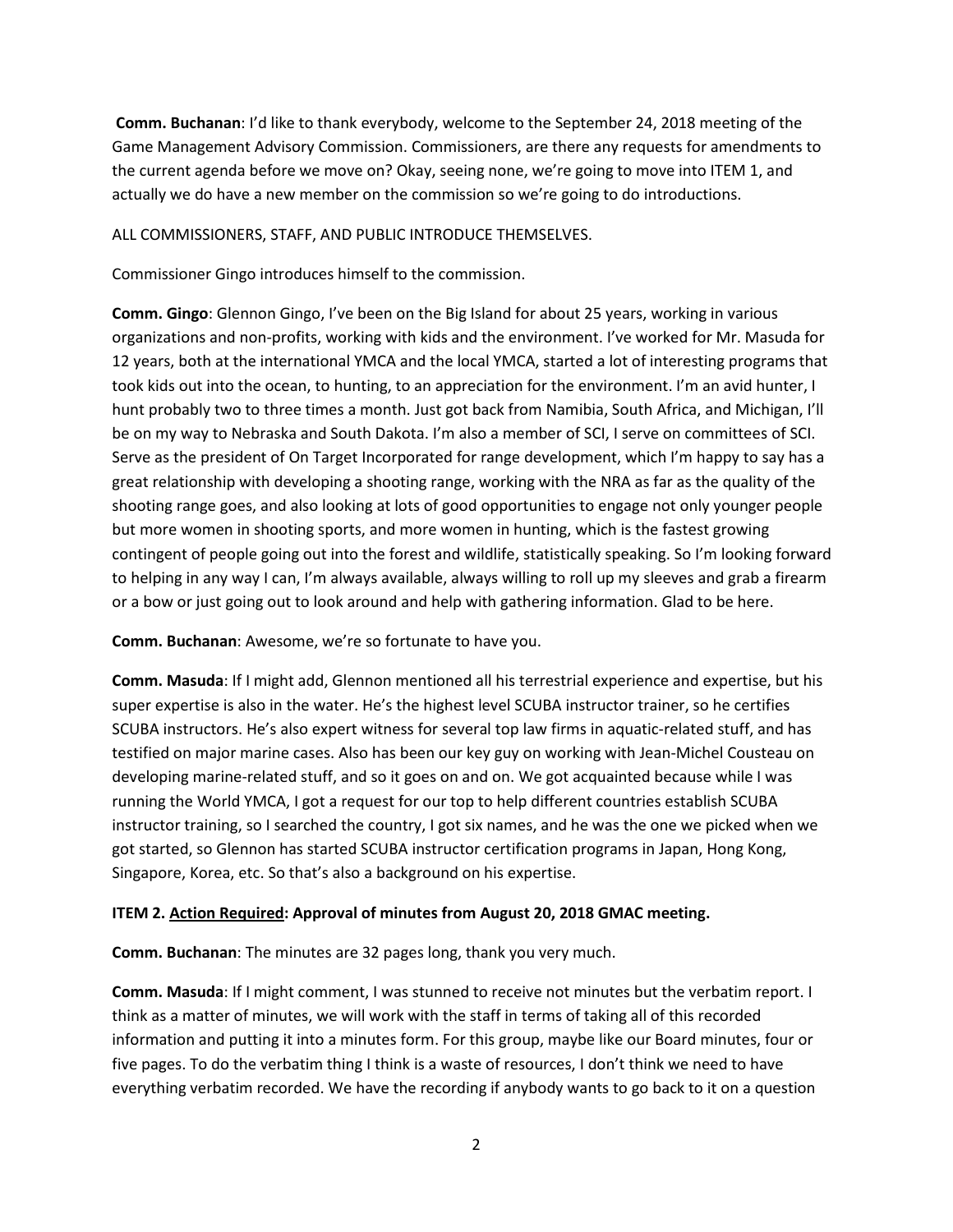and keep the recording for six months or whatever it is. But I think to have to translate the recording into written form in forty something pages took two people two weeks?

**Shaya Honarvar**: Two people one week, so eighty hours.

**Comm. Masuda**: I think we can have a better use of our resources than transcribing verbatim notes, so unless any commissioners want to vote to continue with verbatim notes, that's your privilege, but unless you do so I will do an administrative management thing, working with our staff in producing minutes that accurately reflect the discussion and clearly the decisions will be verbatim as a matter of record, but having verbatim notes I think is excessive and it's a waste of our staff time.

**Comm. Buchanan**: Thank you Deputy for that feedback. Commissioners, any more feedback about the minutes?

**Comm. Ruidas**: Yeah, I've seen that before, I like that kind of minutes, but as long as you have a record to keep.

**Shaya Honarvar**: The recordings are kept for a really long time, It's a part of proof that the meeting happened and anyone can ask for that. I don't know how many years, I've never asked that question before, but I believe it's a long time.

**Comm. Ruidas**: I'm fine with that as long as it's recorded and lumped in.

**Comm. Cremer**: I'd request that the commissioners that don't come to the meeting be sent the recording somehow through email or something, because I'd like to know what the meeting was about all in all, not only the high points. I like to hear, I like to feel the people, know what they want to say. So maybe we can have that sent, the commissioners that are not present be able to see the whole meeting.

**Comm. Kohatsu**: I do send the minutes to people who didn't come, and more specifically, I guess, the comments of the representatives that came at the last meeting were of high interest to people who weren't there to see it.

**Comm. Masuda**: Minutes would reflect that kind of information.

**Comm. Kohatsu**: So they're just going to try to put the audio somewhere?

**Shaya Honarvar**: So the recordings, I don't put it online because they're very big files, and whoever requests it, I send it to them, and no one has requested that in the past year that we've had meetings.

**Comm. Kohatsu**: So we could request it, if I brought a flash drive I could just get it from you or something?

**Shaya Honarvar**: Yes! And if you request it then I can put it in Dropbox or some other format, and then just give you the link, and then you can go and download it, you don't have to physically give me a flash drive.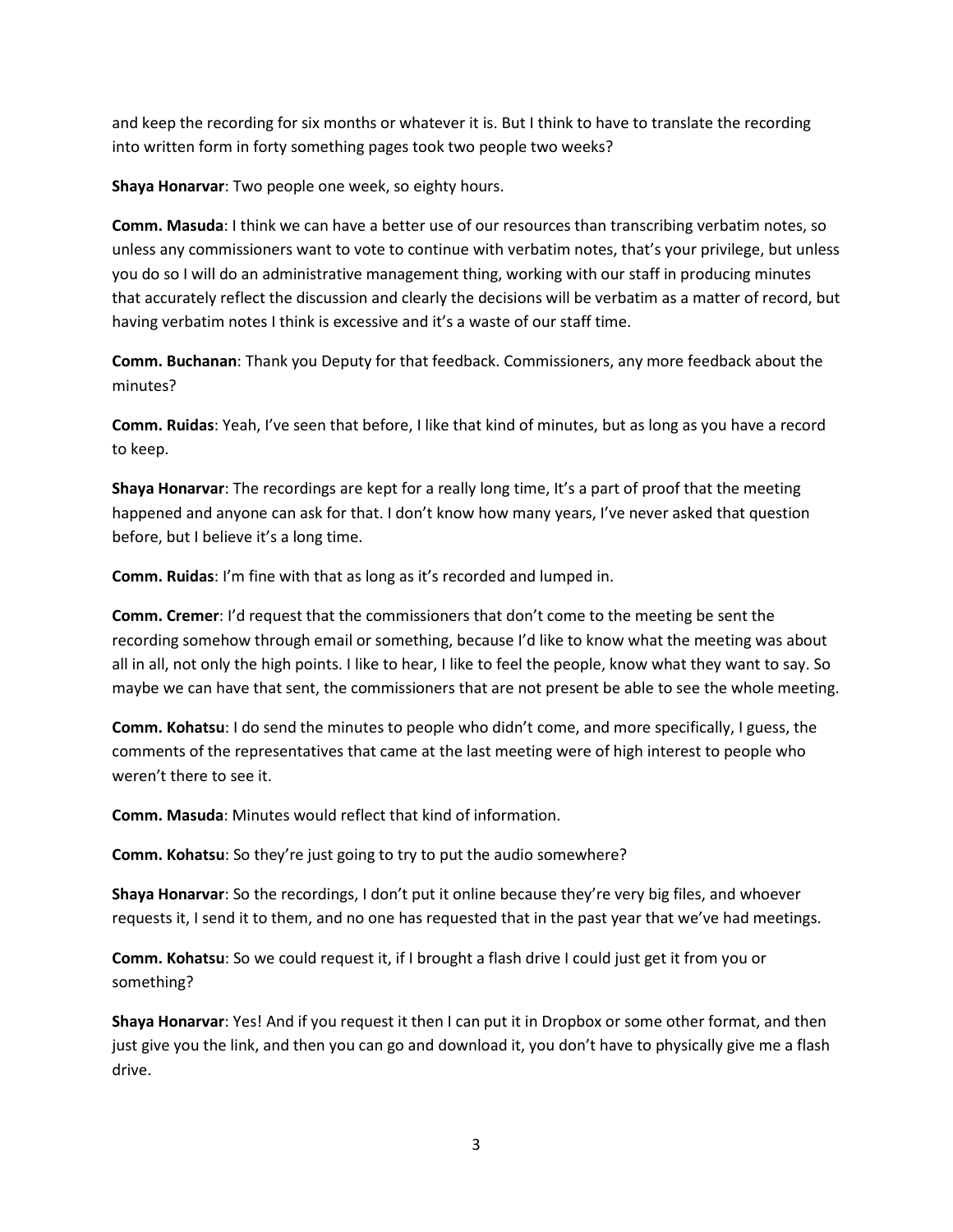**Comm. Buchanan**: I'm sorry, Deputy, but I do love verbatim minutes, I read them all the time. And I get requests from GMAC on the Big Island for minutes, for my minutes, because they tell me they cannot find them posted online. I think sometimes they want them faster than we finish them, but it helps me at the end of the year when I'm trying to write up the legislative report, and I love verbatim minutes for that reason.

**Comm. Buchanan**: Well I'm not going to sit down and listen to one thing for two hours after I already was in the meeting for two hours, to listen to the meeting again to find out exactly, but I can take my own notes too, but when I'm writing the report I do go back to the minutes. But I'm willing to make a compromise. The compromise would be for now, verbatim minutes—maybe I don't have to write the report next year—but for this year, the last two meetings, I would request verbatim minutes, and then we can take up the issue again in the new year of 2019. I'm sorry Deputy, that's my feedback.

**Comm. Masuda**: Don't be sorry, this is a democracy. I would be happy to accommodate the Vice Chair's request given her duty to write up the legislative report and her need for that, but I would move therefore, Madam Vice Chair, that starting January 1 in the New Year that we instruct the staff to write standard minutes such as Board minutes are done, and forget about literally transcribing the hours of tape, in the interest of saving some of our resource time. But until such time, the next two minutes they'll do as is, and also in that will be the verbal transcription on recording will be made available to commissioners who have been absent who request such.

**Comm. Jury**: May I just add that if we're talking about compromising, maybe we should consider, depending on how we revisit this topic next year, but also certain items that may be very sensitive to the commissioners or the interests of the islands, maybe those particular action items should be verbatim. Because I understand looking at our resources, some time you can save, you know. What people say or what's being said…

**Comm. Masuda**: I have confidence in the staff, Madam Vice Chair, that they will use their professional judgment appropriately in making sure that issues of substance are included verbatim if necessary to elucidate on the subject, but I think after we try that we can always adjust.

**Comm. Cremer**: Okay, I have a question. What about the Sunshine Law, would this…?

**Comm. Masuda**: We meet the Sunshine Law requirements.

**Shaya Honarvar**: Yes, we meet the Sunshine Law requirements.

**Comm. Jury**: I would just like to say that I think the verbatim has proven to be a useful tool in keeping accountability and transparency on both sides of the table. I think when you look back, like Commissioner Buchanan said, it's easier for me to scroll down on a paper to look for the action item and being sure of what was said, by myself or others or the community testimony or representatives, so that way there can be a clear understanding moving forward and there's no misrepresentation of what was said. So I still have to say, yeah, I enjoy the verbatim, I do read it, I can understand why. I think what we've got to look at is that if for some reason I'm going to ask for the recording, it will be more for me to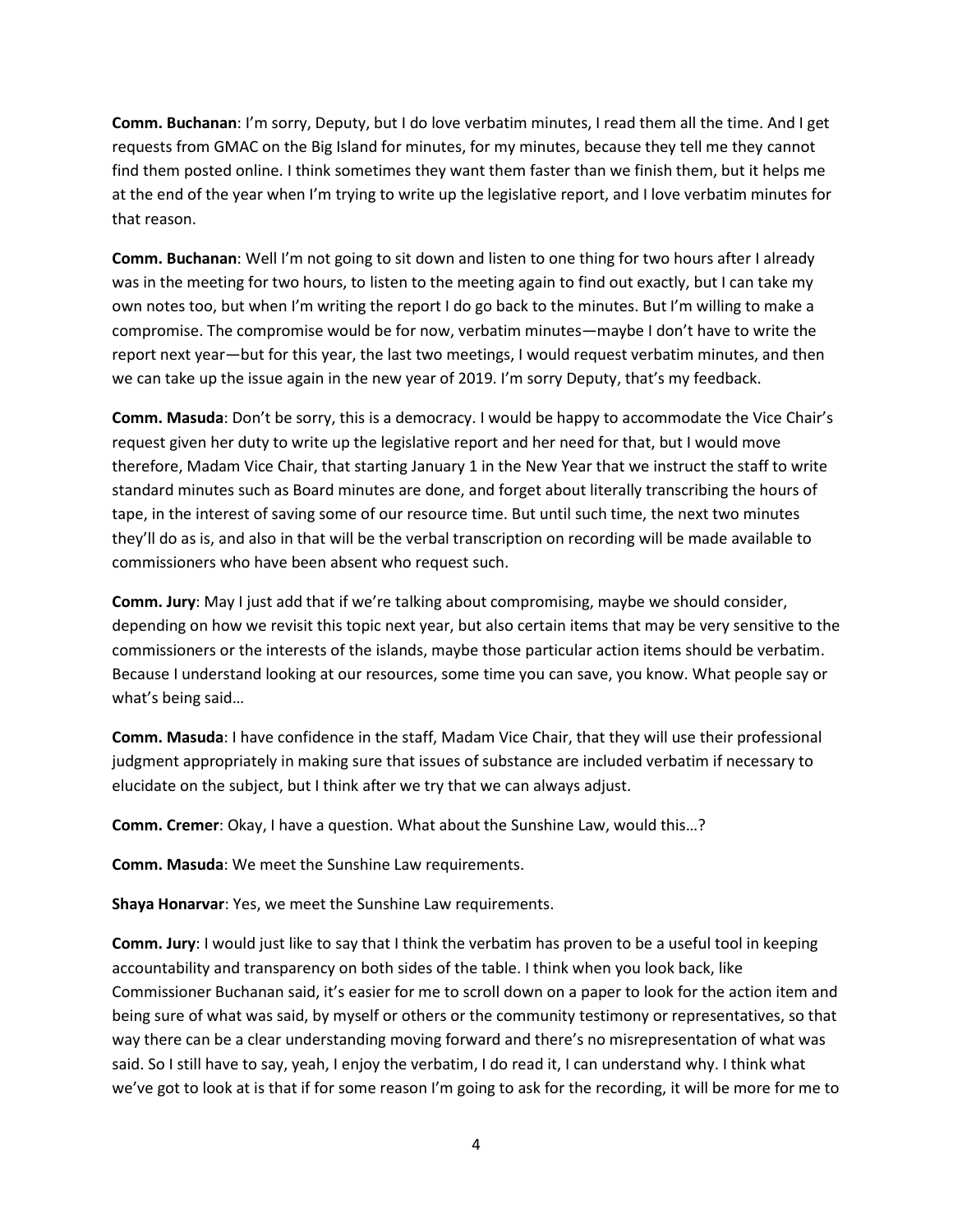do them, which is cool, we can do that too. The last six months and the last year that we've had it, I see success looking back, and bringing it back up in the minutes follow up meetings, and without that verbatim, it would be harder for me to readdress the issue of what was said.

**Comm. Masuda**: I would like the actions of this Game Management Advisory Commission and our deliberations to be productive in the outcomes of establishing game management or hunting improvements or advancements. I don't want to get into this "who said this, who said that" kind of game playing. I'd like for us to put our energy into establishing what I hear the hunters and what I hear you guys saying the last meeting are important to you. So I can play Josiah's game as much as he wants.

**Comm. Jury**: I don't think it's a game, sir. It's fair to say that in the past things were said in this meeting that were not being said on the outside of these doors, and without that verbatim, me as a commissioner telling my islands one thing that's being said in this meeting only to be said in a different way from your department shows some inconsistency, and without that verbatim, it's going to look like I'm inconsistent, and with that verbatim it will show who is inconsistent. So if we're going to talk about yes we want to be productive and we want to move forward, I'm glad that you're here on top of the Board, but there have been some things proven in the past that have been said that have not been translated clearly or consistently outside these walls.

**Comm. Masuda**: Well, we have a motion that I would call the vote on that indicates starting on January 1<sup>st</sup>... now if in the next two minutes we find that you'd like to change that, you can so do.

**Comm. Buchanan**: Okay, so you're making a motion?

**Comm. Masuda**: I did move.

**Comm. Buchanan**: So, the Deputy has moved for consideration, is there a second?

**Comm. Masuda**: If there is no second, then the motion dies.

**Comm. Buchanan**: Then the motion fails. So Commissioner Jury and Deputy, I have a suggestion. The suggestion is that we bring this up again in our first meeting of 2019. In the meantime, in our next and last meeting of the year, can you bring us a sample of what the minutes look like from what the Deputy is discussing to make sure everyone is comfortable with how the minutes are going to look, and then we can take a vote in 2019. That is my suggestion.

**Comm. Masuda**: That's a great idea.

**Comm. Cremer**: So I move in the direction as far as Vice Chair—Presiding Chair now—that we revisit and look at the minutes from the last meeting and then revisit it in January.

**Comm. Masuda**: I second that motion.

**Comm. Buchanan**: Okay, since it's a motion, I was just going to see if anyone was not amenable to that, but since there has been a motion that has been seconded, is there any discussion?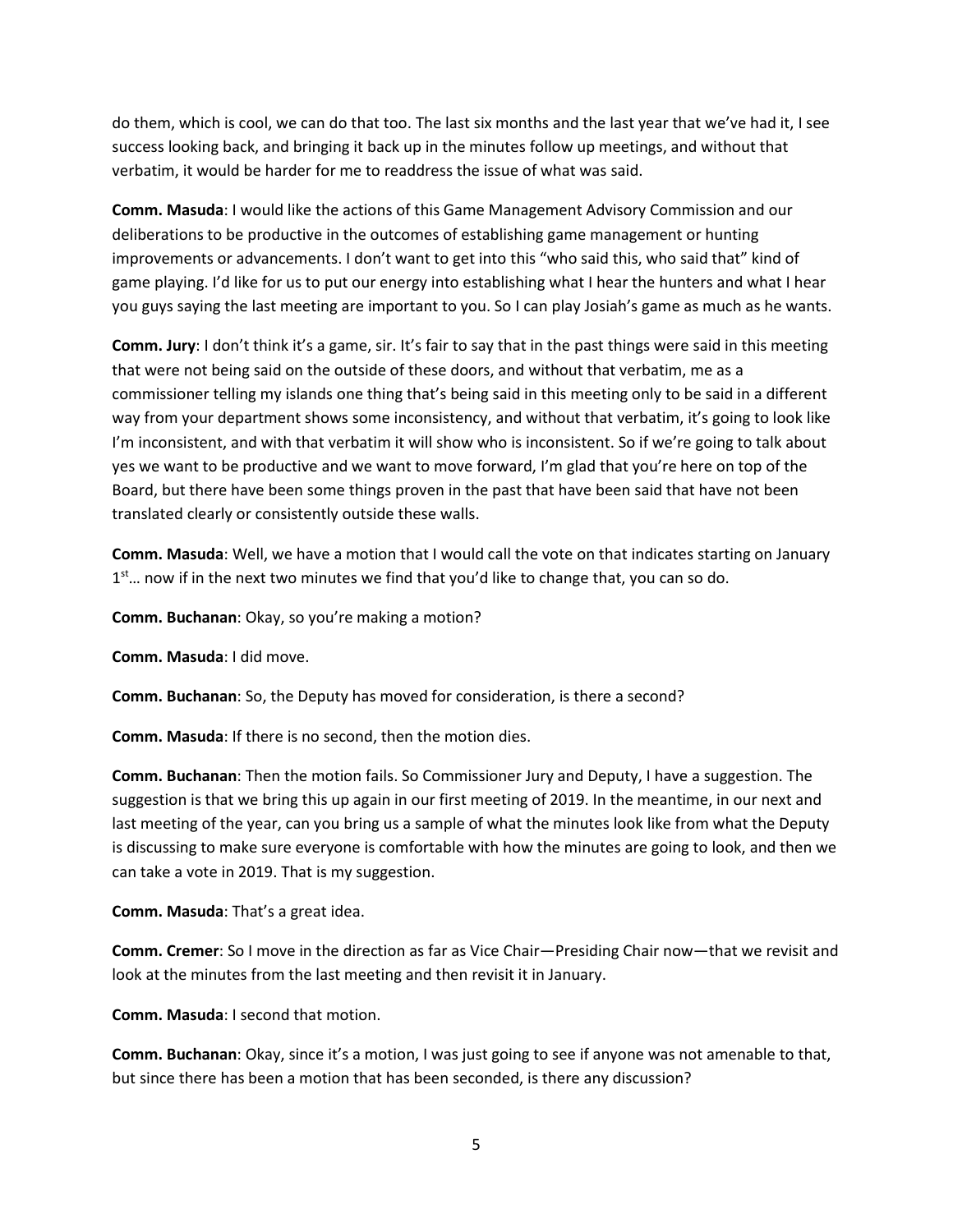**Comm. Gingo**: Commissioner? I haven't been officially sworn in, but just food for thought for our next meeting. You actually have a potential of creating inconsistency when you do verbatim versus recorded minutes, because human error potential, and that's why recordings are an excellent way, just as in court transcripts, to have the exact stated flavor of the meeting, personality of the meeting. That's not inconsistent, that's the record, and that meets the Sunshine Law as well. Minutes are just a way of encapsulating the meeting, and the most important thing in minutes is to have the voting, anything that has to do with making decisions or voting. The back-up discussions are right there, so actually you run the risk of having the verbatim and the recording having some inconsistencies between the two. So food for thought.

**Comm. Buchanan**: Thank you. Any more discussion? Okay, if not we'll call for the vote.

ALL COMMISSIONERS VOTE IN FAVOR OF MOTION. COMMISSIONER GINGO DID NOT PARTAKE IN VOTING (He has not been officially sworn in).

**Comm. Ruidas**: We haven't approved the minutes yet. I make a motion to approve the August 20, 2018 minutes.

**Comm. Cremer**: Seconded.

**Comm. Buchanan**: Okay, is there any discussion or corrections to the minutes? Okay, seeing none, we'll call for the vote.

ALL COMMISSIONERS VOTE IN FAVOR OF MOTION. COMMISSIONER GINGO DID NOT PARTAKE IN VOTING (He has not been officially sworn in).

### **ITEM 3. Action Required: Selection of a new commission Chair from the current commission members.**

**Comm. Ruidas**: I nominate Commissioner Buchanan for Chair.

**Comm. Cremer**: I second.

**Comm. Buchanan**: Alright, there's a motion and a second, there's no more nominations from the floor? We'll take a vote then, and by the way, thank you my fellow members for your vote of confidence. It's not going to last long so you guys better be ready for the next one. All those in favor of me being the Chair raise your right hand.

ALL COMMISSIONERS VOTE IN FAVOR OF MOTION. COMMISSIONER GINGO DID NOT PARTAKE IN VOTING (He has not been officially sworn in).

**Comm. Buchanan**: Thank you very much, I'm very humbled. So now that I'm not the Vice Chair, we have an opening for the Vice Chair.

**Comm. Cremer**: I nominate Josiah Jury. I make a motion.

**Shaya Honarvar**: So, it was not written in 183D-4.5 to have a Vice Chair, and so I don't think it's appropriate to have a Vice Chair.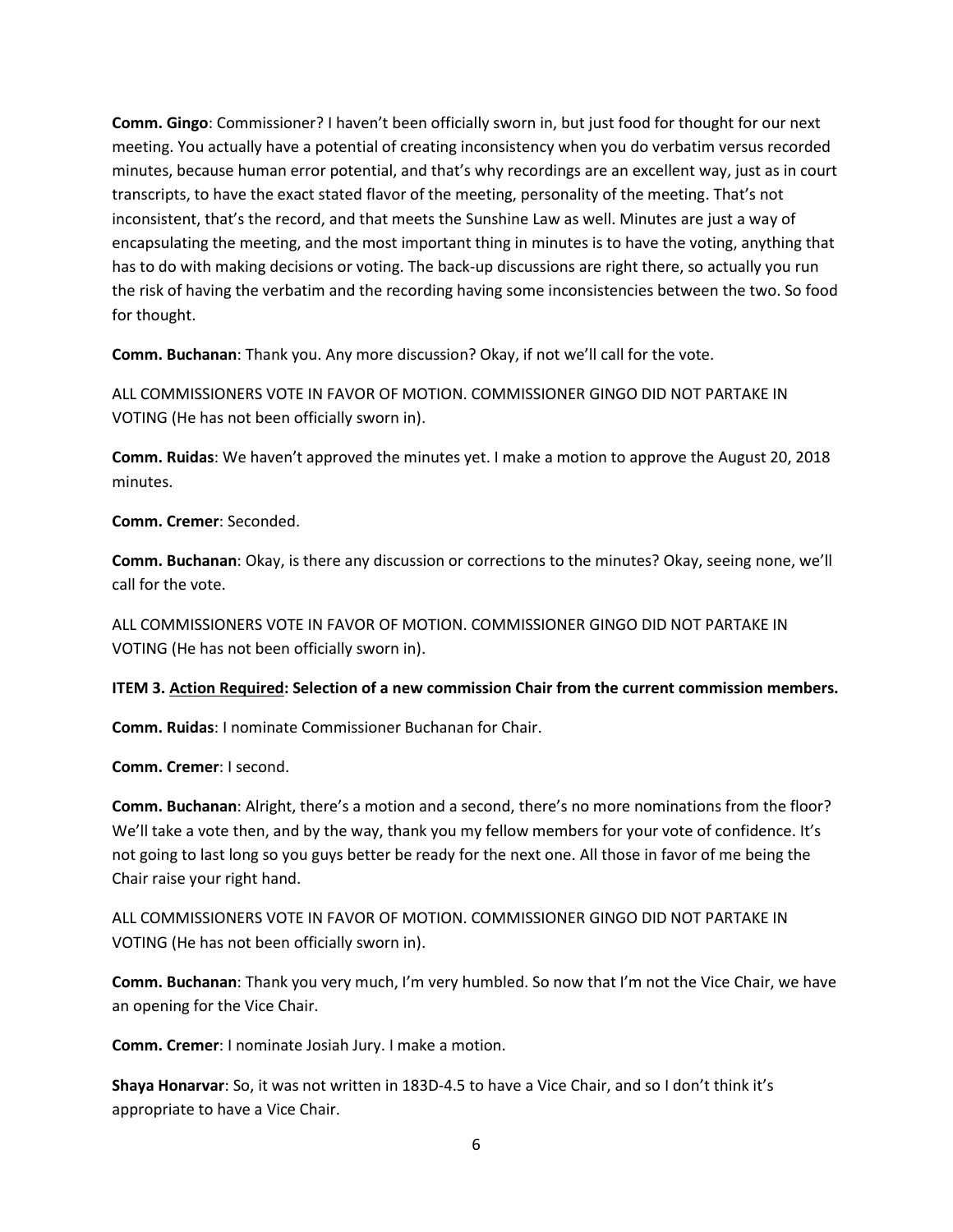**Comm. Buchanan**: Well guess what, we're going to put it in.

**Comm. Ruidas**: How can we put it in?

**Shaya Honarvar**: I believe it would rule making … I'll have to find out.

**Comm. Buchanan**: Or an amendment.

**Dietra Myers-Tremblay**: they're authorized to write their own rules, so…

**Comm. Buchanan**: So we would write a rule, but we'd have to have it approved at an administrative process layer, right, I would think so. So with that, Commissioners, I'd still like to have a Vice Chair person that this commission feels could run the meeting if the Chair is unavailable. So can we do that?

**Shaya Honarvar**: I need to look into it, and I can do that for the next meeting, and hopefully by the next meeting we will have a Maui commissioner as well, so if we can table the Vice Chair until next meeting that would be better so that I have time to check with the Sunshine Laws and everything.

**Comm. Cremer**: From my understanding there was somebody that applied?

**Shaya Honarvar**: Jeffrey DeRegos did resign, that's official. We are waiting for a new person now to apply.

**Shane De Mattos**: I'm not aware of anybody who applied for the Maui Commissioner position.

**Comm. Masuda**: Until today, until just now, I did not know that the Maui person in fact resigned, and so until they resign, we don't have an opening. But we did actively work on pursuing an action. We spend a lot of time trying to keep the organization as an organization, hopefully we'll get the organization fully loaded by next time.

**Comm. Ruidas**: So Chair? For our own rules that we were supposed to have made, how are we going to handle that?

**Comm. Buchanan**: We already formed the Interactive Group, we just need to schedule the meeting dates. We could do that today before we adjourn.

**Comm. Masuda**: What's the interactive group?

**Comm. Buchanan**: We did a PIG [Permitted Interaction Group], we formed one in order to look at the administrative rule making process for this body. But we never had a separate meeting, we never got together yet. So between the Deputy and our new person from Kona side, do you guys have any suggestions in lieu—because we're not going to have the Vice Chair figured out by the next meeting, but in your extensive backgrounds, do you know how this commission can have a second person while I'm not here, because I think it was an issue in the past, so I'd like to resolve it now since it's on the agenda. How do we choose a second to act on my behalf when I'm not here?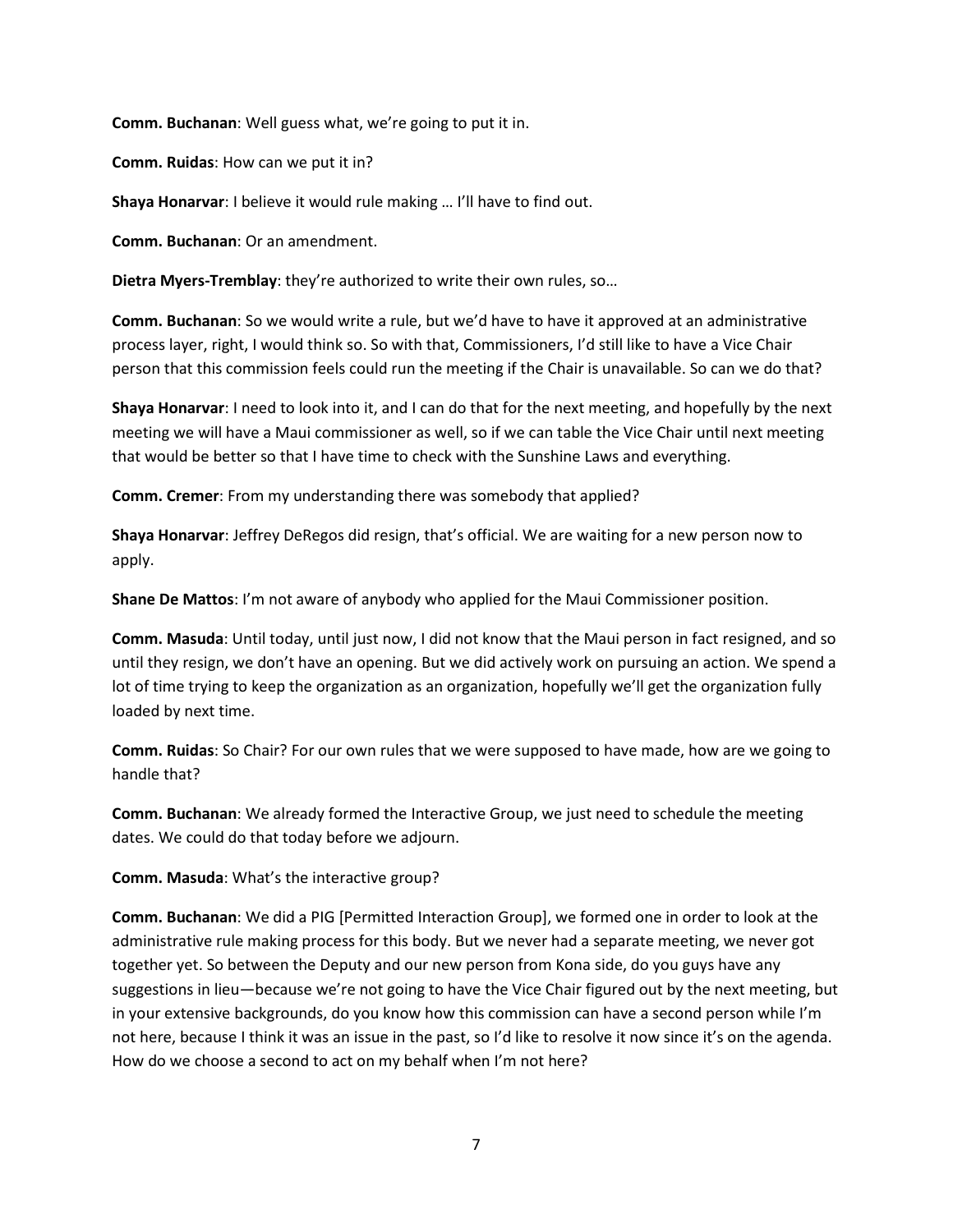**Comm. Gingo**: Sure, it's already stated that there's no provision for a Vice Chair, then that should exist with the chair to make a decision to designate somebody to sit on your behalf during your absence.

**Comm. Buchanan**: Okay, I'm going to do that.

**Shaya Honarvar**: And it can be somebody different every meeting.

**Comm. Gingo**: That gives everyone a chance for leadership who wants it.

**Comm. Buchanan**: Okay, great, can I do that right now for the next meeting? I'm going to set the next three people in line for if I'm not here.

**Shaya Honarvar**: So yes, you may do that, but the issue would be if you are not coming for instance on the November meeting, how will we know if you decide Ryan is going to be your next person if he will be able to attend the next meeting. So we don't have to vote on that, so can just email me and say "Shaya, I'm not going to be here, Ryan is going to run the meeting for me."

**Comm. Buchanan**: Alright. That's great. Commissioners, are you guys okay with that?

**Comm. Ruidas**: I suggest you make several.

**Comm. Buchanan**: Yeah, I'm just going to start that way and work my way down. Alright, thank you very much.

### **ITEM 4. Briefing on Mile Marker 16 by Lino Kamakau (DOCARE Branch Chief, Hawaii Island).**

**Lino Kamakau**: I'm Lino Kamakau, Branch Chief for DOCARE on the Big Island. I was asked by my chief to come in and talk to you guys about Mile Marker 16 if some of you don't know about it. I know it started late 2017 into the beginning of 2018 that my administrator, Chief Farrell, had looked into opening a shooting range on the Big Island. If you guys don't know, on the Big Island there are zero shooting ranges for the public when it comes to high power rifle. Problem with that is they've going up Mauna Kea are using it as an area to practice, if you can say that, and even in Manuka, in south Kona. So he'd looked into the rules, came up with two places, which are potentially going to be Manuka Natural Area Reserve and the Watershed off of Saddle Road Mile Marker 16. MM16 is on the East side of the Big Island, so if you're coming up Saddle Road, MM16 is also Morita Camp. Currently, well not right now, but it was under the watershed, 30 something acres, and I think on February 23 the Board approved acreage in that area to utilized as a shooting range. So currently it is 3.6 acres that are authorized as a shooting range open to the public seven days a week during normal hunting hours, so half an hour before sunrise, half an hour after sunset. All legal firearms can be used there. Part of the condition because they have to be in conjunction with hunter education, you need to have a hunting license in order to use that place, and we all know that has to be ten years of age and older. If they're under ten, they need to be accompanied by an adult male who should be licensed. So that right now is where we're at. When it initially opened up, we were kind of blindsided, because when the news initially went out on February 23, everybody thought that it was open, because the Board did not say when it would be opened, it said it was approved. So everybody mined social media, we had a shooting range. So that was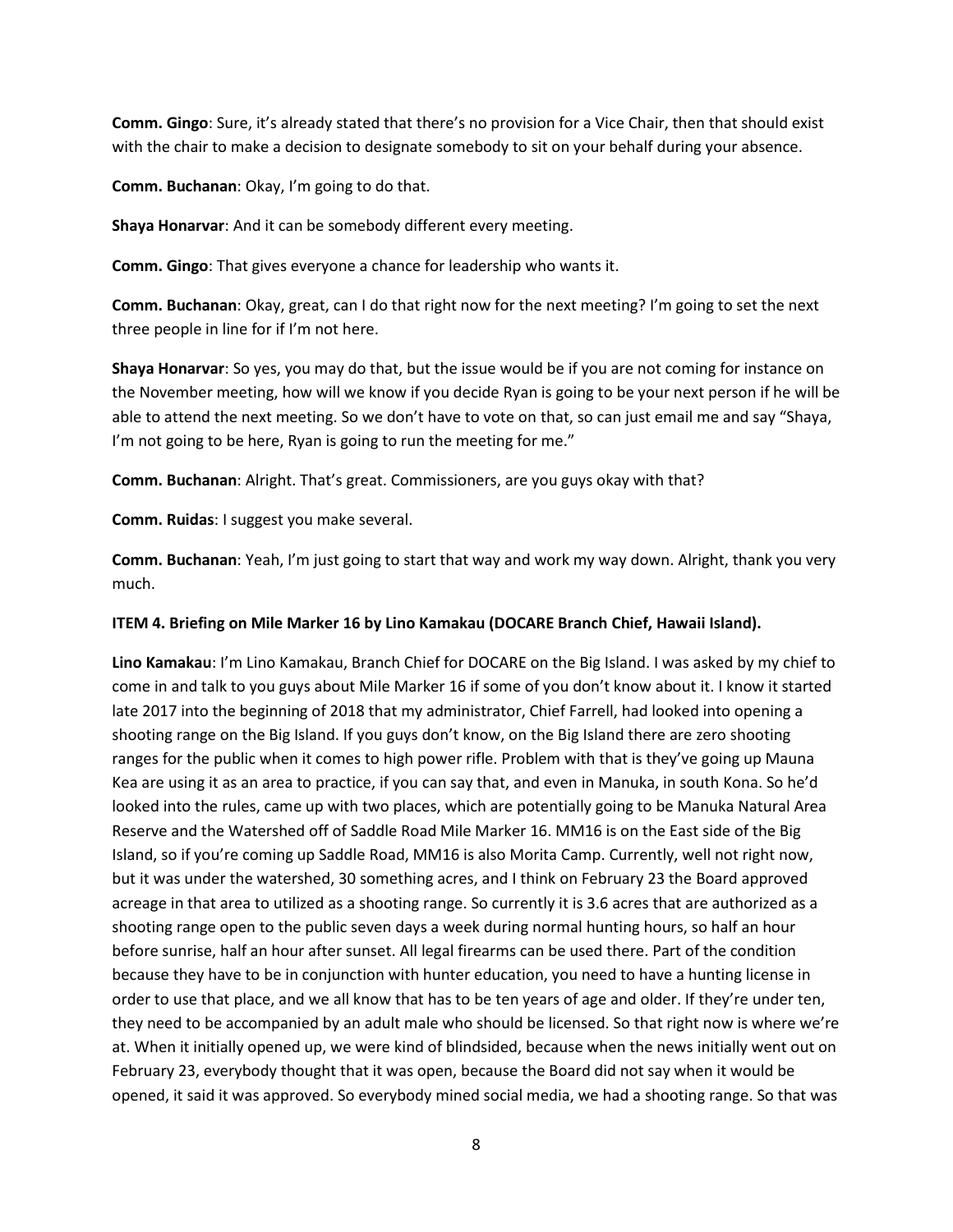kind of caught in a blindside, I think even for Andrew. But I know sometime in March, Andrew came up and came back with some rules, which now we're following. And part of it is the ten commandments of range safety, but I guess being a licensed person, who has a hunting license, presumably you would have gone through a firearm safety class, so that's where we're at and I think it's a good thing for the Big Island. I know everybody thanks you guys, I'm not sure when the west side is going to have one, but that's the biggest thing, it's good for the public. So MM16 is now a legal, public hunting range. It is quite small though. I think Ian and I discussed it, and it is small as far as safety for the hunters. I'm not sure how the department is going to enhance it to make it even more safe than it is right now, I think you've probably been there, so something to get done in the future that they're going to work on. But other than that, that's pretty much it. Andrew, do you have anything to add to this?

**Andrew Choy**: Andrew Choy, Hunter Education Program manager, I want to thank my esteemed colleague for giving me the opportunity to support him and provide some testimony. So just a couple other points to highlight: it is an unmanned shooting range, there is no range safety officer, and that was the intent all along. We hope that at some point in time, shooting organizations would step up and basically police it themselves, that's kind of the intent. We haven't had discussions with the county if they want to take it over, I don't know if that will ever happen. But here and now it's a self-policing range, unmanned safety range. The other thing I would note is that it really was a stop gap measure, that was the intent, administratively—to provide an immediate solution for firearms practice. It was either that or just shut it down and enforce illegal shooting in the area. So to support the shooting community, to support firearms training, hunter education, we all thought that it was best to provide this solution through Board action to designate this area as an official public shooting area. And basically, as Lino was saying, the only rule that we have, which is the 123 shooting rules, we're kind of projecting that on this shooting range where it applies, so legal firearms, hunting license, etc.

**Comm. Ruidas**: Okay, so being unmanned, at any point do you guys go and check those guys, or just let them go?

**Lino Kamakau**: That is correct, it is being patrolled by DOCARE. But not every hour, not like that, but when they're passing they'll stop by.

**Comm. Ruidas**: I ask because we had the problem of that on Lanai, and they're talking about closing the range because of liability, they pulled out that liability card, so I was just asking how things were manned here.

**Lino Kamakau**: So far, speaking from our division, enforcement side, we haven't had any complaints. The only complaint we've had, which is not bad, is that it's crowded. On weekends, on nice days. So people are smart now they'll go on weekdays instead of weekends. It is a small area.

**Comm. Masuda**: I have a question. I'm told that people go and set up tents as cover, and so when somebody sets up a tent, generally he's like getting the space for the day, and so I would recommend that we seriously look at it from a safety point of view, because it is so makeshift, that we get the place at least delineated more and put up berms as we originally were thinking of. Get a bulldozer there, take down that middle section, make a shooting range look like a shooting range, put up a little frame that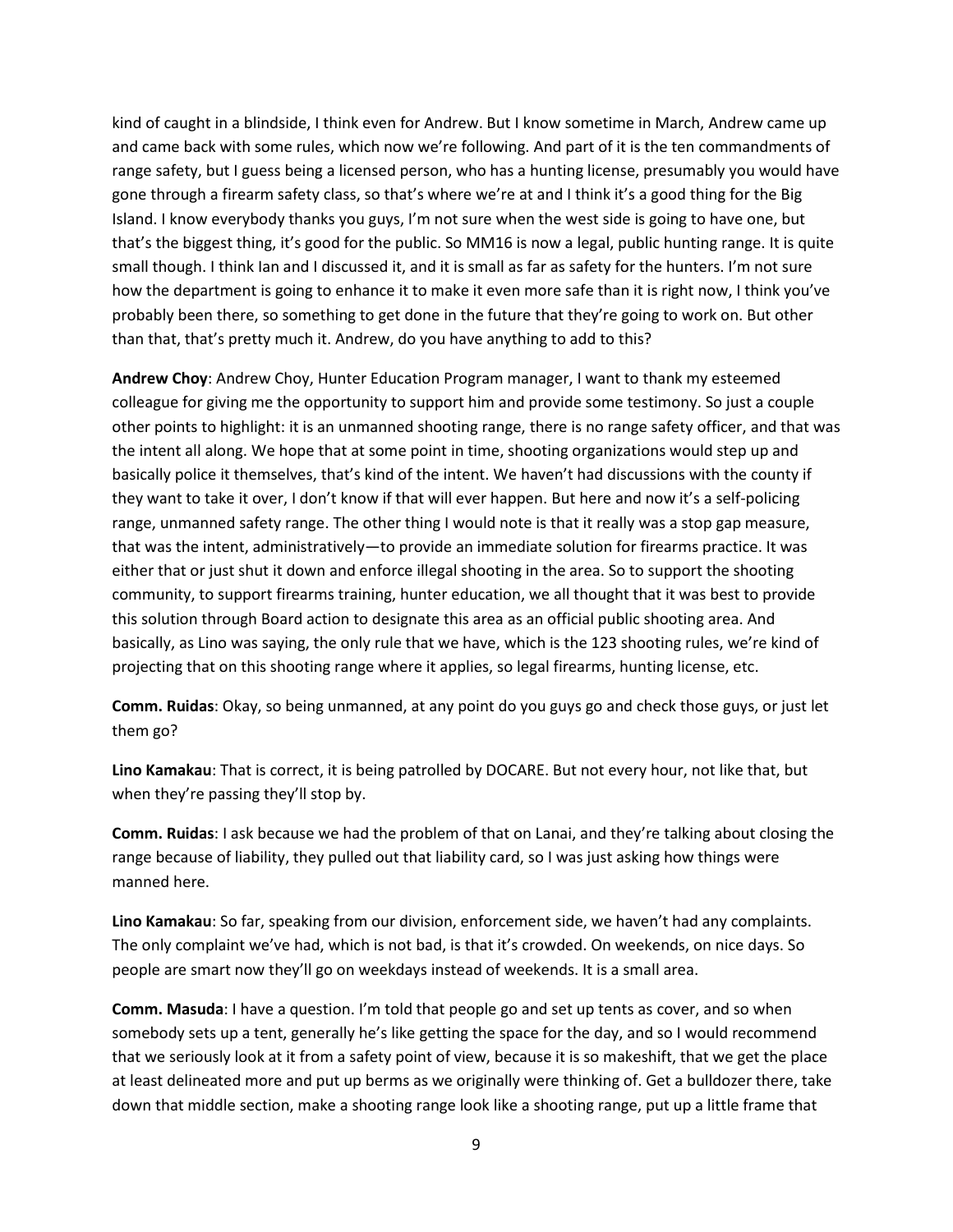keeps the rain off of the shooter, maybe, so that people can have an hour, the next person have an hour, rather than you put your tent and you're there for the day.

**Lino Kamakau**: I haven't had any complaints or people staying there for the whole day. I know I've been there myself, there are tents, I don't blame them—it's either going to rain or it's super hot. But as far as people staying there all day, I haven't had any complaints like that, not yet.

**Andrew Choy**: In any case, I'm happy to bring that recommendation back to my chief and talk about possibilities, definitely.

**Comm. Masuda**: Shouldn't cost much.

**Andrew Choy**: And then there's safety concerns too, right? You want a standard shooting line, you want berms, there's a hunting area behind it.

**Comm. Masuda**: Yeah, I think that would set up a standard shooting line.

**Comm. Kohatsu**: Alright the comments I have may or may not be mine, some of it is just what the constituency has requested of me. I kind of noticed it was mentioned public shooting range and then someone said public hunting range. Could someone delineate what it is officially?

**Andrew Choy**: I have not heard it referred to as a public hunting range, it should be public shooting range.

**Comm. Kohatsu**: Okay, it's public shooting range?

**Andrew Choy**: Yeah, and that should be consistent with the board approval.

**Comm. Kohatsu**: Okay, so the Board approval was just through admin rule, they can do this? Okay. So does it substitute as a public shooting range that anyone in the public can participate in?

**Andrew Choy**: As long as you have a hunting license.

**Comm. Kohatsu**: So the definition of a public shooting range would be requiring a hunting license for a public shooting range in Hawaii State.

**Lino Kamakau**: No, but in this specific area, yes.

**Andrew Choy**: And once again, this is not intended to be the final shooting range for Hawaii Island. This is internally and administratively a solution that we could put on the ground quickly to provide a target range for the area.

**Comm. Kohatsu**: I'm echoing—again, this is not particularly my comments, I applaud the effort, it's great—but I just have a lot of people on my side of the island that get into the semantics. And they do understand that some of these things are very loosely held. They went through one range development before that required an EA and all that stuff, it didn't take much for them to figure out that it would be very easy to remove this or to be forced into an EA, so they have apprehensions that this would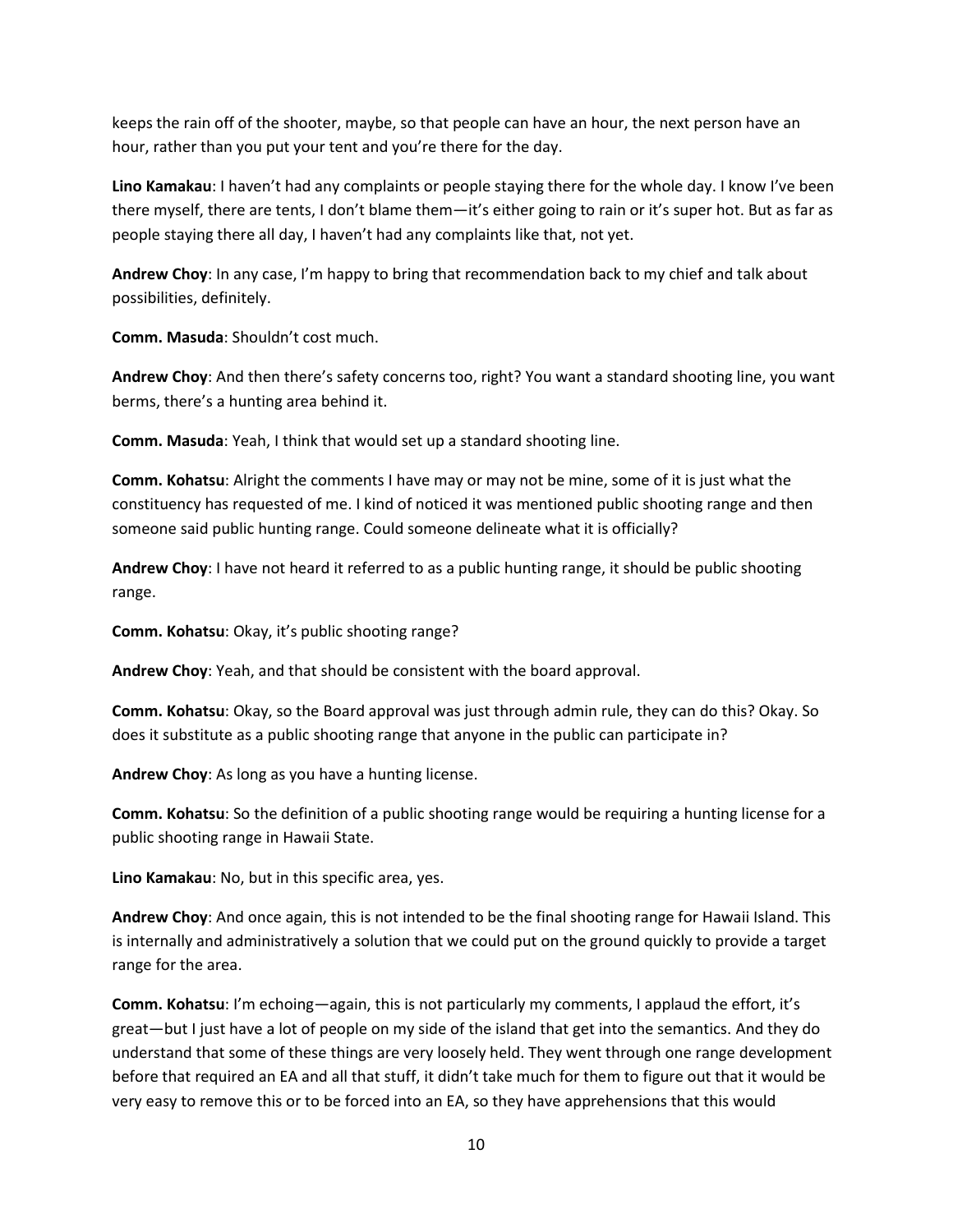substitute as a range and maybe take away from efforts, maybe ongoing, that are actually building the real one. So they just wanted me to echo those comments. I mean, this is great, they want it to keep going, do what you can, but they wanted to echo that real public facility, it shouldn't take away from at least continuing on trying to figure that ball of wax out too.

**Andrew Choy**: No, I understand, and the only thing I would say is that—and I know my Chief was really clear about this in his initial Board submittal when he pushed this through—statutorily, the Department pursues shooting range in support of Hunter Education, so that speaks to the scale of the Department's involvement in shooting range development, that it's really just consistent from Hunter Education firearms training. It's not a big facility per se. That's not to say that the Department or whoever can't be involved, in many cases we are involved in shooting range development. The other side of that is that it is very important that the county is involved in the shooting range development process. If you look at all the public shooting ranges in the state, the county's a big player, whether they're running it entirely or they have a concession. So I understand that. And I know that there have been efforts with the Hawaii Island Game Management Advisory Commission to work with the county to pursue shooting range development, a final solution.

**Lino Kamakau**: Two things in reference to your question. One is my cell number: 987-4616. Take that, pass it on to your comrades, tell them to call them directly with their questions. Number two is, understand that this shooting range came about because in the verbiage in the watershed, and correct me if I'm wrong watershed people, Hunter Ed is mentioned in there. So I'm eager to take the watershed area and move that to a shooting range versus Manuka in Kona which is a Natural Area Reserve. You can't do that there like how they did it at the watershed, you've got to go through an act of congress and the NAR, it's just the verbiage, it was easier. So for people's understanding for your guys, because I've had people say "why not open a shooting range in Manuka?" It's not that easy. So just the complications of why it was easier to get it at the watershed.

**Comm. Kohatsu**: Yeah, for sure. Like I said, I'm just being really honest, if you don't mind. They have the record, the minutes. That information you gave us is useful.

**Comm. Gingo**: I've been intimately involved in the range development process for at least the last ten years. In no way and no part are we saying that there shouldn't be an ongoing pursuit of having technically a sanctioned type of shooting range. We're talking about multi-million dollars if you're doing it correctly. And I think as Andrew said, this stopgap measure was to give some people a place to go that is designated, that people are aware is a shooting range and people can shoot with a degree of safety, and having a requirement of a hunting license insures from all sides that there's at least some minimal understanding of firearm safety before you're there, which I applaud that effort and I supported that effort. And I worked directly with Chief Farrell on doing all the drone video of both Manuka and MM16 to map it out. I think the challenge is for Manuka, as you said, is that it has multi-jurisdiction. You have NARS there and you also have oversight and you also have some use with the Department of Transportation. So there are some challenges there that we sort of thought "well, let's approach that as we go but at least get something started now and at least show the public that we have a concerted effort and concern for a good place and a safe place to go shooting," and that's why this came about.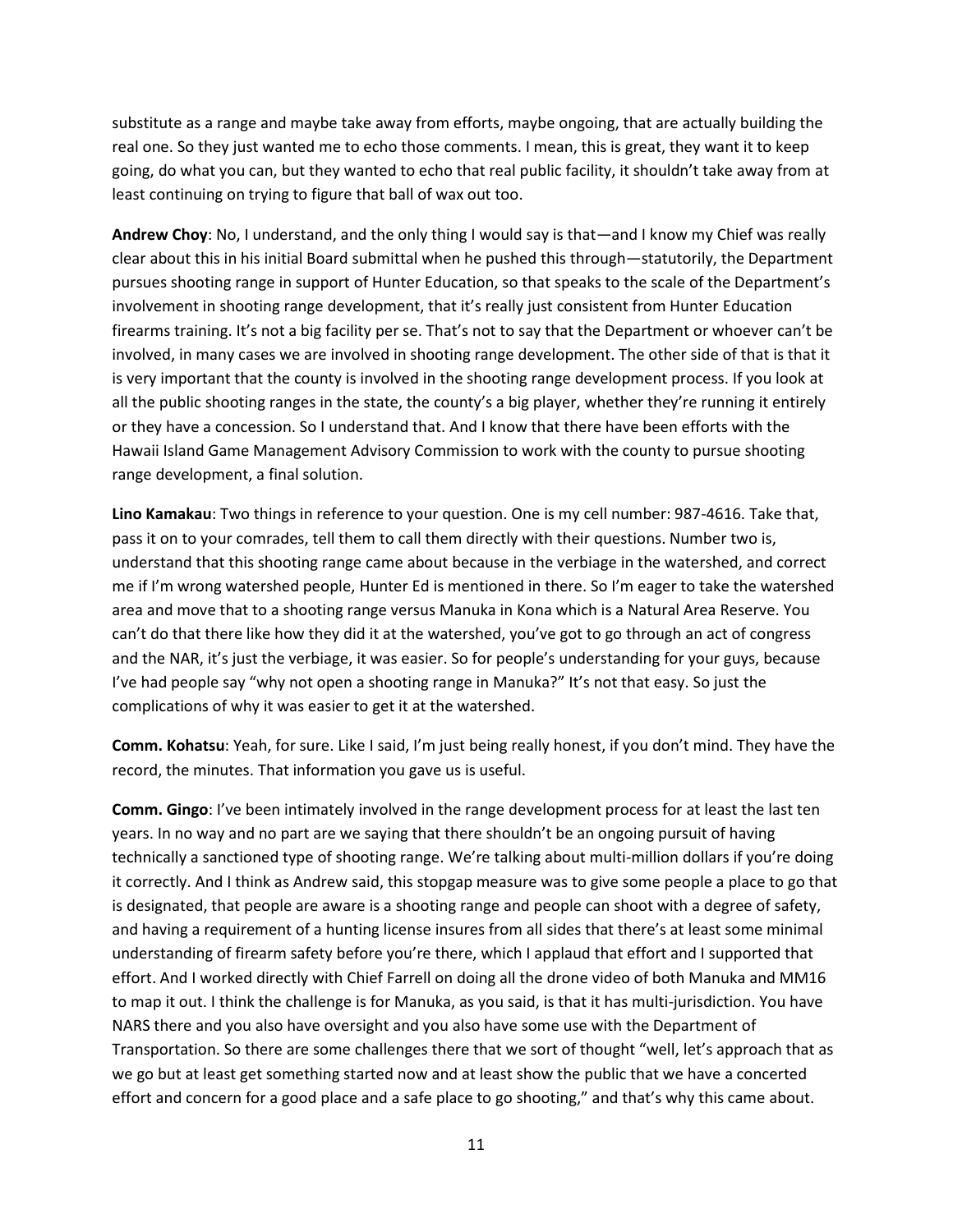And I think what Ryan's speaking of, and I've heard some of the same comments, is that is this the catchall be all and is it truly public, and why is it required that you have to have a hunting license? I firmly believe from a liability standpoint there should be some minimal training, whether it's Hunter Safety or an NRA firearm safety course to at least assure us in greater part that the people that are there know what they're doing. And that's important. As Mr. Masuda said, shooting stations makes sense, and some of the non-profits I work with—we're rarely in a position where we can raise the money to do those kinds of things when it's appropriate to do it. And that's where we stand ready. I have had nothing but positive input from my constituency that finally something has been done, and they're all very positive about DLNR's effort, especially with DOCARE, with hunter safety, and I think it bridges some gaps of misunderstanding between the state DLNR and the average person that's shooting firearms. So I want to thank you personally for that.

**Comm. Buchanan**: I just have one question for Hunter Ed. Is it sufficient now that you've been having herds of people running to one unmanned range, is Hunter Ed being offered in the capacity for Hawaii Island residents, because I know on Molokai, we've got to wait a long time. So I'm just wondering about that, since you're putting the onus of hunter safety and firearms training on people that are going to access the unmanned, is it sufficient?

**Andrew Choy**: Sure, I understand the concern. Moloka'i is a unique scenario. So for many, many years we had Billy Akutagawa, a master instructor, phenomenal guy I'm sure you know him really well, and he retired for a number of reasons. He had designated his instructor Gary Zukeran, who he was friends of old with from Molokai High School, to fill his place, and so Gary was doing a great job, I believe we had classes as much as needed under his watch. However he is on sabbatical, he's on a mission trip I think it's for the better part of two years or maybe even longer. In that, we've had to send instructor teams from Oahu to Molokai to provide classes, so it is a considerable expense for us, and we're trying to send them once every two months, every other month, and under Billy's watch, classes were about that same frequency, but they were only about eight students or so because he was having it at Na Pu'uwai and it was a small conference room. Our classes have been closer to thirty students recently. So with the Big Island, going back to that, our classes do fill, preregistration-wise, but what I can say is that, by and large without fail, 40-60% of preregistered students don't show up, so we always have room for standbys and we haven't had to turn away students in the better part of five years. There was one scenario, and Ryan may know this, where Aupuni Center in Hilo had maybe 40 people show up and then another 60 or 70 standbys, in which case we have to turn students away, but that was the only time in the last five years. So to that end, I would think there are sufficient classes, and we also offer hybrid classes now, so people can complete part of the class online.

#### **Comm. Masuda**: What is a hybrid class?

**Andrew Choy**: So we have two offerings. One is our traditional class, it's a standard 12 hour class broken up over one night and one full day or three weeknights. And in 2015 I believe we added a hybrid class, so what it consists of is an online portion that you do at your own rate. It's through hunter-ed.com, it's the nation standard for hunter education, and then you show up for a one night completion portion. And that one night is from 6-10 and it covers all the Hawaii specific information, rules and regulations,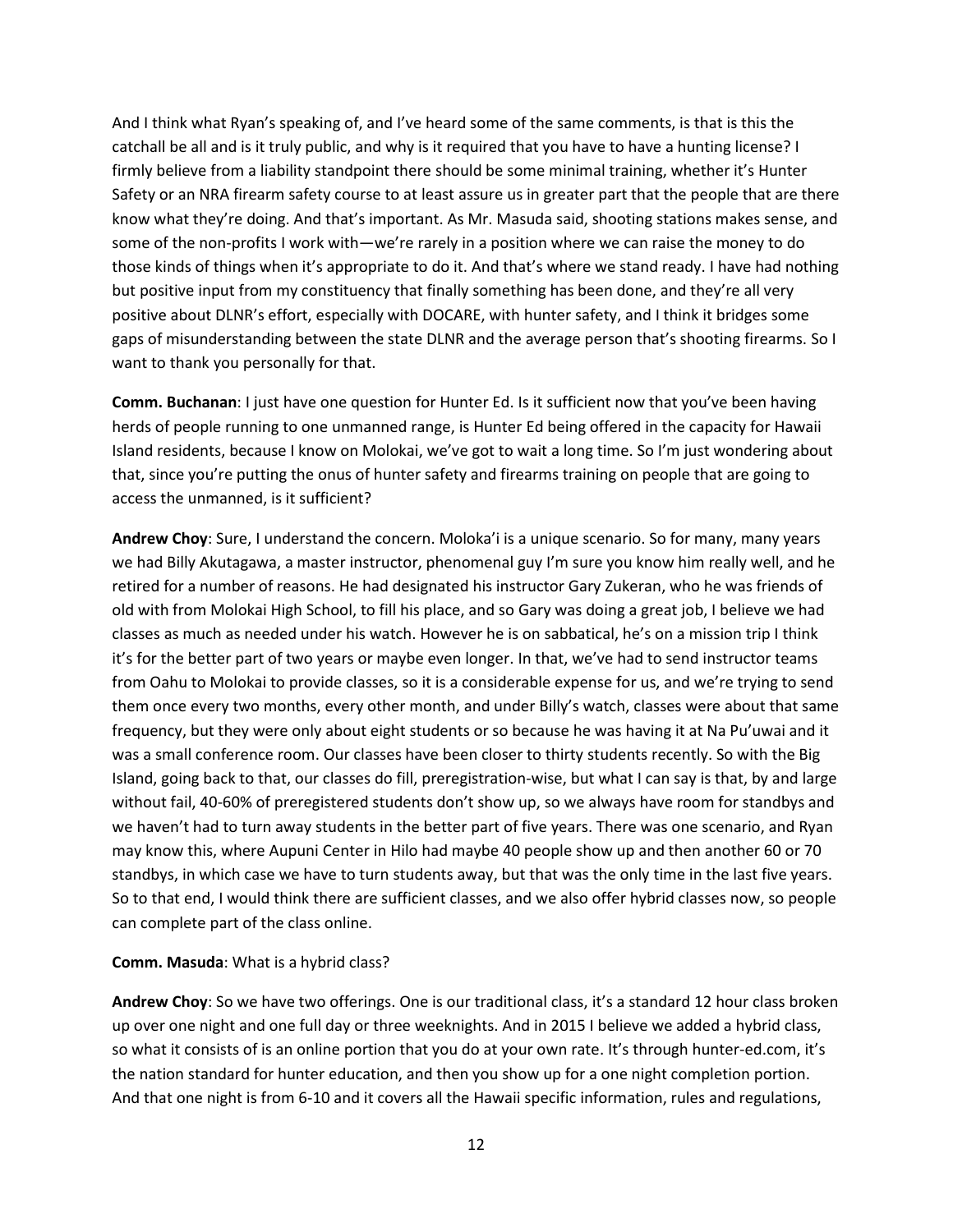wildlife ID, so it's a condensed version. So those two options are meant to expand offerings and meet demand.

**Comm. Buchanan**: Okay, thank you. So I got my NRA certification while we were at Mile Marker 16. While we were there, they did put up a tent because there was a bunch of us training, right? So you have to sit down and do your sharp-shooting and all of that kind of stuff. So when you said tent, I was thinking "wow, that's organizations," for the actual guys who are training for NRA certification are using MM16. After that we went up to Mauna Kea, we used Mauna Kea for long range shooting, and so I guess I was thinking about kuleana, because of spent shells, who's picking up the rubbish, is this sufficient clean up and all that kind of stuff. So for kuleana, as our new commissioner said, you have organizations that are promoting hunting and the youth like that, is anybody trying to hook up these guys to actually take kuleana like konohiki (54:06) over one area, to make sure everything is cleaned up, to watch that no one is camping over there, although I don't know who would camp more than two hours at MM16 although it is really nice. Is there anything like that occurring?

**Andrew Choy**: Not to my knowledge, just organic conversations. But I agree, that's the intent: that we would be able to connect with some shooting clubs…

**Comm. Buchanan**: So where's DOCARE training? Where are the police training, where are they doing all their training? On Molokai they're shooting by my house, so that's why I'm asking. Are they using Mile Marker 16?

**Lino Kamakau**: No. We use PTA if needed for long range, and then we have a shooting range on Kohala mountain road, that Puu, I'm not sure of the name, but that's where most everybody, us, HPD, sheriffs…

**Comm. Buchanan**: So how for the guys training the wildlife guys and stuff, do they all do their own training on their own land? Right? The Volcano, Forestry… US Fish and Wildlife guys were training with the NRA.

**Kanalu Sproat**: No, I've done stuff at Mile Marker 16.

**Lino Kamakau**: On your own, you can, but I know they have a shooting range at MM22, is that correct?

**Comm. Buchanan**: I'm just wondering, because here you have organized people using the area besides the public. It would be nice if everybody could somehow get together and try to work that out, and throw the county in on the way.

**Andrew Choy**: No, I agree, and that's our intent, to have community support to police the range. It's a multi-use area, we can't prevent that. But at the same time, that does kind of go beyond the scope of what administratively our intention was for this range, which was a public stop-gap measure.

**Comm. Buchanan**: Well, thank you for moving that along with the Board, whoever was responsible.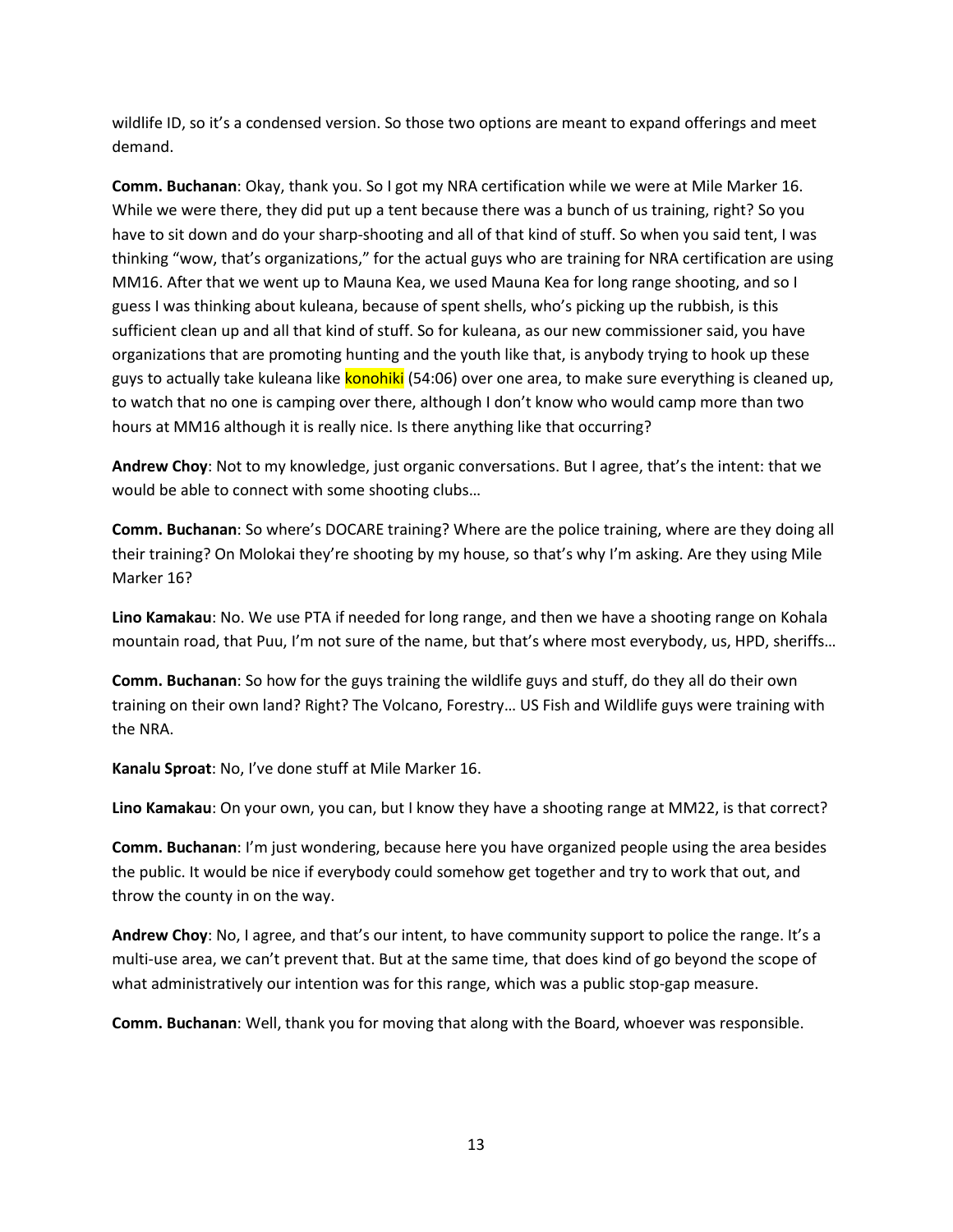**Comm. Masuda**: The chief and the deputy chief are here. We're delighted to introduce the chief of our DOCARE, Chief Farrell and Deputy Chief Jason Redulla. Thank you for supporting the shooting range and game management efforts.

### 5 MINUTE RECESS

**Comm. Buchanan**: Okay, if it's amenable to everyone, we don't need to take a vote. Let's move ITEM 5 to after ITEM 7, which will move up ITEM 6 and I hope Shane is ready by the computer. Is there anyone not in agreement with that amendment to the agenda? Okay, seeing none, so moved. We're moving on to ITEM 6.

## **ITEM 6. Presentation on the proposed Kanaio Forestry and Wildlife Management Area by Shane De Mattos (DOFAW, Wildlife Biologist).**

**Shane De Mattos**: I'm the wildlife biologist for the district of Maui, and this presentation that I'm about to show everyone is a project I've been working on myself and some people from the district of Maui for a hunting area on the island of Maui. Before we go to the presentation, I looked at the 183D-4.5, and the "Game Management Advisory Council shall 3) Assist in criteria to be used in determining whether an area is suitable for hunting"—and you know we never did do that, but my criteria on Maui was access and animals, that's pretty much what was the two criteria that we used. "4) Advise on studies of areas for sustainable yield gain production or enhancement." Again, we never did do that, but I think the important part here is "5) Recommend to the Board the areas that are suitable for game production or enhancement." So this is an area on Maui that we've been working on that we feel is a proper area to have this game production or enhancement. So we're talking about the Kanaio Forestry and Wildlife Management area, located on the southern portion of the island of Maui. And please interrupt if you have any questions. I'm going to go through six different categories: Background, current uses and issues, general goals and objectives, management tools and approaches, planning process and timeline, maps, and of course discussion.

**Comm. Buchanan**: How did you get the funding to fund SWCA to help you with the strategy…

**Shane De Mattos**: this funding is coming from Pittman-Robertson. This is the area that we are looking at, it's roughly 8,000 acres. And so the bigger portion of the green was unencumbered state lands, it's about 5,500 acres. So back about two or three years ago we went to the Board to do a set aside. So now it's set aside to the Division of Forestry and Wildlife from the Division of Land Management, and then once the Governor approves it, it should be in the hands or under the management of the Division of Forestry and Wildlife. You see the other portion within that red line? That is Ulupalakua Ranch. They have shown an interest in cooperating with us in allowing the public to hunt on portions of their property. So that's an additional 1,500 acres. There are some issues that we've got to go ahead and discuss with Ulupalakua Ranch in order to allow us to hunt on their property, but we think that it's a workable solution, and we're hoping that their parcel will be included in this overall Kanaio hunting area. So right now there has been little ongoing management, but there has been active law enforcement. It is open for public use, but very limited, and it's not managed for any specific public benefit.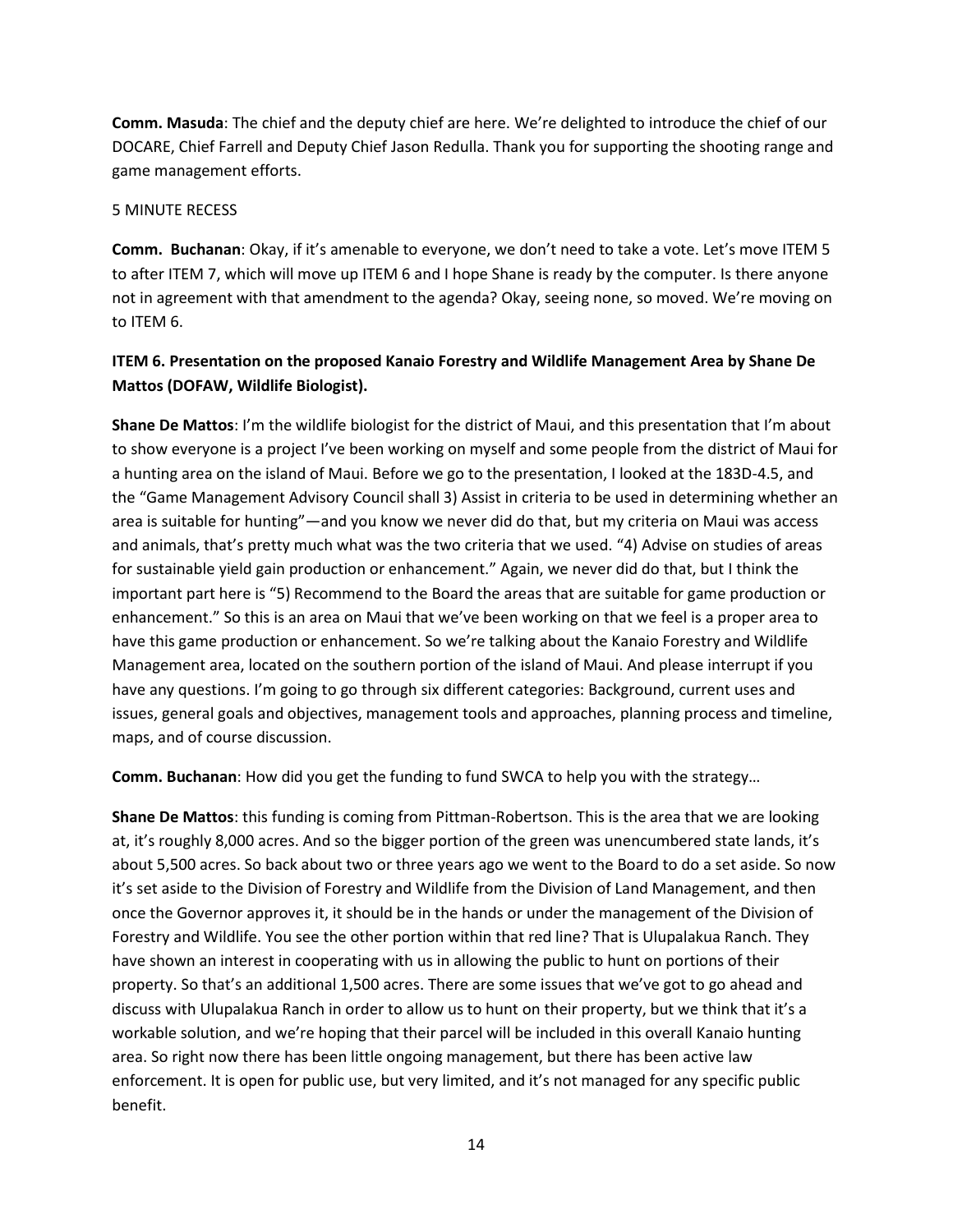A short background: we have native plants, there is wildlife and there is suitable habitat. We do have to contend with endangered species, and we do have game mammals and game birds in the area. So the game mammals that we have there are goats, deer, and an occasional pig. Game birds, we have chukars, gray and black francolins and an occasional pheasant. So current uses in the area, it is accessible to the public as stated but very limited. There is limited hiking, there is ocean recreation. People do go down there and fish along the coast, there is camping along the coast also, and then there is some cultural preservations of the area. Current impacts, we do have dirt bikes, you can see the trail heading up the Pu'u in the right hand slide. Vehicles are down there, they're not staying on any particular road, they're damaging the coastline. We do have feral cattle in the area and illegal dumping, we do have a handful of abandoned vehicles along the quarter down to the coast. They impact us by damaging the vegetation and cultural sites, they're harming our wildlife, and they're impacting the reef and fish habitat. So when we sat down and did our general goals and objectives, we wanted to have a place that has sustainable compatible uses and it needs to provide for public benefits. We want to try to maintain the remote wilderness characteristic of the area. And then we are trying to protect and restore our natural resources. So back to that sustainable, compatible uses. Potential compatible uses that we were scoping was to protect and restore natural resources by protecting native plants and wildlife and protecting our cultural sites and by protecting our geological features. We'd like to provide better public access by creating roads and potentially maintaining some of the existing trails in the area. For recreational opportunities, we want to provide hunting, we want to continue the fishing opportunities, we want to take a look at hiking and we want to make sure that people can enjoy the nature and outdoor experience. We need to first designate what this area would be, so we have options of making it a forest reserve, making it a natural area reserve, making it a game management area, or making it a wildlife sanctuary. Some of the approaches that we want to do are to construct and establish water units, we want to improve our trails and our access into the area, we're looking at maintaining the remote wilderness characteristics so we want to manage our vehicle access into that area, we want to go ahead and designate that area as something, you know forest reserve. We want to establish hunter check stations. We want to continue law enforcement and increase law enforcement of the area. We do need to create regulations for the area. We do need to construct enclosures to protect those native species and endangered species. Within that area I forgot to mention that there are little kuleanas as part of the area, so we've got to create safety buffers around those areas so that the residents there feel the least amount of impact from public hunting. We do want to create firebreaks to protect against any wildfires, and then we do want to do some limited habitat restoration. Management tools: just some pictures, you know, signs, enforcement, enclosures, water units, again just some signage there. Planning process and timeline, so these are the five stages: Preliminary surveys of natural and cultural resources, meeting with constituents to share resource information and learn about compatible resource uses, identify needed management actions or tools, draft the management plan and request additional comments, and then finally draft an Environmental Assessment. So this process started about a year and half ago, and this is the timeline that we set out. Unfortunately, we are behind. Right now, we are… so we did our biological surveys and the biological paper is being written at this time. Our cultural resources actually have not started yet. There have been some delays with both SWCA and just some of the preliminary paper work to begin cultural resources. We're hoping that the cultural resources surveys begin sometime toward the latter part of this year, and wrapping up sometime early next year. We are in the

15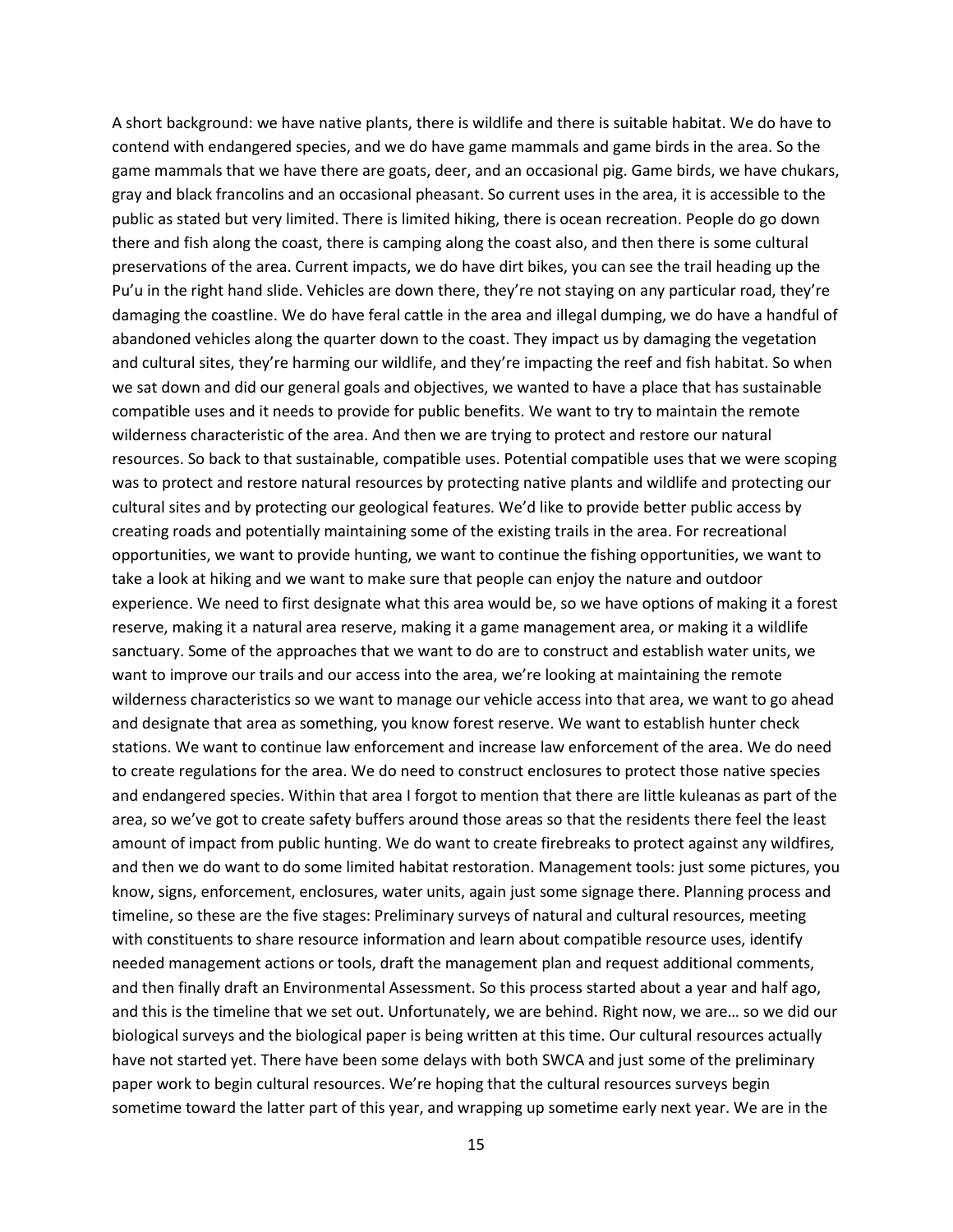process of identifying the management actions and tools, we are drafting a management plan, and we are requesting additional comments, and ultimately we want to go ahead and draft an Environmental Assessment. Preliminary surveys of natural and cultural resources: So, we did do an ungulate survey at the beginning of this process, I think it was done sometime in the early part of last year. Feral ungulates were observed and were in the thousands, higher than expected. We do plan to conduct additional surveys of the area as part of the overall management plan of the area. We want to incorporate some of those, I guess, in 2003 there was a sea shore conservation study area which is depicted in blue, that is the boundary of the conservations study, so we're going to incorporate that into the management plan, or use bits and pieces of information that we feel is relevant to our overall plan. We do have native and endangered species, so again, we did do our biological surveys. The information that we had was historical data for those threatened and endangered plants were, so these biological surveys were conducted to go and verify if they were still existing and to find any others that may or may not exist. Again, we do plan to do our cultural surveys, and again, they're planned the latter part of this year and early into next year. So some of the compatible uses, the shoreline access is critical and that's one of the push backs that we had initially with opening this area more to the public, so we've got to figure out how we can go in and mitigate some of those impacts to the shoreline that's currently occurring without preventing too much restrictions on public access into the area, so that bubble right there, that's the hot spot for access. We are looking at some historical trails in the area, we are contemplating road construction within this area to better distribute the hunting community. And as I said, going back, those little white parcels within the green area, those are the kuleanas that we've got to go ahead and work through as we develop this management plan. We do want to have public hunting in that area, we do want to maintain the access for the fishermen down along the coastline, and we do want to allow the public to do some limited hiking in that area. And again, we also want to go ahead and protect our natural resources and do some habitat restoration, and then if there are any other recreational activities that can be incorporated into this, we can go ahead and consider that. Proposed management tools: As you can see, safety buffers which surround the kuleanas currently within the area, we do want to create some water units, we do want to create or maintain enclosures. So the enclosure that you see to the bottom right, that has existed I think since the early 90's to protect some of those threatened and endangered plants. And we also plan to fence off that Pu'u, this Pu'u Pimoi, which has some critical threatened and endangered plants. We do want to establish hunter check stations, we do want to properly designate this area, we do want to create firebreaks, which would include those roads that are depicted there, those are those checkered lines within the area. One is leading to the enclosure to the bottom right. We do want to improve trails and access, we do want to manage vehicle access so this place is not overwhelmed with vehicles, we want to maintain and hopefully increase law enforcement in the area, we do have to develop our hunting regulations within this area, and we do want to do some limited habitat restoration. And with that, that concludes my presentation. Any questions?

#### **Comm. Buchanan**: Shane, ordinance?

**Shane De Mattos**: Okay, so that area from the middle road to I guess our right was actually a former air national guard training area, so there are some ordinances that are in that area. Over the past two or three years, I believe Na Ali'i the company has been hired to do a sweep of the area to determine what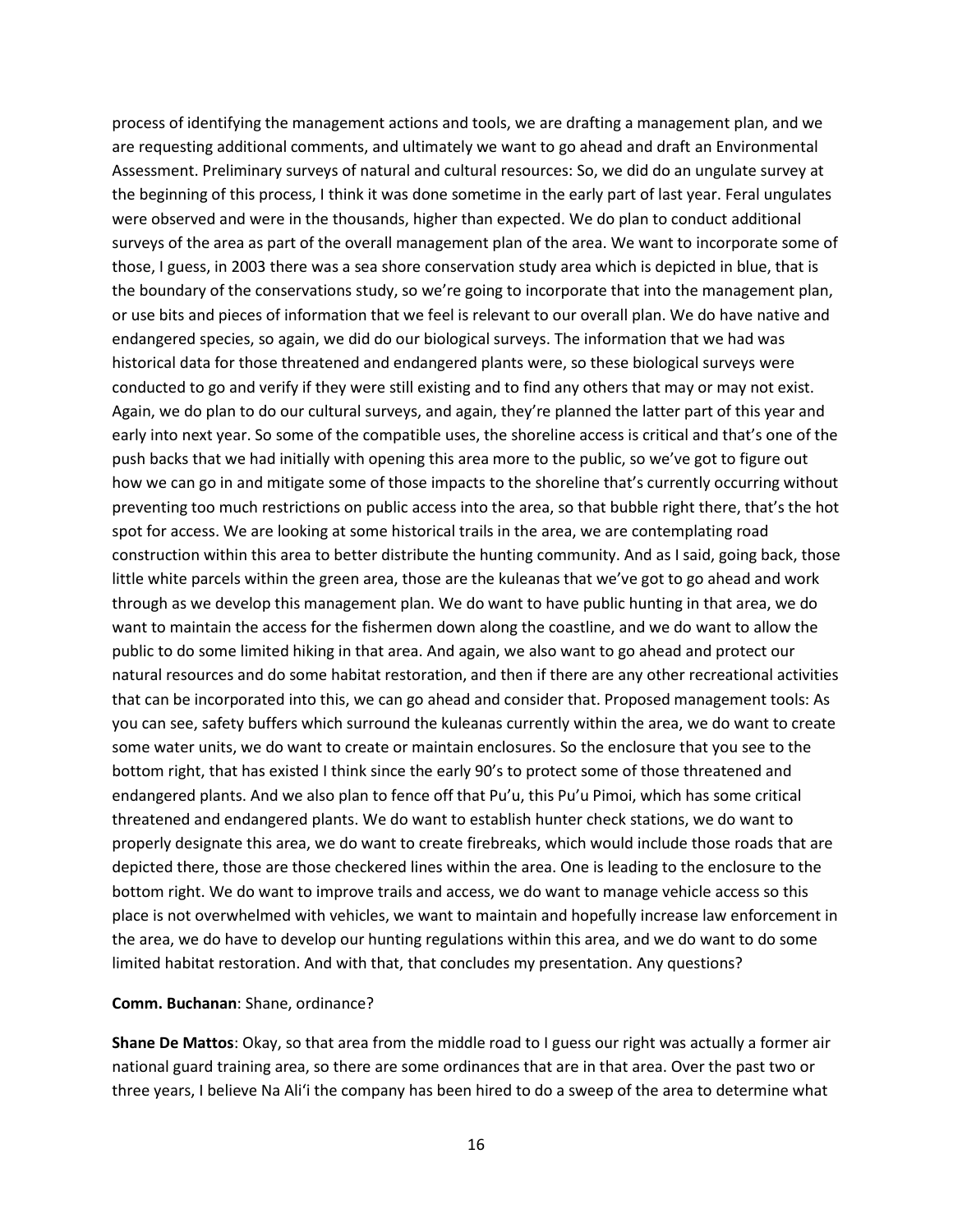ordinances are out there and how practical it is for the public to access that area. So at all the meetings I've attended they've pretty much given the all clear except for a maybe about 200-300 acreage which would be from the bottom of that Pu'u Pimoi, which would be that center enclosure along the road about 200 acres where they haven't given us the all clear yet, all they said was that as long as we can go ahead and provide the public with information, notifying them of the potential ordinances in the area, we're allowed to have public access into the area.

**Comm. Buchanan**: Shane, who's paying for that, the feds?

**Shane De Mattos**: As far as the ordinance clean up? I believe it is the military. So we're not part of that.

**Comm. Buchanan**: So is SWCA doing the scoping? Are you guys getting stakeholders now or wait for the EA process for community feedback?

**Shane De Mattos**: So I believe SWCA is supposed to be contacting those stakeholders, those kuleana lands. They're supposed to be contacting them, and again ultimately we do need to hold one public meeting on the island of Maui to garner public feedback, but leading up to that we want to go in and have smaller meetings with some of the constituents. We've already met with an unofficial hunting group from the island of Maui, and I've also met with the Maui island Na Ala Hele, I've met with state GMAC today, and I do believe I have to meet with maybe one or two smaller interest groups, and then again prior to the final environmental assessment I do need to have a public meeting.

One of the pushbacks we were having is that they were thinking that we were going to limit public access into the area, so that was the bulk of the opposition, especially from the Kanaio community. Once we were able to assure them that we will not prevent access—we won't encourage it, but we won't prevent public access—a lot of the pushback has somewhat dissipated. There are always going to be people that are totally opposed to what we're doing, and I've accepted that, but I think if we can go ahead and turn around those middle of the road individuals, I think we're going to be okay.

**Comm. Kohatsu**: Question. Your first slide, you particularly pointed to a couple of responsibilities of the game commission, I assume for an intended purpose. It mentioned a lot of sustained yield stuff on top of that. In your professional opinion, do you feel that there will be sustained yield potential in this area?

**Shane De Mattos**: So the reason why we selected this area was because we wanted to look for an area that was accessible, had game mammals, and there was a limited number of threatened and endangered species. So those threatened and endangered species that potentially are there, there are recovery plans for those species elsewhere outside of this potential hunting area, so that's why this area was selected. So we do want to go in and have a sustainable yield hunting program there. I do want to reiterate to people that there are a lot of goats there. So what we want to do is we want to go ahead and, in my professional opinion, more people are interested in hunting Axis deer than they are in feral goats, so what we want to do is bring the population of goats down dramatically and then see if we can build up the Axis deer population to suit the needs of what I believe more people want to pursue. This will be an archery only area with a potential to maybe do some shotguns, but right now it's going to be designated as an archery only area for mammals and it's going to fall in line with the game bird hunting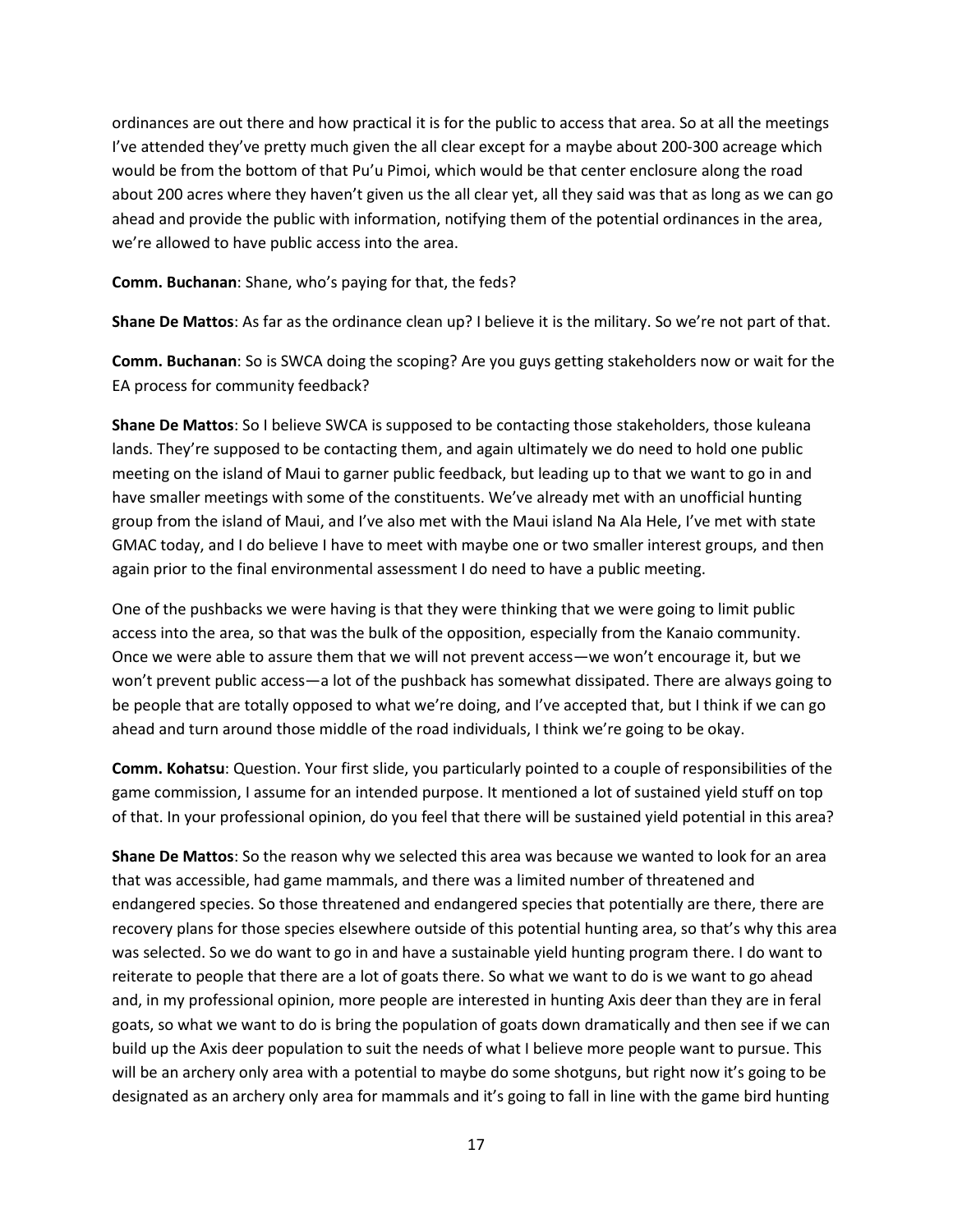seasons. So to answer your question, yes, we do want to have a sustained yield hunting program within this area.

**Comm. Kohatsu**: And the EA is subject to federal biological opinion as well?

**Shane De Mattos**: Yes, correct.

**Comm. Masuda**: What is the advantage of tying in the game bird hunting season with your access for archery hunting?

**Shane De Mattos**: No, so the archery season would be a certain time of the year, and then the game bird season would fall in line with the state season, standard November through January.

**Comm. Kohatsu**: Do you foresee being stuck in mitigation while none of the hunting plan moves forward?

**Shane De Mattos**: We hope not. So the feds have been involved from the beginning, we don't want to be blindsided by them at the last hour. So we have been talking with them, they have been from all conversations that I've had SWCA, with our district manager, they've been supportive of this area. So that's my thinking, but I know everything changes once you put pen to the paper, and we need signatures. You know, things change, but we've been told verbally that "let's look for areas where sustained yield game mammal hunting can occur." This is an area.

**Comm. Masuda**: Can I ask—since I don't hunt anymore and I'm not up to date. If you have plenty goats, why wouldn't you allow rifle?

**Shane De Mattos**: Right now the reason we don't want rifle is safety, because you have all these kuleanas right next to a highway, and that's kind of the communities concerns and that's why I've designated this as an archery area, because of safety issues. So we've got to think outside of the box in this area because there's so many goats, we've got to think outside of the box of how do we go ahead and dramatically reduce this population within a short period of time with the understanding that the goal is for a sustainable yield public hunting program.

**Comm. Masuda**: Which means you've got to reduce the goat population.

**Comm. Cremer**: What do you think is the population of goats in the area right now?

**Shane De Mattos**: Right now, I think from the surveys that were done by subcontractor, 2,500 goats, 300 deer, and I think there's about 100 head of cattle.

**Comm. Cremer**: What is the sustainable yield you think for goats?

**Shane De Mattos**: That's a good question. What I want is more deer in that area than goats. So whatever that number is, we do know that there's a lot of goats out there, so we want to drop that. But we don't know what the number is. I would think anything lower than the current population is better.

**Comm. Masuda**: How many hundred acres in this area including Ulupalakua?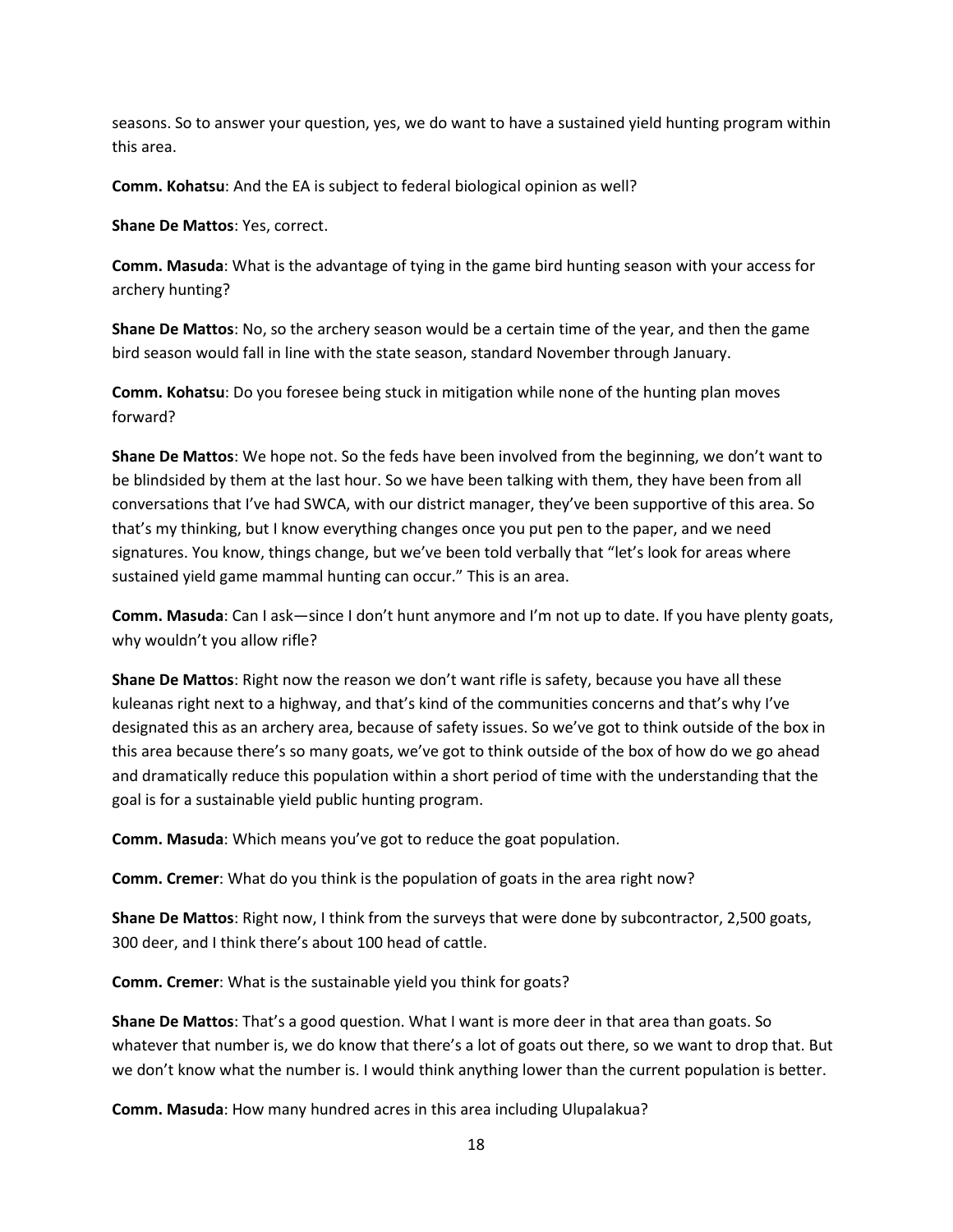**Shane De Mattos**: So total is 8,000.

**Comm. Buchanan**: Is the rancher [indiscernible] quantifying your cattle for grass area? Because we know that.

**Shane De Mattos**: so that cattle is actually illegally being grazed in that area.

**Comm. Buchanan**: So what's going to happen to the cattle? How much cattle do we have in there?

**Shane De Mattos**: Upwards of about 100 head, roughly. So by law, if we're to remove the cattle, we need to give the owner 30 days to remove the cattle from that area. And how flexible we are on that depends on how cooperative they are.

**Comm. Gingo**: Is there room in there for cooperative grazing? Would you use that as a tool for management in the future?

**Shane De Mattos**: No, I don't think so. So on Ulupalakua Ranch side we may have to get an agreement with the ranch where they may be allowed to bring cattle within the area during certain parts of the year.

**Comm. Masuda**: So the people opposing this are the ones who are getting rent-free grazing there.

**Shane De Mattos**: No, that's one of the reasons. They've been so used to no one having access to that area, that was their own icebox. There's no management, very little enforcement. So those are the people that tended to be opposed to that area, and we may never change their minds.

**Comm. Cremer**: It seems like this section is like our Unit A section on Kauai where there are not too many native species that we have to protect, population can stay at a sustainable yield. I'd like to applaud you for doing this. I really appreciate it. I wish everybody within our state that is a manager like you would take the initiative and try to do things like this. As a hunter and more so, I'm not a hunter, I'm a sustainable hunter—it's about meat, I don't want a trophy on my wall as you guys have heard me say many times. I think that is very important, I think we can look at other things in the future as far as going beyond archery but at least this is a start and I applaud you and I'm willing to support you 100%.

**Comm. Masuda**: Our goal is to have a managed hunting area kind of plan for all districts, right?

**Comm. Cremer**: Yes.

**Comm. Masuda**: So this is a step. Starting with Maui, I would like to take the… I know Josiah said, and I agreed, Josiah, we need to get the Waianae goat hunting plan done, because that's one of the first priorities, and as we said last meeting, all the wildlife managers should be working with their game management commission representative and collaborating on pushing this. It needs to be a team effort, and we are planning to pull together our NARS and watershed people along with our wildlife people to work together.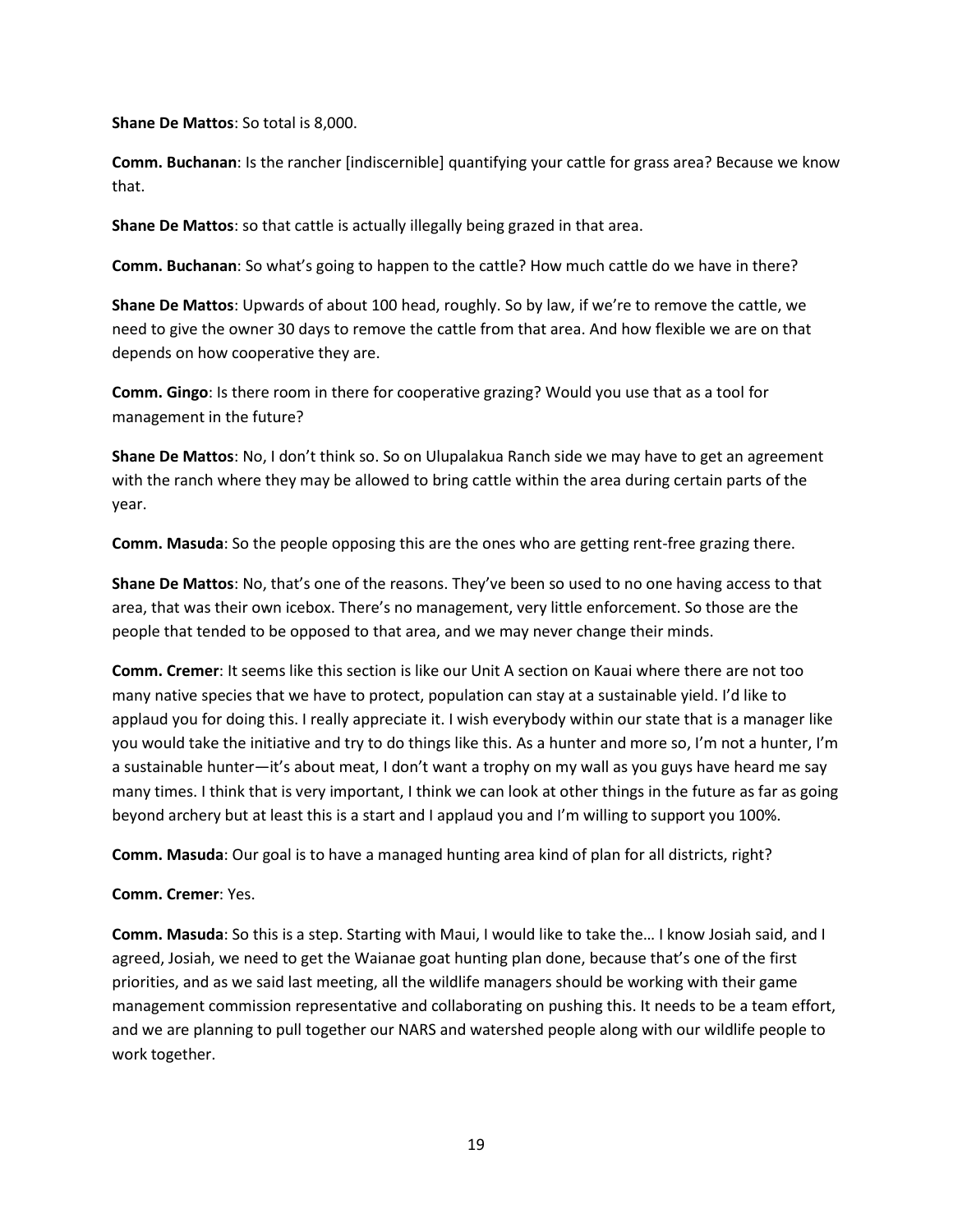**Comm. Cremer**: I'm not saying that Kauai, now that there's a GMAC, now Kauai's really susceptible and they started to do archery things and looking at different places and opening up archery in the game management area which we've asked for a long time that there be. But I see that you started this prior to that game management stuff, and I appreciate that.

**Comm. Masuda**: When you say archery, that includes like crossbows and stuff?

**Shane De Mattos**: I hope.

**Comm. Cremer**: You can obtain a permit from your doctor, you get a doctor's paper and you can obtain a crossbow permit.

**Comm. Kohatsu**: This is particularly for Bob. There have been other processes that have done EAs that are still ongoing for a long time. What the hunting community desperately needs is a commitment from the higher level leadership from the Department to get these things done. Because what will happen is there will be conflicting views, and they will stall the whole process.

**Comm. Masuda**: I think I tried to make it clear at the last meeting that the Department's management and leadership wants to move forward in playing win-win…I happen to believe that good game management and wildlife management is the other half of the coin to watershed protection. Good conservation and good environmental ethic, if you will, it's two sides of the coin. You cannot have only one face of the coin, you need two sides. And if they work together, by having good hunting opportunities managed, I like to think that we will probably increase the protection of our watersheds and we might even increase our reforestation efforts. At least, that's what I believe.

**Comm. Kohatsu**: There's a history to this kind of stuff, and the history is certain sections don't want any hunting. All I'm saying is that unless we get past those road blocks, the EA is not going to move forward. Approval of the plan is never going to move forward. And in the meantime, I might add, everything else in the plan usually gets done, so the fencing, the patrol, the eradication, the mitigation, that eventually happens, irrespective of whether the plan gets approved or not. And all the other sides of the plan that don't have as much political power like hunting, they don't get done. So that's just the history.

**Comm. Masuda**: Well, we're here Ryan, you know what I told you in Hilo… I'm not going to waste my time here if we're not going to get this done. And in another month I'll know whether I'm going to be here another four years to help you, so we will see what happens.

**Comm. Kohatsu**: What's a reasonable time to get an EA done in your opinion, Bob?

**Comm. Masuda**: I have no opinion, but I do have communication with my wildlife people and my watershed people in terms of what can we do to have a win-win situation instead of a lose-lose situation going on. We need to eliminate that and work towards getting both advanced.

But we're serious about you guys working with each of your wildlife managers in each district, and this is a good example: I met with Kanalu, and he shared with me some of the thinking around Pu'u Wa'awa'a and Pu'u Anahulu, and we hope to work together with our watershed and forestry guys in seeing how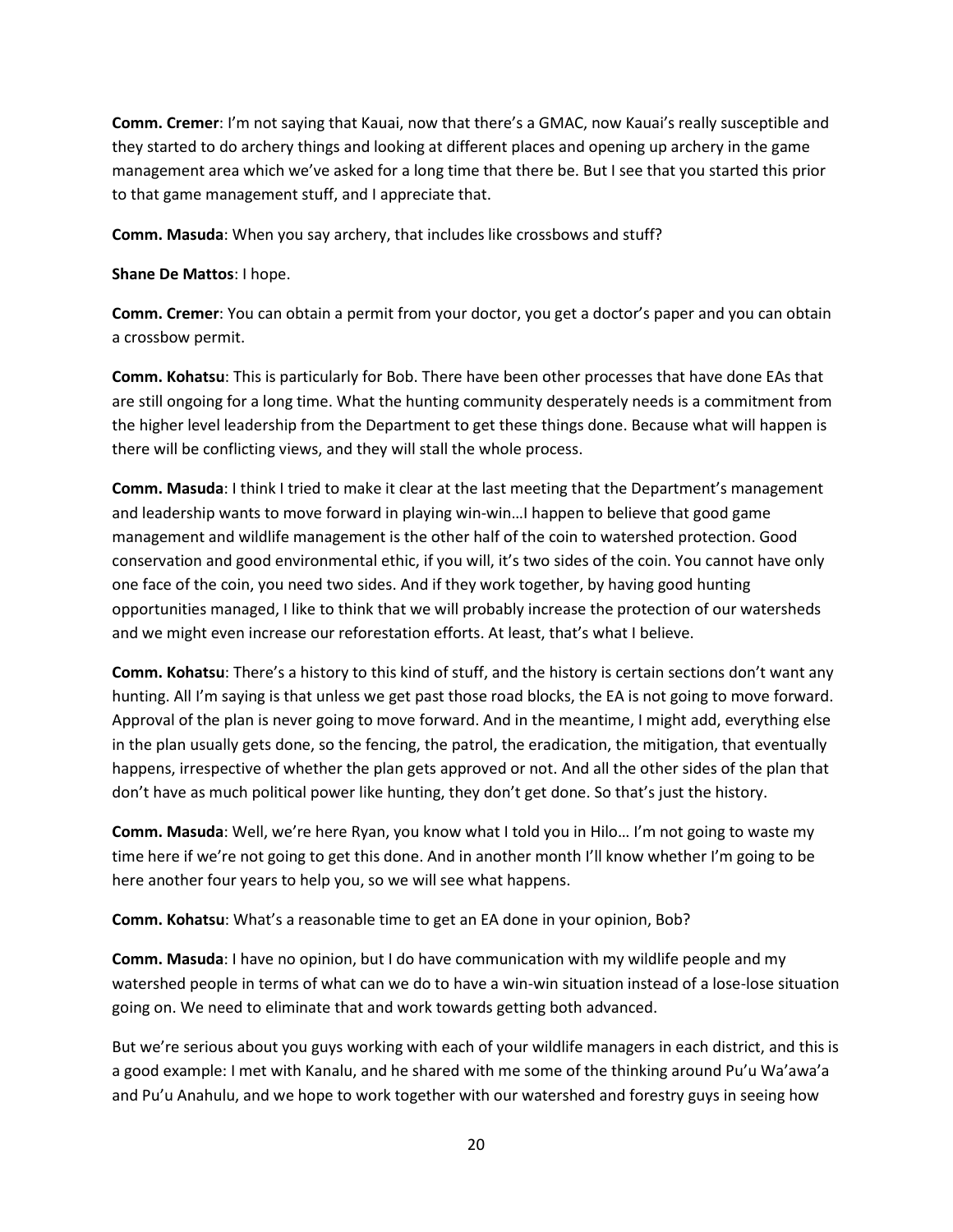we can make this thing work. And at the same time protect more of our endangered things quickly. I'm a believer that if you have endangered wildlife and resources that need to be restored, if you take a long time to get it done, there's going to be less to protect or that will need to be protected. So the quicker we can protect those things that need protection, the greater number we'll be able to protect and move on.

**Comm. Jury**: I just have a question. So currently it's unencumbered—are you guys giving special wildlife control permission to hunters to kind of access the area and see what the field is like?

**Shane De Mattos**: No, no special use permits, because it was unencumbered but now it's set aside to the Division of Forestry and Wildlife.

**Comm. Jury**: I know forestry reserves on unencumbered land can be permitted to have special permits for good field about the hunting when it comes into those areas for wildlife control. That's just one question, and you answered the question, so second is I know that you said there's about 8,000 acres, give or take. So with the transects lines that are being flown and basically looking at 2,500 give or take, that's like three goats per acre in that area. This is pre safety zones, pre exclosures, and pre safety trails and property line. What are the contingency plans being that you do want to reduce the goats to a carrying capacity as well as increasing the deer. What is the contingency because only bow will be allowed if they cannot be reached by hunting?

**Shane De Mattos**: So what we do is that we would get… That's why everyone needs to think outside the box, including myself. So I would say, let's say that we have 800 animals as the magic number, how that plays out…so let's say year one we have the hunting and we do a survey and we have 850. So my job as a manager would be to increase the bag limit and tell the hunters "hey, we were above our capacity, we need to be less selective about what we shoot, and go out there and shoot," and if we go out there and it still doesn't work and the population builds up, then we need to plan and go to the next step, which may be if we don't get the harvest levels that we want, aerial shooting may come into play. But I want to give the hunters that opportunity, we're going to that 800 animals and we're going to reduce them back so that if the hunters can meet their objective of getting out there…

**Comm. Masuda**: And the first choice is to work with the hunters in managing.

**Shane De Mattos**: It's my job to set down bag limits so that we meet our objectives.

**Comm. Jury**: I believe the right side is also Ulupalakua, is there a reason it was open to the left side for hunting but not the right?

**Shane De Mattos**: the right side is Ulupalakua Ranch, that's the Auwahi windmills. So that's one of the reasons why, and then you know for them the cattle grazing in this area is not that great, so they were willing to... Again, they haven't agreed to anything, I want to make that clear, and then if we do agree to anything there are certain things we need to meet with the ranch for in order for them to allow access through their ranch.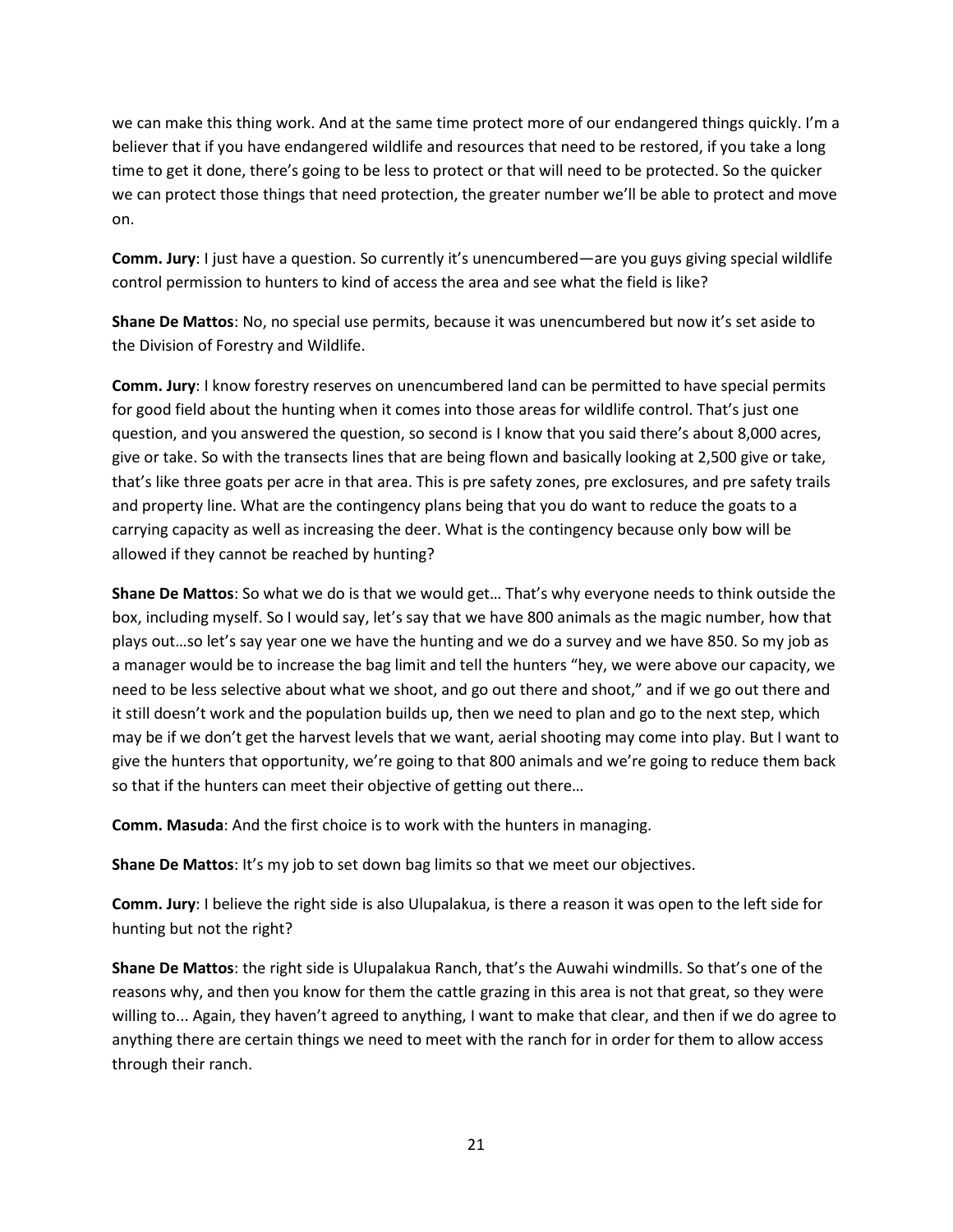**Comm. Ruidas**: I want to say something. When I started the GMAC over a year ago, they told me about this project coming on, and Shane has come a long way since then. It's too bad that our prior GMAC commissioner over there never had the opportunity to help in this process. And you know, when I looked at this project, I said "Aww, I don't hunt archery, but for the archery guys that I know on Maui, this is a really good opportunity for them."

**Comm. Cremer**: Out of everything I despise aerial shooting. Whether it's a tool you guys are allowed to use or anything, what would be the reason for the aerial shooting if this place doesn't have the amount of native species you guys are trying to protect?

**Shane De Mattos**: So we're responsible to maintain the landscape and to maintain the animals at an acceptable level. And so that's why we've got to go in, we don't want the goats eat everything off the land. We do still have an obligation to protect the resource, because then you're looking at erosion, there's a lot of different factors.

**Comm. Cremer**: I know since you said that and I understand that, I know on Lanai and in a lot of places throughout the United States, there's shotgun hunters before we even go to aerial shooting…

**Shane De Mattos**: I know, but we've got to think outside the box, right. I don't think by limiting ourselves we're doing anybody any favors. So I want to keep everything in the back pocket. So it is archery right now, but we may open it up to crossbows, we do want to potentially do shotgun, but my intent is to satisfy the archery community on the island of Maui, because on Maui the archery area that we have is poor at best. So this area would be somewhere I can tell the archers "look, I've satisfied you guys, this is your area," and we can go in and work on other areas for rifle, muzzleloader. But again, I don't want to go and lock myself in a corner and say "I'm not going to this, I'm not going to do that."

**Comm. Masuda**: But you're working with the hunting community actively.

**Shane De Mattos**: Yes, correct. And by doing the surveys and manipulating the bag limits and seasons, whatever number that is that's what I need to hit, and I need to work with the hunters so that they know that if this doesn't happen, it's going to trigger this, if that doesn't happen, it's going to trigger that.

**Comm. Cremer**: The public hunting for deer and goat—is there any other place besides this place that you'd designate…

**Shane De Mattos**: For right now I'm focused on this area.

**Comm. Cremer**: No, but is there any other place you can go? That's what I'm asking.

**Shane De Mattos**: Yes. On the island of Maui, yes, but none of them are sustained yield areas.

**Comm. Cremer**: And then what's going to happen to the cattle if the cattle are not removed? Are you guys going to remove them or are you going to open them up to the public?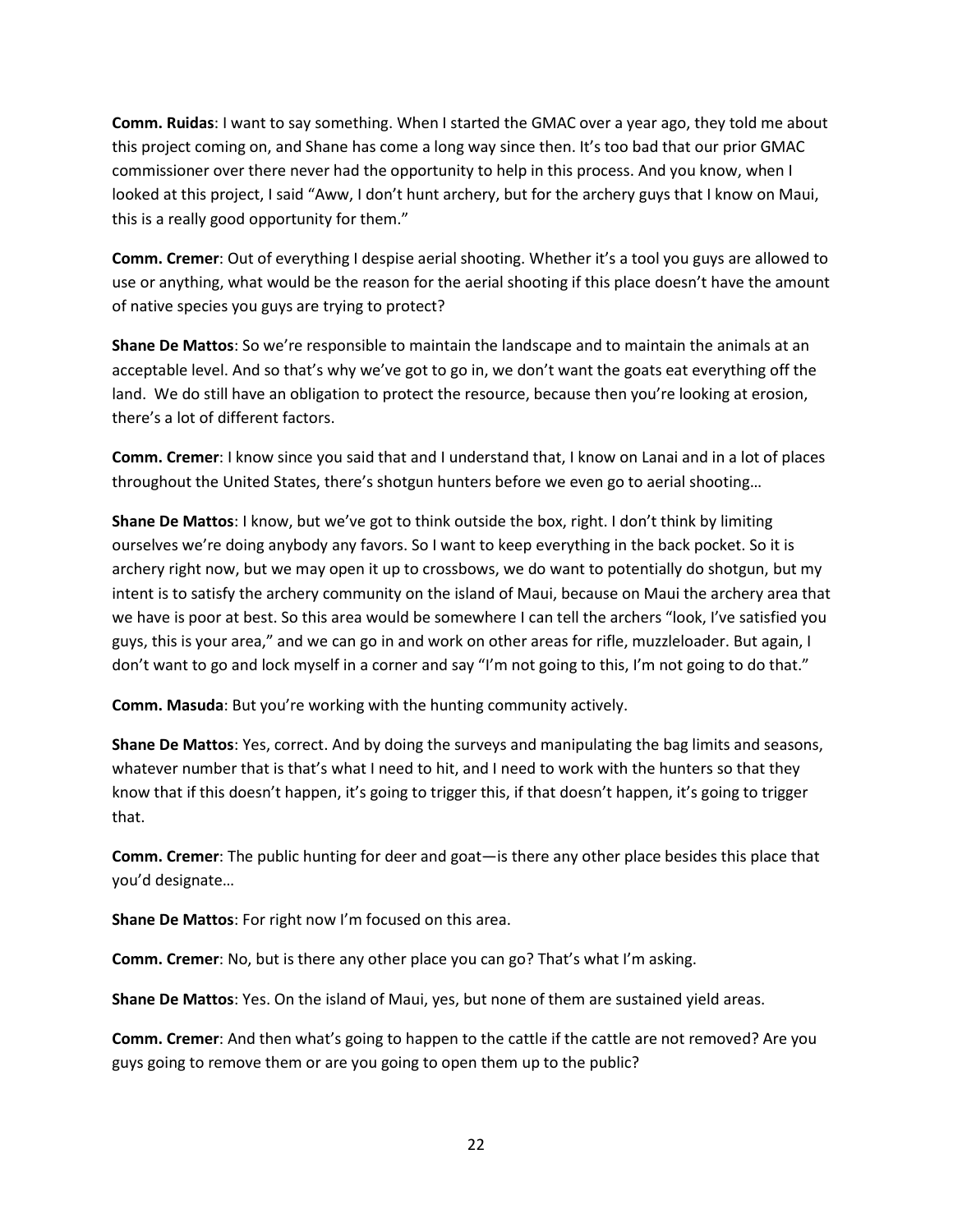**Shane De Mattos**: We don't know. We hope that the responsible owner will go to do his or her part in removing the cattle from the area.

**Comm. Cremer**: Thank you for doing that.

**Comm. Kohatsu**: I just want to add, if it takes four-six years whatever, Bob, we're going to get aerial shooting to control those animals. So if it takes long to get the process done, there is probably going to be staff aerial shooting, right?

**Comm. Masuda**: And that's why we want to work with you guys. We want our wildlife staff and the hunting community and all that to work together to make it happen sooner rather than later.

**Comm. Kohatsu**: It's not us. It's you guys, it's you.

**Comm. Masuda**: It's not "you guys, you guys," let's stop pointing fingers and point to both sides to get their act together and work together. And if you guys have a problem, call me and I'll see you in a meeting too.

**Shane De Mattos**:, I don't want this to drag on. I don't want to waste my time, because I've been working on this for like five years, and I know the Big Island has some issues too.

**Lino Kamakau**: I want to make a statement, have you guys consulted ranchers? The reason I ask is because on Big Island with the deer, [indiscernible] on the Big Island, hunters love them, right? Ranchers said no. My son in law, a Sakugawa on Maui, they are north of Ulupalakua, they don't want the deer. So to tell the public you want to increase the deer on their site and decrease the goat, how well will the ranchers feel with that? Especially with the Ulupalakua, because I know who they are. Are they in favor of that?

**Shane De Mattos**: Well Ulupalakua ranch is because they're potentially a participant in this.

**Lino Kamakau**: Because I know Sakugawa is mountain north of that, and they don't want any…

**Shane De Mattos**: Right, yeah, but that is because from [indiscernible] that Sakugawa is leased lands. So they would have to go in and get approval from the land owners. But we've gone to every land owner on Maui, all the major ranches, and we've asked them if we can assist with the control of Axis deer, and they've said no at this time. So we've gone to Ulupalakua Ranch, Haleakala Ranch, Kounoulu Ranch, and they've said "oh no, we're not interested at this time." To help with the Axis deer.

**Lino Kamakau**: Yeah, because DHHL is a little bit different, and I agree with you, because DHHL—you can't hunt on their property. But for a private land owner, which is them, they have a problem with deer eating grass, because you won't keep them in that 8000 acres, we know that. They'll jump any fence line unless you build eight feet tall, so to say that you'll increase deer, how will that impact adjacent land owners?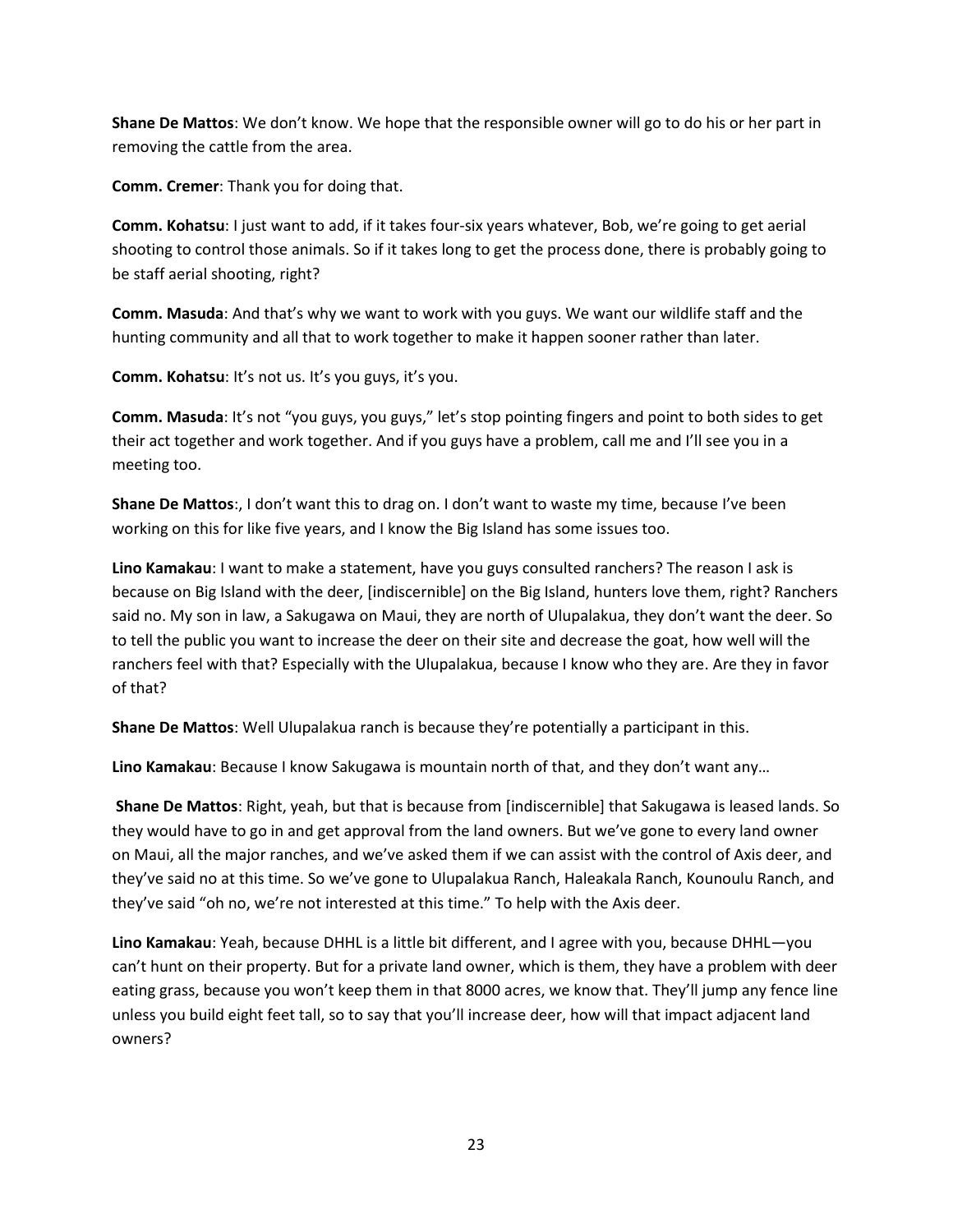**Shane De Mattos**: Well, they're saturated with Axis deer already, so whether we increase them or not, there is nowhere for their deer to go, they're just saturated. So by increasing ours won't negatively impact them, in my opinion.

**Comm. Cremer**: I don't know about Axis deer, but I know with Black-tailed deer, where the goat habitat is strong with high populations, the Black-tailed deer don't like to be there. They don't like to coexist with the goats as much as possible. They do, if they need, if they push, but all the areas that had high density of deer before, they don't have as much where the goats are now. They're going to pass through if they're pushed into that area, but they're not necessarily… they don't like hanging around the goats.

**Shane De Mattos**: So my next step, we're going to wait until the Environmental Assessment is completed, we're going to meet with the necessary constituents, and hopefully wrap this up by next year.

**Comm. Masuda**: How do you get your EA going? Is it in progress? You have it funded and everything?

**Shane De Mattos**: It's in progress. It's about… I think we're over that hump. So I think we're beyond 50% complete. Yes, we should have the funding for that. If something comes up that's relevant, I'm going to definitely provide some feedback, but I don't anticipate anything really happening in the next couple of months, but I'll let you know if something does.

### LUNCH RECESS

COMMISSIONER GINGO (W-HAWAII REPRESENTATIVE) WAS OFFICIALLY SWORN IN DURING LUNCH BREAK.

# **ITEM 5. General discussion on goals, design, and utilization of proposed state game management plans.**

**Comm. Jury**: I was trying to think of discussion points and things that we would talk about within these meetings, and I know last time the Deputy was mentioning the proposal of a game management plan statewide and touched on it a little bit, and also just kind of following up with the management plan because I know I'm going to bring this up in my update, but I think we all received the memo from Chair Case regarding what's going on in the Waianae's, so just having an understanding of what the state looks at when they think of a game management plan and being that it's going to be something that's going to happen in probably the near future, at least begin in the near future, with goats, ungulates, and birds, what are their directives. And also maybe one specific question, I know it is the game bird plan that they want to do first, before the ungulates, and what led to that decision?

**Comm. Masuda**: I think it's good that Mr. De Mattos did a nice presentation today, and to me that's what every district needs to have for their areas, some focused on ungulates like his is, and some might be on birds, but it's up to our wildlife experts and representative commissioners from all the districts working together to come up with what you guys see as your priorities. I asked Kanalu if he can make arrangements for our next meeting, if he can do a presentation on the Pu'u Anahulu, Pu'u Wa'awa'a. Habitat Conservation Plan, which I thought was pretty detailed, and we need to move forward. So from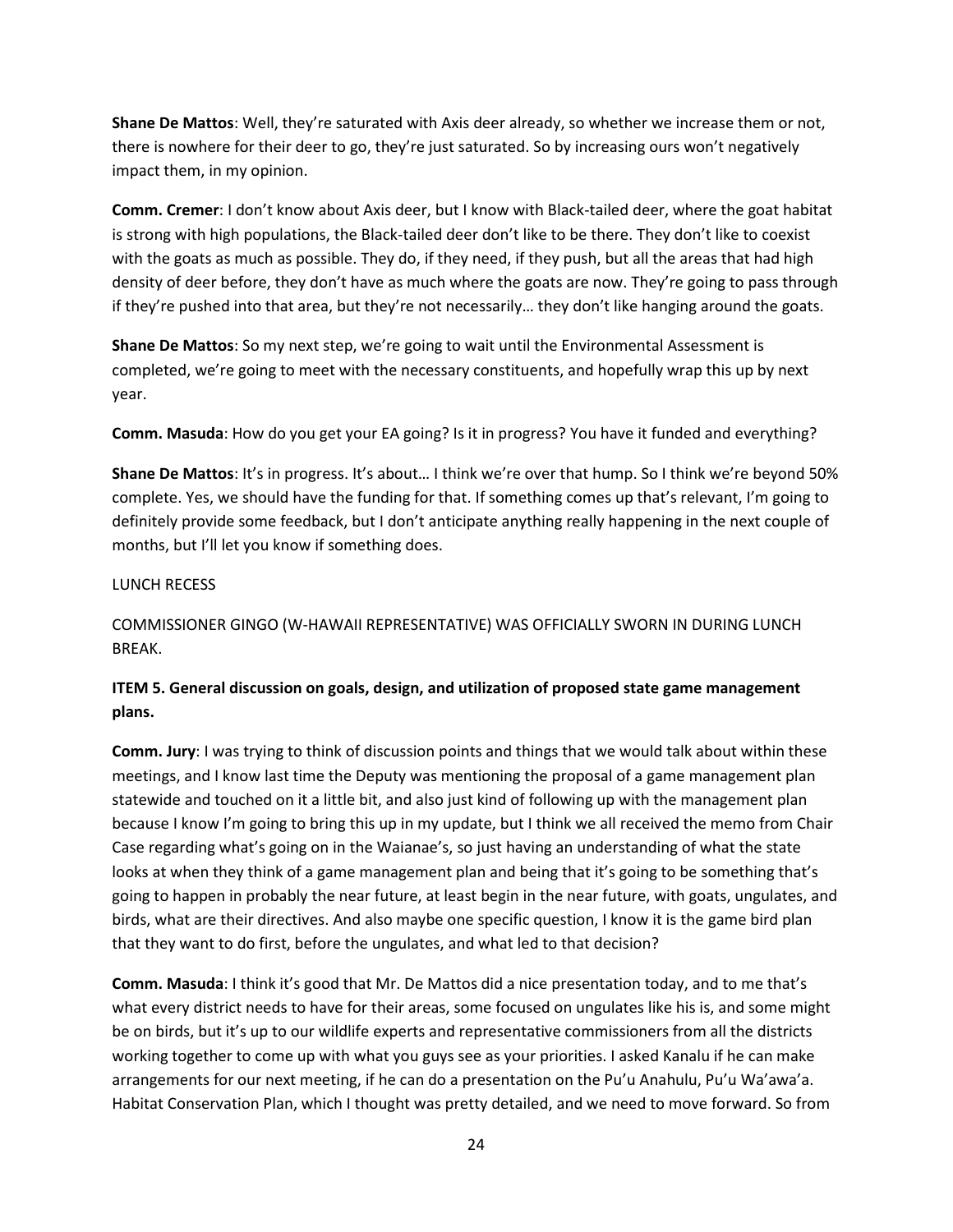the staff point of view we're going to work with forestry and watershed folks, endangered species folks, and our wildlife folks in trying to see what are the log jams and see how we can move them forward.

**Comm. Jury**: So is the statewide game management plan something that is being worked toward, and where does it lie in the priorities?

**Jim Cogswell**: We actually do. It's the PR 5-year management plan. Each state identifies priorities and activities, it's outlined there in the Pittman-Robertson management plan, and it specifies how to improve and maintain access, it talks about fire management, it talks about monitoring and evaluation, it specifies surveys, rate of surveys per unit, and all these details. So it's already there. I think in its current form, maybe it's a little hard to grasp as a statewide management plan, but maybe we could do something to modify its format more so it's more island-specific. Each island can then look at it and see in general how the state is currently managing those game and hunting areas. So that exists and we can refine that to make it more user friendly, but whenever we get down to these more site-specific plans, which I think is what people really want, I mean you saw the detail that's going into the management plan that Shane just described, and that's the kind of thing… so a lot more in depth, and for that, we need to really sit down and prioritize where those management plans, those high detail plans are going.

**Comm. Masuda**: You can have a state plan, the districts, and then all the specific stuff can be plugged in.

**Jim Cogswell**: Yes, as we focus down, that's where some areas are already more detailed and we need to find more detail in other areas. And I think that's where commissioners work with wildlife folks in their district, and kind of help to prioritize those areas. It's also a big monetary commitment, so we need to keep that in mind as well. Where are we going to get those funds? We can all join together in looking for resources to make that available, put pressure on the legislature.

**Comm. Masuda**: I can tell you, what Jim is saying is important, and that's why it's a priority for me to have commissioners and staff working together and sharing stuff and collaborating, because when it's time to go to the legislature and we can do it together, in a unified way, the result will be much to your liking rather than going in disconnected.

**Comm. Gingo**: So what you're saying is we really don't have a game management plan, It seems like what you have contained in the Pittman-Robertson portion is a statement of fact of what the general purpose the state does, is that what you're saying?

**Jim Cogswell**: Yes.

**Comm. Gingo**: Okay, so there is no game management plan per se because it lacks the details necessary to manage game specifically across the state.

**Jim Cogswell**: Right. Because if you drill down to that level of management, then we're talking site specific things.

**Comm. Gingo**: So if I were to pull out the state of Michigan DNR's management plan, it would drill down to much more detail than we have here, or Ohio, or Pennsylvania.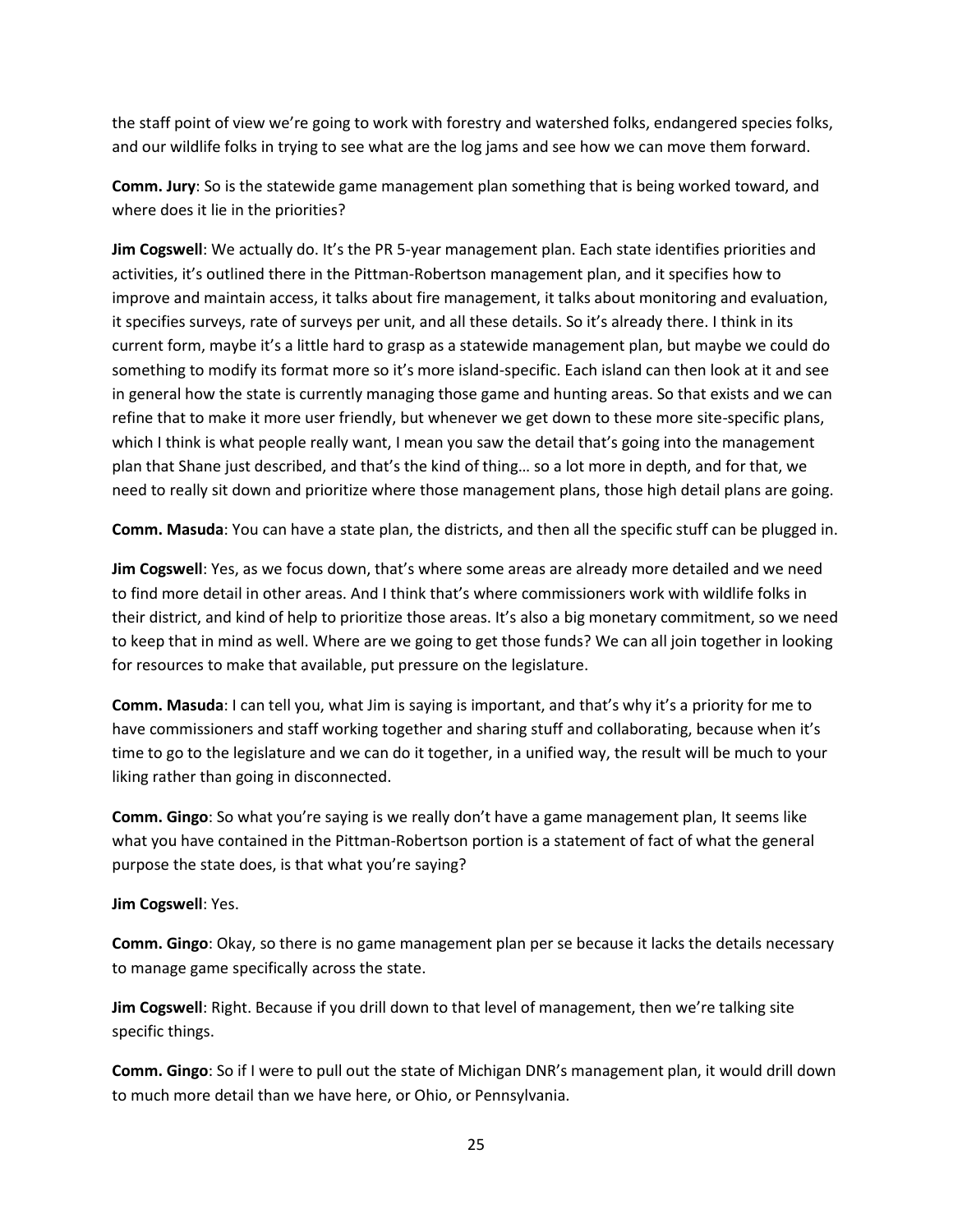**Jim Cogswell**: That's quite possible. I'm not saying we can't improve on our game management plan.

**Comm. Gingo**: Well it just sounds like it's lacking the details of what would be defined as a game management plan.

**Jim Cogswell**: So I think as we move forward we need to prioritize which areas we want those details for and then just fill it in.

**Comm. Cremer**: I know Deputy Masuda is saying that we have to move forward, but this game management plan has been sitting on a burner for 20 years. In every state, almost every state throughout the United States there's a game management plan, yeah? And we've been trying, the older guys who have been involved for a long time, I've been talking to people on Kauai. These guys have been doing it for years, Jon Sabati has been doing it for years, the Pittman-Robertson document is not a game management plan. It's not. It's just a direction of what you can use the money to do a game management plan.

**Comm. Masuda**: I can tell you in my mind, Kauai's game management plan includes looking at what you call your Unit A. I can tell you, in my mind Unit A and the disposition of how we can look to potentially transfer Unit A into a hunting area or game management area, and trading off with DHHL, is in my mind a priority of a part of a game management plan on Kauai. It's not a game management plan. I'm just telling you a discussion which is helping to guide actions also.

**Comm. Cremer**: This part of what Shane did is what everybody should be doing to work toward a general plan. And that's why I take my hat off to you, Shane, I appreciate what you're doing. Throughout the state we should be looking at every district manager doing them, with the collaboration from you and us and everybody to get it done. But for years and years it goes like this, hand it over, what we want, then it goes away. I just hope that we can go forward and get a plan done, because nothing against watershed and NARS, we all need balance, but right now there's no balance. Game population where you cannot hunt is big, in the general public hunting area, not sustainable. Part of the Pittman-Robertson and everything else if for a sustainable game management plan. And that's all I ask, with balance, thank you.

**Comm. Masuda**: I'm all for what you said, for the record.

**Comm. Kohatsu**: So as we're talking about, there's history with all of this, pretty long history. But more just for the people that I represent. So, before the next meeting, I would like to make a request on an action, perhaps. And that action would be: can we list out all of our hunting areas across the state and can someone, whoever is in charge, make a policy assumption on these areas—is it eradication, is it control, or is it sustained yield? Because when we're talking about a priority—I know Bob mentioned priorities—I believe the priority, and someone can correct me, but the interest of a lot of commissioners here and the people they represent, the priority would be finding sustained yield areas. There are opportunities in control and eradication, sure, like guys go hunting and they kill stuff. But the reason why we have a Game Commission is because they're worried about their future. So that priority would exist in places of sustained yield, perhaps. And before you even have your plans or whatever you want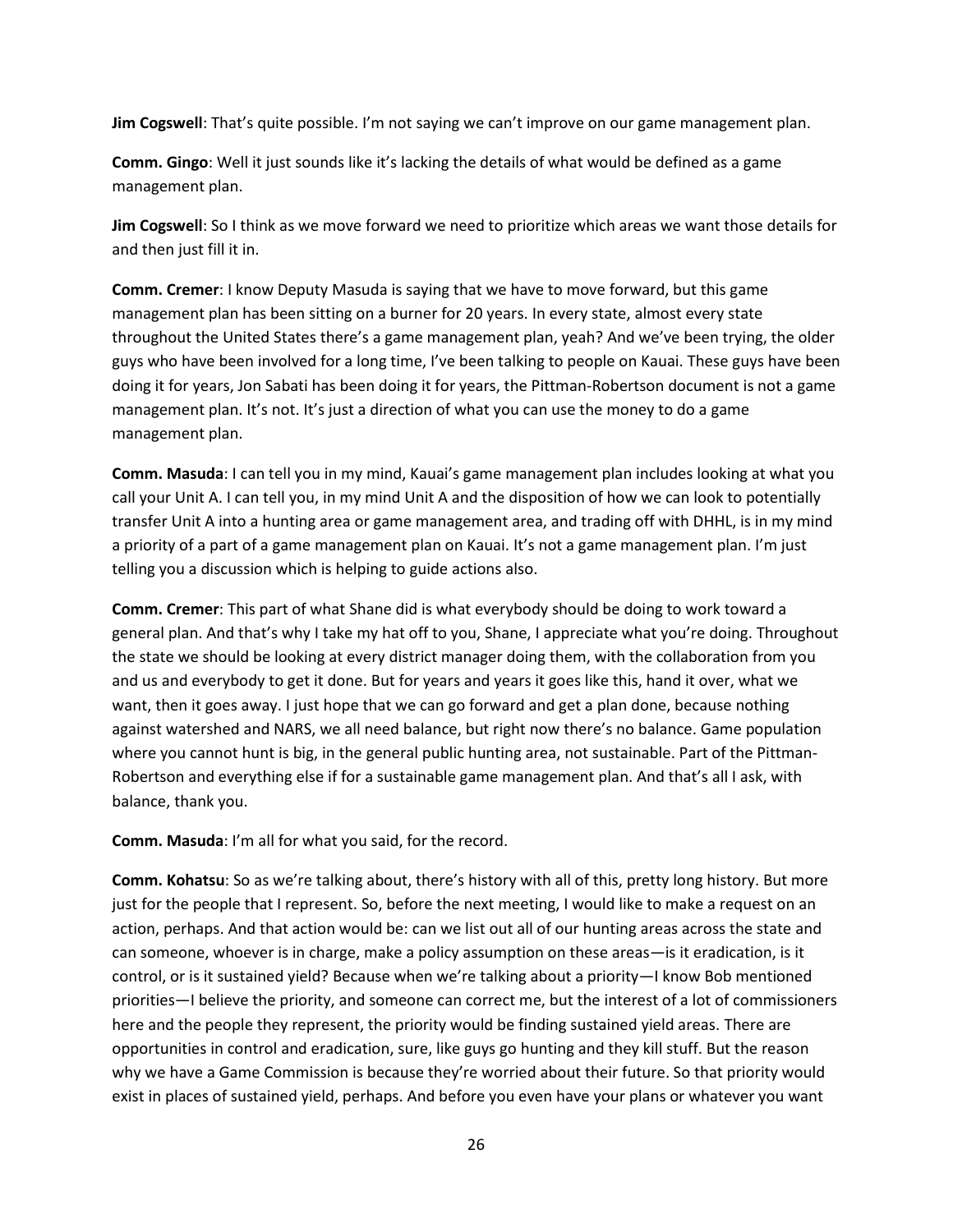to write, you need to have a place to do it in, right? So if someone could just do that, and I think what the list would show is that sustained yield is a very small portion of what exists out there. So we're struggling with creating plans, that's nice, although unless a policy exists that can be a sustained yield place, that plan is never going to go anywhere.

**Comm. Masuda**: I think that's a great idea. Actually, I've already made a request for an inventory of all of our Game Management Areas, hunting or whatever you want to call them, and what I'd like to do is go further and identify it on a statewide map island by island, and also have a narrative summary by location or by size or whatever, and then as we get that, we'll pull together… Jim, maybe this is where you, Dave, Shaya and myself, begin to identify and very honestly list out what is our current practice for each of these areas, like the words that he used. Control, or whatever, to the degree that we could quantify it. And I think that it's like running a business or managing any enterprise, I always like to have a physical inventory of the organization I'm dealing with. A financial inventory, called an audit, of the organization I'm dealing with. A human resources inventory or personnel organization chart and what it implies in terms of where the weak points are and where the strong points are. Just any time I start a new business or a new organization. And what you're asking for is as a Game Management Advisory Commission, we should all have this on the wall at any given time, so when we talk about what's on the agenda we can point out what we're talking about.

**Comm. Kohatsu**: Well just to start. Even for the next meeting, I don't want it to be too much work. There's really only three designations I can think of: eradication, control or sustained yield. So which is it, pick it. Even if it's all eradication, I don't care, as long as it's on paper and at least we're working with something.

**Comm. Cremer**: I'm going to have to ask you to read the last two minutes from last month over here that we had with the representatives from this island and the representatives from Kauai and look what they said about being able to back us up financially to get this game management plan going. I know my representative is going to do it, the ones that sat in the last meeting said they were willing to do it, and they actually said that if they need to put things in legislature they will. So we don't like to go through that route. I know my island guys said he's ready, I talk to him on a weekly basis. We don't want to go that route. We're going to do them over here.

**Comm. Masuda**: Thank you. I don't respond well to threats either, so I like doing it nicely to get it done.

**Comm. Ruidas**: So, from day one I always talked about Lanai and our management plan for Lanai, and I always said we should have one for the whole state, for every island we should have one. So by the next meeting, how about we get a dollar amount, because I don't hear a dollar amount to hire anybody. Dollar amount of hiring somebody, or getting money from the legislature—how much should we ask them for to present this package?

**Comm. Masuda**: Oh, you want to hire somebody to do the plan?

**Comm. Ruidas**: Yeah, because obviously that's what I heard last time.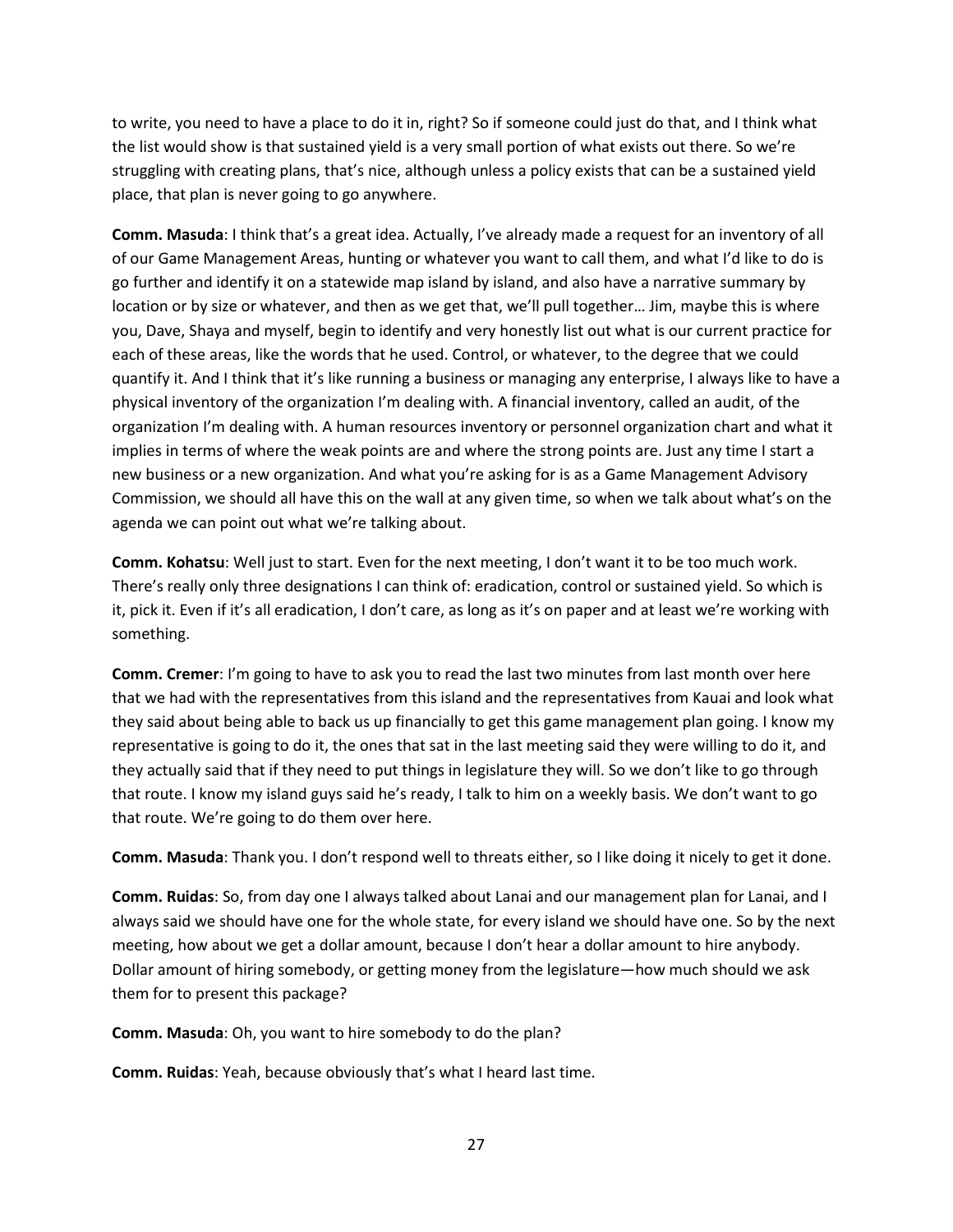**Jim Cogswell**: Yes, we can come up with something.

**Shaya Honarvar**: It's important to know where we want to start. You talk about all the different states on the mainland have a game management plan, I can see that. But for the State of Hawaii, every island is completely different. The vegetation, elevation, weather, the animals, everything is completely different. So to have an overall game management plan for the whole state is not in my mind as important as to having a game management plan for each separate area. That said, maybe we could have a statewide game management plan that say: these are the activities that we do on all of the islands, but then one of the goals in the statewide management plan is to look at different areas and different game species. So if you want to come up with a dollar amount for a plan like that versus the plans that are smaller, that's all different. Like Kanaio is completely different than the Lanai management plan, the size, the species, everything is different and to put a dollar amount on those things right now it's going to be plus or minus \$50,000-\$100,000 or even more. So I think it's important to kind of figure out where you want to start and what is the goal, and then put a dollar amount to it, or try to at least.

**Comm. Ruidas**: Because it seems like Jim said monetary, and you say financial, okay everything it comes down to right now for me on my island is money. It's been one year, you know, and they've been working on it, but Pulama warned me, it's either do it or we don't have hunting on Lanai.

**Comm. Masuda**: I think part of our report on game management areas and inventory, let's try to see if we can wrestle with "what would it cost us to fund studies in each of the islands?"And just as a start. And then we pick after that which one comes first…

**Shane De Mattos**: Just to put it into perspective, so the Kanaio plan that we're looking at cost us I think over half a million dollars, but again there's a lot… but Shaya's right, it's unique to that area. It depends on what we want in the plan, how specific we want it to be…

**Comm. Buchanan**: Does that include the EA?

**Shane De Mattos**: That's what it is. So it's not an EA for the—it's for the entire area, but like for water units, they're not surveying the entire area, I had to select spots and they're going to survey ten by ten perimeter grids to make sure there's no impact to that specific site. Now if we were to do a full blown EA, I mean you can just look at the cost.

**Comm. Masuda**: So the cost of half a million dollars, Shane, is not including the EA yet?

**Shane De Mattos**: It is, it's including everything. If I wanted to put, I cannot just put a water unit anywhere in Kanaio, I've got to specifically say "I want to put five water units in this location." If I want to do more water units moving forward, I have to do another EA…

**Shaya Honarvar**: However, the cultural sites need to be done still, so we might have to add some more funds to that as well. It's not cheap.

**Comm. Masuda**: Oh, I know it's not cheap. It sounds like you used up the whole budget for Maui Nui.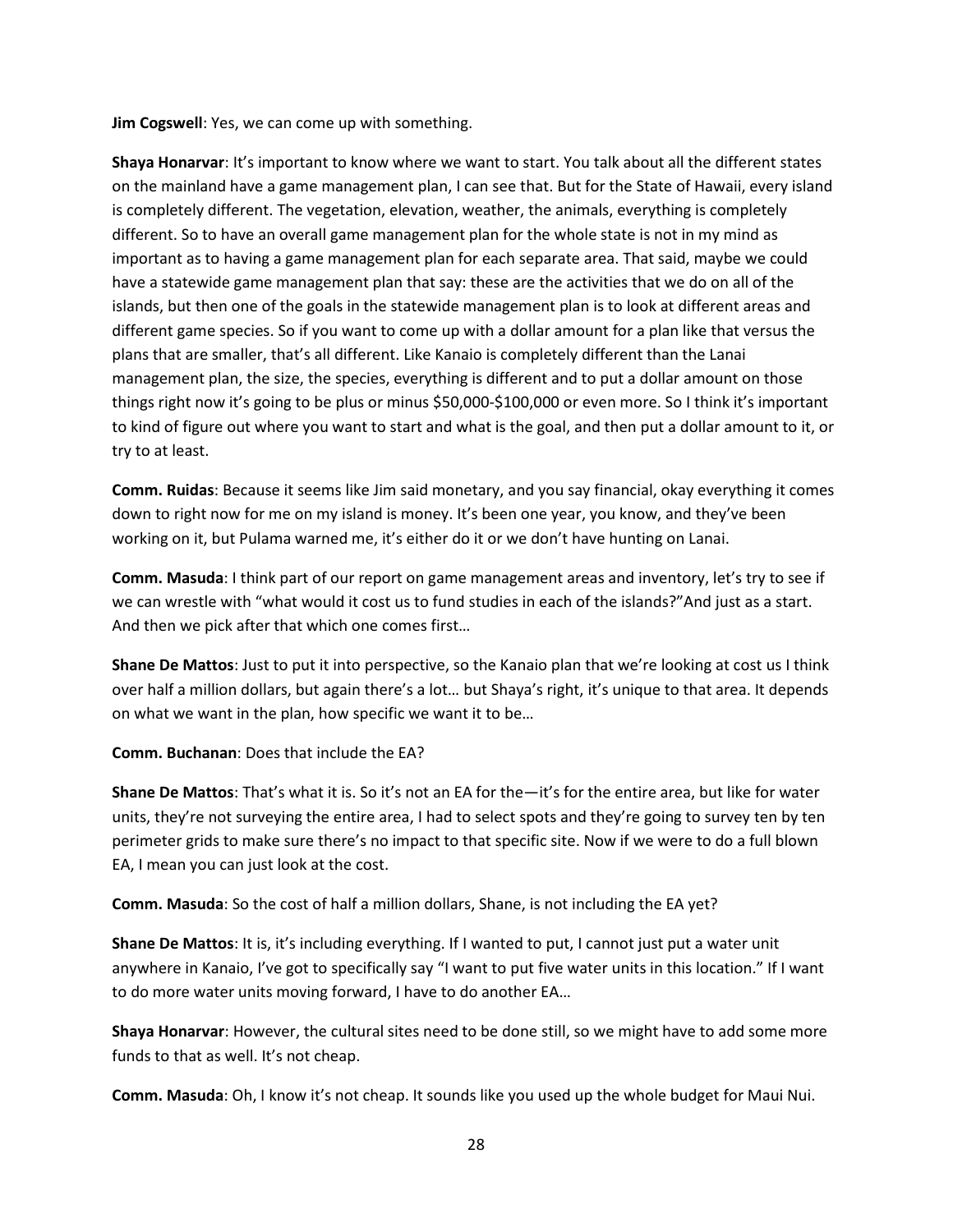**Comm. Cremer**: You spent that much money already, or is that the projected amount that you're going to spend?

**Shane De Mattos**: That is the projected amount, \$500,000 something, I don't know what the exact dollar amount is.

**Comm. Cremer**: Okay, so how much energy and time did it take you to put that project like it is now.

**Shane De Mattos**: Five years.

**Comm. Cremer**: It's interesting to note, because if we're going to start now on doing the rest of the state we're going to be done in 40 years, I'm going to be dead, my grandson going to be pau hunting already.

**Comm. Kohatsu**: That's why I mentioned about timing. I remember before we had Bob come on we had Dave, and Dave kind of made it explicit to me that the DLNR doesn't manage game, they manage the hunting program. He was very explicit to me at the Hilo meeting. So is your feeling different from that, Bob?

**Comm. Masuda**: I have to go find out what people mean by what they say, what does game management, what does hunting mean to Dave, to you, to everybody else.

**Comm. Kohatsu**: His context was that "you guys can go hunting, but I kind of don't care about that game resource." If it's there, it's there, and if it's not there, it's not there, that's how it was.

**Comm. Masuda**: So are you saying game management means replenishment as well as…

**Comm. Kohatsu**: Treat the game like fish. But going back to the timeline on this stuff, we're stuck at EAs, right? And the only thing that moves EAs forward is the Department. Not the public, because if you let the public and the little departments war between each other then it goes nowhere, because no one ever agrees on everything. So it's Department prerogative to move those forward if indeed they want it done.

**Comm. Cremer**: Is there any way that a directive could be handed to each section like how… he took his own initiative, but is there any way you guys could direct our island and sections to do what he did?

**Comm. Kohatsu**: What I would say is that the EA is costly, but the history has shown it doesn't go anywhere. So while I applaud the effort and I'm down for getting it done, if it gets done that's great. But right now, I feel, and you can correct me, Bob, I feel that the state has the prerogative to manage game species on state land in the way they want. Now that's to lawsuit for endangered species or watershed, whatever it is, however the prerogative I still feel exists, and their inactivity to do so while always stating "Oh, what do the watershed people think? What do the endangered species people think? What do these other people think? Oh, that's why I'm not going to do anything on this end" because these guys don't like what you're going to do, I feel like the state isn't taking prerogative there.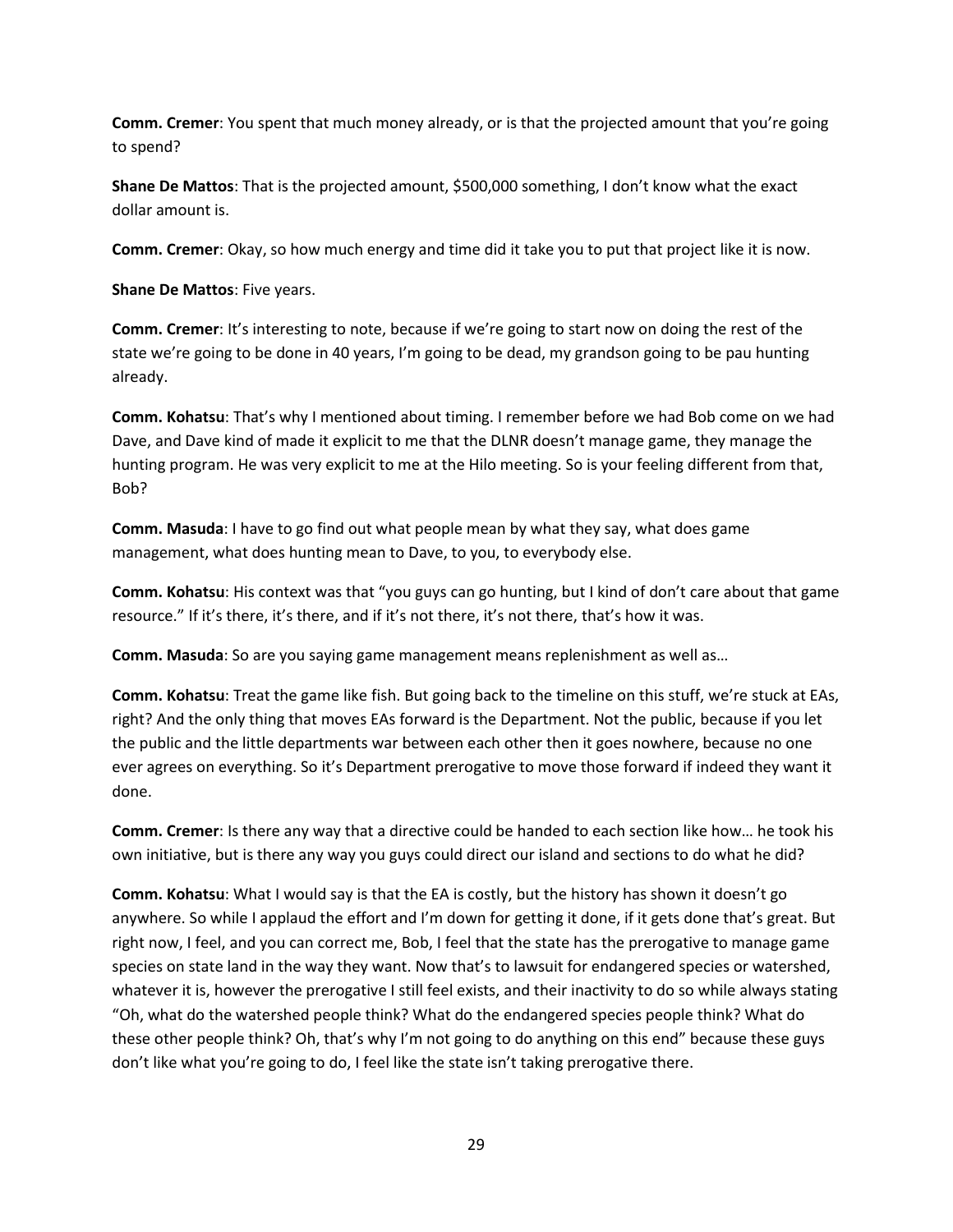**Comm. Masuda**: I think that's a very legitimate concern and issue, and I will tell you what I told you before. Give me a little bit more time, and I expect that the way we work together here will be to deal with this and move this forward, and that's why I want to deal with the subject and the issue, learn more about it, and talk about how we can move it forward.

**Comm. Kohatsu**: I should clarify that these comments that I make are not particularly to solve an issue between what we are doing now, because the real work happens not here, I understand that, but I do make these comments for the record to go on the minutes for the people in the public, for their edification of what the issue is and where we're going, so I do have to show the people that I go back to at home that "hey, we have actions and we're doing something, we're not just talking."

**Comm. Masuda**: You can tell all the people that you're going to report back to, most of whom I know and who know me, that we are moving forward and we will move forward, so if they have something to contribute they can do it through you and Ian Cole. So, they need to talk with Ian and Joey also, and work together and if you guys come up with a rough draft throw all the dots together at the target and see where it falls kind of presentation, do it. At least it's a start. And then we can add and subtract and add some logic to something that may not be logical or whatever, and come up with something. And answering Robert, yes. That's why I'm hired. I believe in democracy, but I believe democracy needs to be directed at times. So all the wildlife people heard the message last time, I think, that everybody needs to work with their representative and begin to develop a plan. Jim and Shaya and I will be working with Dave and others to see what else we need to do to get things moving forward, and I want to see wildlife and game management and hunting have as much priority as watershed, aquifers, restoration of Koa native forest, and protection of endangered flora. I believe these things go together.

**Comm. Cremer**: The thing about it is Bob, we cannot get funding by our representatives if we don't plan in the same direction that Shane is doing, so we need people to take actions so this thing can come forward. The action was taken before, and like I said, it got thrown in the back of the bus again 15 years ago. And it's a sour thing in our mouth, Bob, so you've got to understand why we go back to that all the time. I know you're here now and you say we're going forward, but I'm going to tell you, it's just sour, sour in my mouth and I get bent out of shape.

**Comm. Masuda**: I totally accept what you're saying, and I don't take it personally. I think these things need to be said, hopefully just once is enough and I can hear and remember, but we need to move forward together, and I'm going to keep saying that. And maybe the form, Jim, in which we can help answer the question is we might come up with some draft legislation on development of game management with kind of a budget, something that we can help our mutual champions work on since our administration budget is pretty well moving forward already, we may have to go another route. And don't forget, we appreciate DOCARE's help. So we answered your question partly.

**Comm. Gingo**: You know, one of the things I've noticed, I was using that analogy of different game management plans in many states that I've hunted in, and one of the things that is different but there are some commonalities there too. Regardless of the plan there has to be some overall top plan with consideration for differences in climate, elevation, and so on. California has to deal with this, you know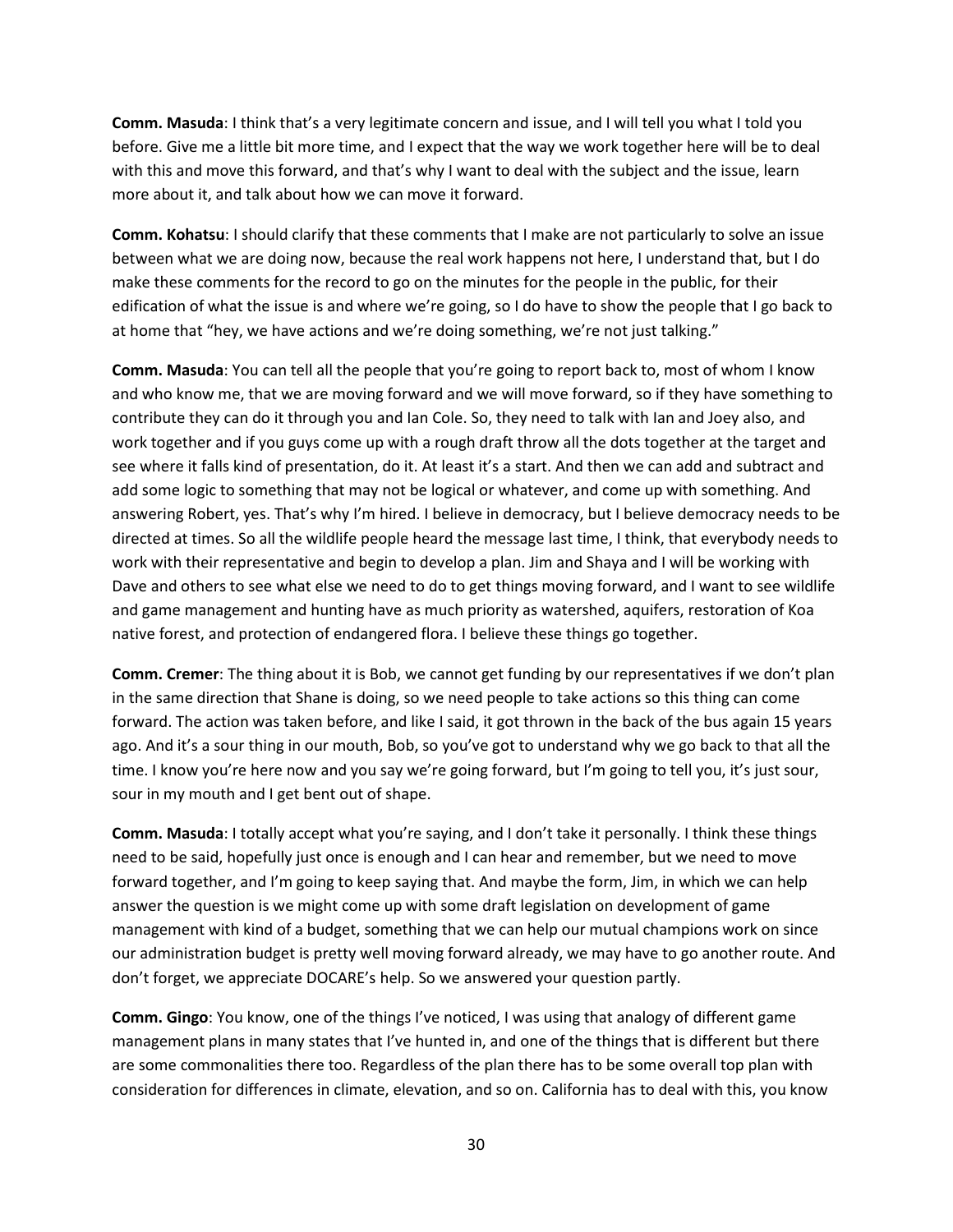the differences in environment there, our climate zones here are very distinct and diverse, but we also don't necessarily look at hunting as other states do. They look at it as recreation with income, and that income is used within the state as a very important part of recreation, whereas we don't place a lot of emphasis on hunting as a recreation in this state. And that's something that's very different from the way other states manage their hunting programs. The hunting programs in other states carry a lot of weight with their legislature because it does translate into very well defined income, and that recreation is a very important part of how they operate. So I don't see that as much in Hawaii. We go out, we hunt, we enjoy, it's more of a local level. You ask ten people off a plane who come here for all the other recreations and things that are in Hawaii, and the last thing they're ever going to say is associating Hawaii with hunting as a recreation, people don't identify it as a recreation. So it's just different. It's different the way it works, it's different the way it translates into money, it's different in the way it's treated as a credible activity for the state. I mean we go out and we love to hunt, we love to eat our meat, we love to go hunting for meat and not trophy, but it's not the same as it is in a lot of other places.

**Comm. Buchanan**: Thank you commissioner. I was going to bring that up as the same thing, because it is lucrative and that's why states spend so much money on sustaining a lucrative business for them.

**Comm. Gingo**: It is. I just applied for an elk tag that I probably won't even get and it's over a thousand dollars. Or, you know in Nebraska to go white-tail hunting I'm going on private land and I'm still spending over \$500 for a tag. So that's the way it works. That's why when you roll into town in Nebraska, there are signs that say "welcome hunters."

**Comm. Kohatsu**: We love the non-residents that make up most of the budget in non-resident fees.

**Comm. Buchanan**: It's very different here. Plus Hawaii has very unique land laws compared to the other 49 states. And our constitution supports those land laws and uses, so that's another complex layer that is part of everything and I think the first or second meeting that we had of this game commission, all of what we said today all came up, and I've got to give kudos to Dave Smith, who at that point said "well, what do you want?" And so every time I have disgruntled hunters call me up I ask them the same question: "Well, what do you want?" And I think we said it time and time again, and again I'm going to give Dave Smith kudos for that, he always said "get with your wildlife biologists on your island and figure it out, what do you want?" So if you look at every island, you know you can put a big circle on every mountain and say "Watershed partnership. That's it, we're going to save all the last, best… with climate change, we need the top of the mountain, native intact forest…" Zero tolerance, okay. It's pretty simple. Doesn't take a lot. Within that, you get when Pu'u Maka'ala went to NARS, Hilo people were irate because they felt like they were left with all the trash all the strawberry guava, all the junk places they never liked, all you heard was that the NARS and forestry guys were taking all the nice good hunting areas. And then to Ryan's credit, he's always bringing us back to the replacement value, where if we're taking very good areas and moving that to zero, then where are we going to go. Kapapala… I see this most prevalently on the Big Island and that's why I pick on the Big Island all the time, and not being a hunter on Hawaii Island but listening to a lot of disgruntled hunters there, it's the push and shove between the prioritization of state lands. So if DOFAW and DLNR only has purview over state lands and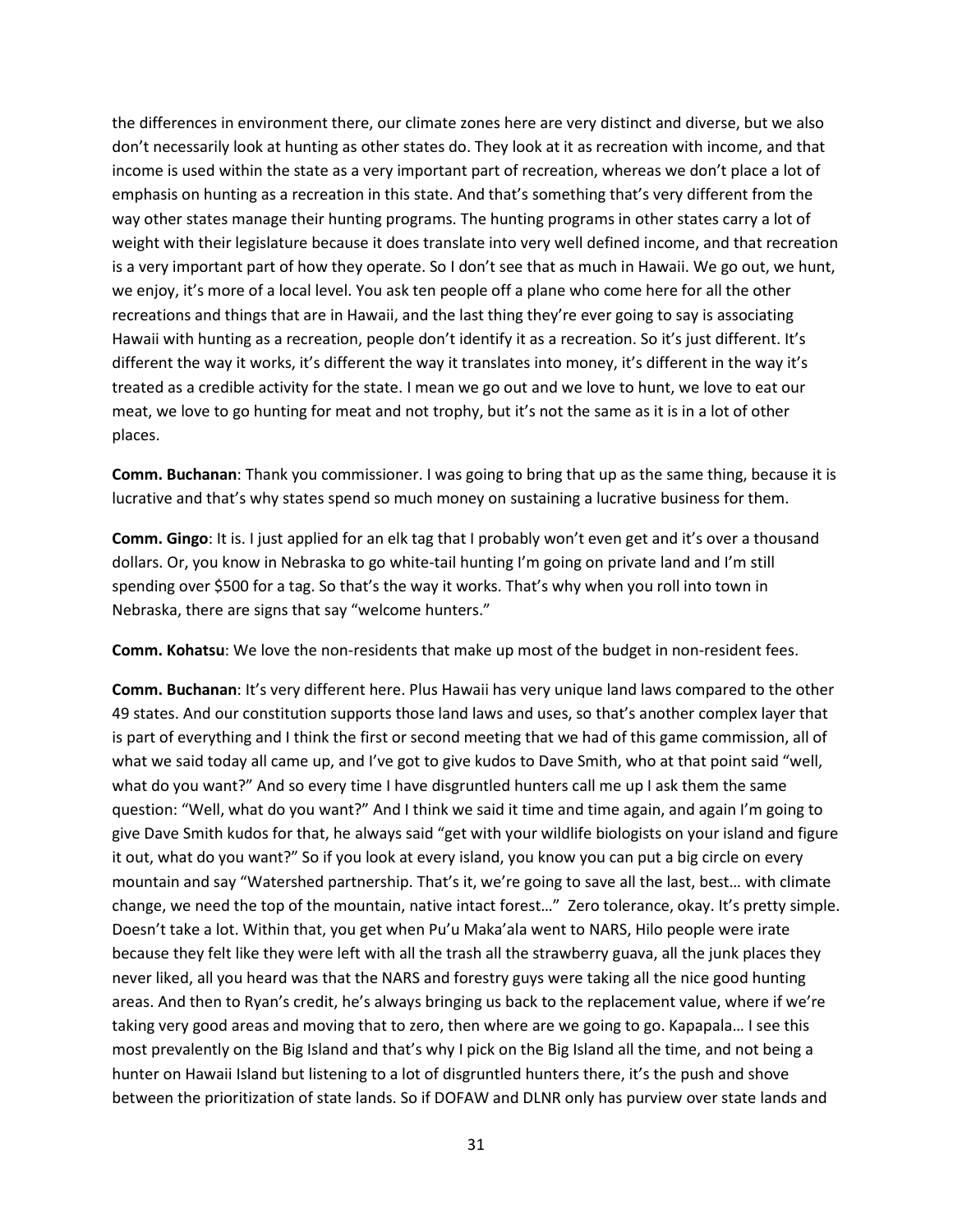not over private lands, then we have that one place to focus, but then you have agreements with Pohakuloa or Kahua Ranch or whatever to have hunting on their lands, and that makes it more complex. Then the Natural Area Reserve System has their own management plans, so that's how come hunters are always grumpy, because nobody really understands the layers of complexity, and we try to have presentations on our first and second, maybe third meetings, I don't remember the Pittman-Robertson stuff. But I wanted to change real fast and talk about Environmental Assessments. Anyone in here wrote the Ka'u Forest Reserve Plan? Had anything to do with the Ka'u Forest Reserve Plan? In short, it was a very large document. With multiple actions, and when Shane says "if I want to move a water trough I have to get another EA," that's not entirely true. So the Department of Defense figured this out a long time ago, and what they moved to doing, and you see this mostly from Federal entities, they have programmatic environmental impact studies. So you don't have to chew again your cultural studies for broad areas or almost the same, you fly it past the environmental… we have an environmental board, not OEQC, we have an environmental council—and that's where DLNR goes to get all their exemptions on fencing, the watershed priorities, right, they say "hey, we're exempt for fencing because it's the same action." So when multiple same actions occur, you can get them all exempted, and all that written up into one programmatic type of thing. So now you start to make that more concise, and you don't have to spend two million dollars on an individual Environmental Assessment in a 1,000 acre GMA. So there's ways to get that whittled down and work it, bring the cost down. But no matter what we say it always goes back to what Ryan says and what I always think is "well, what do you want?" If you want the Kauai lease, then let's focus on Kauai lease. If it's getting Puu Maka'ala back for East Hilo hunters then fine or Pu'u Anahulu, or the kipukas on Saddle Road, whatever. Then focus on that, where the hunters are really being pushed out, and then go through that reprioritization within the watershed and then the federal layers of critical habitat, species, Fish and Wildlife, whatever. And then I think it's more palatable. And it's hard, because I'm aware of the statewide forestry plan, I'm aware of every forestry plan, on every island there is a plan. Game management is written into those plans but not to the point of bag limits and all that stuff. So what I like what Ryan said, and what the Deputy said, is I'm ready for January. I'm ready to introduce some stuff for legislation. So I was hoping today, I was going to put it on the agenda for next time, was for us to come up with between three to five priorities of either amendments to 183D or outright stuff whether it be aerial shooting and asking DLNR to ban aerial shooting as a management tool for hunting, or if it's to be used but that some protocol is set up in order for the GMAC or somebody to review where and how that is being used as a management tool if it's appropriate, if it's not appropriate—that's the kind of stuff I wanted to get with. And then you have action items being done by this board.

**Comm. Kohatsu**: Yeah, so I fall back on that list of areas and the policy of each area—if it's not sustained yield, then in my view the default is either eradication or control. So I need that list because I think people need to know what you're working with before you even work on it. And I think the list will show that places that may be sustained yield, the Department doesn't even know if it is yet. So we're talking about trying to do something with land that doesn't even exist in their policy yet. So I need that leadership policy first, and until someone in the Department says it's okay for you to keep your sheep over here, it's okay for you keep goats up here," then we're just talking back and forth on it.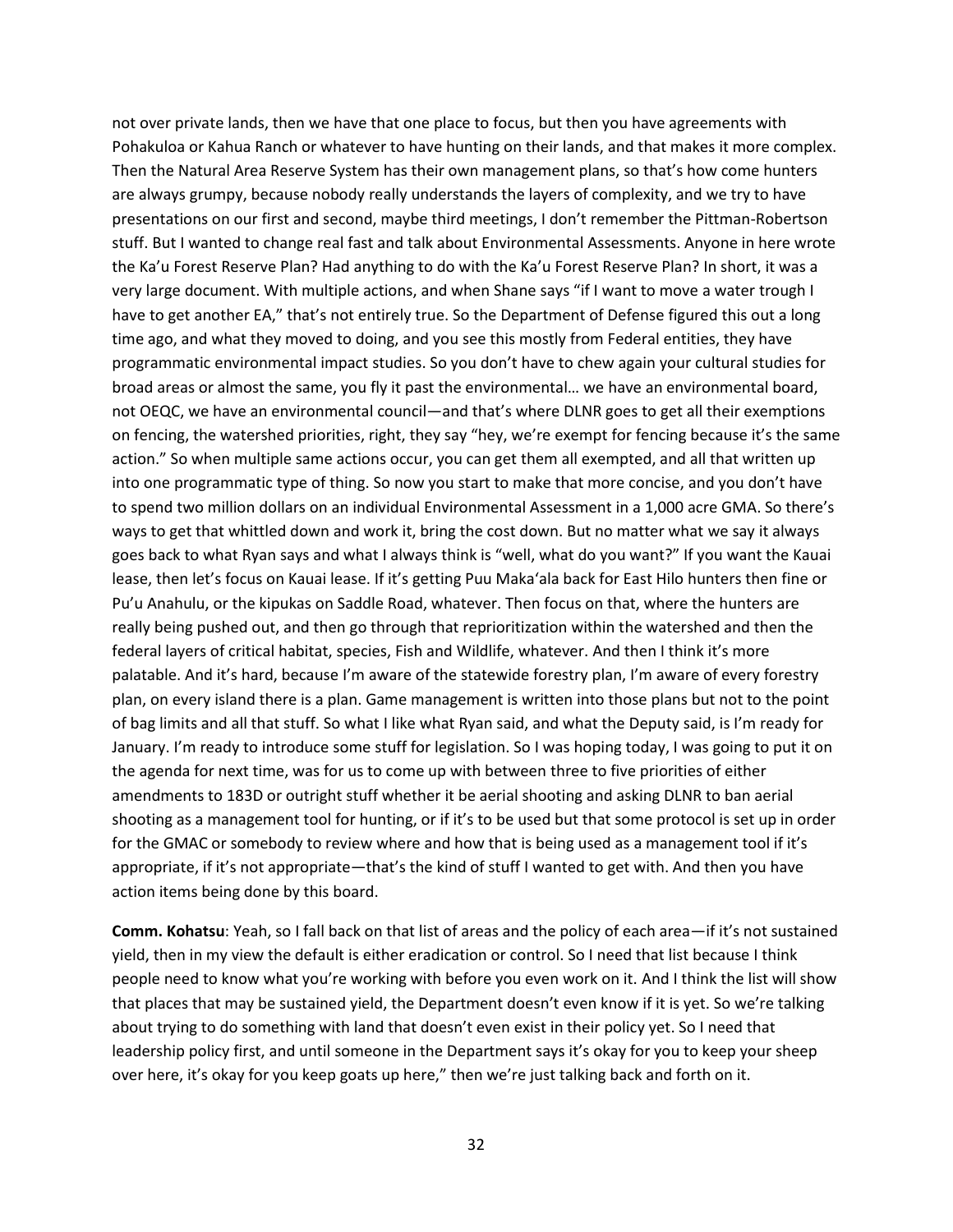**Comm. Buchanan**: So Ryan, I would hope as a user… Right now I'm telling Molokai Ranch, "Molokai Ranch I'm sorry but I need 1,800 acres for you to be public hunting." So as a user, I'm telling the landowner and the state what it is that from the user's perspective I know I need or that I would want. And I think that that way you get more traction, because it's really the users who are being impacted, but that's just my thought. You being impacted in your area, you being impacted on Lanai… right now, the priority is for Lanai before they lose their lease. Lanai company is saying "You know, I gave you guys a chance and you never came through," and we're over here going "Jim hurry up, write a plan because we're going to lose on our land." So within ourselves we have priorities. My priority on Molokai is really not as urgent as Lanai's priority or Kauai's priority right now, so I would hope that we could at least get to that point and then review each action, because Bob will do everything for us. He's going to go to the Board and say "Hurry up, sign this lease for Lanai or Kauai before they lose their land," and then they'll figure it out. But that's just thoughts, so. I'd like to do something legislative this session.

**Comm. Kohatsu**: I can say actions exist already. The local wildlife biologists, they know what they want to do in some of these places, even on the hunting side, and a lot of the hunting community would be in support of that. It's just that the Department requests that they ask permission from people that don't want it to happen, from specific communities on the environmental side that we've got to ask permission to do this, permission to do that. Sometimes the prerogative lands solely in the Department's hands to do stuff and they just use it as a cop-out. "Oh yeah, this guy said no, no can, we've got to do this instead." So that's the roadblock.

**Comm. Buchanan**: So now that the Deputy is here on the cop-out kind of stuff…I'm just saying that he's saying that cop-out kind of stuff maybe cannot cop-out anymore because our wildlife biologist is sitting right there and we're having an open and transparent discussion about issues. So maybe we can hit that up now, because when you say the "environmental side," I would say that I'm part of the environmental side because I'm an environmentalist who happens to be a hunter, actually I'm a hunter who happens to be an environmentalist, so I believe all can be accomplished, but I really would want us to focus on what we want to move forward legislatively. Either in support of something that comes from the Department or the Department supporting something that comes from GMAC. Either way. Because I think we're going to get more traction. Of course we want money, so there has to be a dollar amount at the end, and let us be the people that are going to push the finance and ways and means.

## **ITEM 8. A short report by each commissioner summarizing their meetings with DOFAW staff on the island that they represent.**

**Comm. Ruidas**: I talked to my wildlife biologist Shane and so October 1<sup>st</sup> next week Monday we have the deer application coming up for Lanai. It will be a bag limit of three does because we had too many animals this season not being taken out because of the weather and whatnot. I can foresee a lot of housing being really tight again, in fact tighter now, so if anybody applies and gets lucky, tell them to find their housing right away. Also talked about on October 8-9, I'm going to meet with Shane's guys again. On Lanai we have a community meeting which is with DOFAW and the hunting community in Lanai, whoever will show up. And my results from my last two meetings with the community are going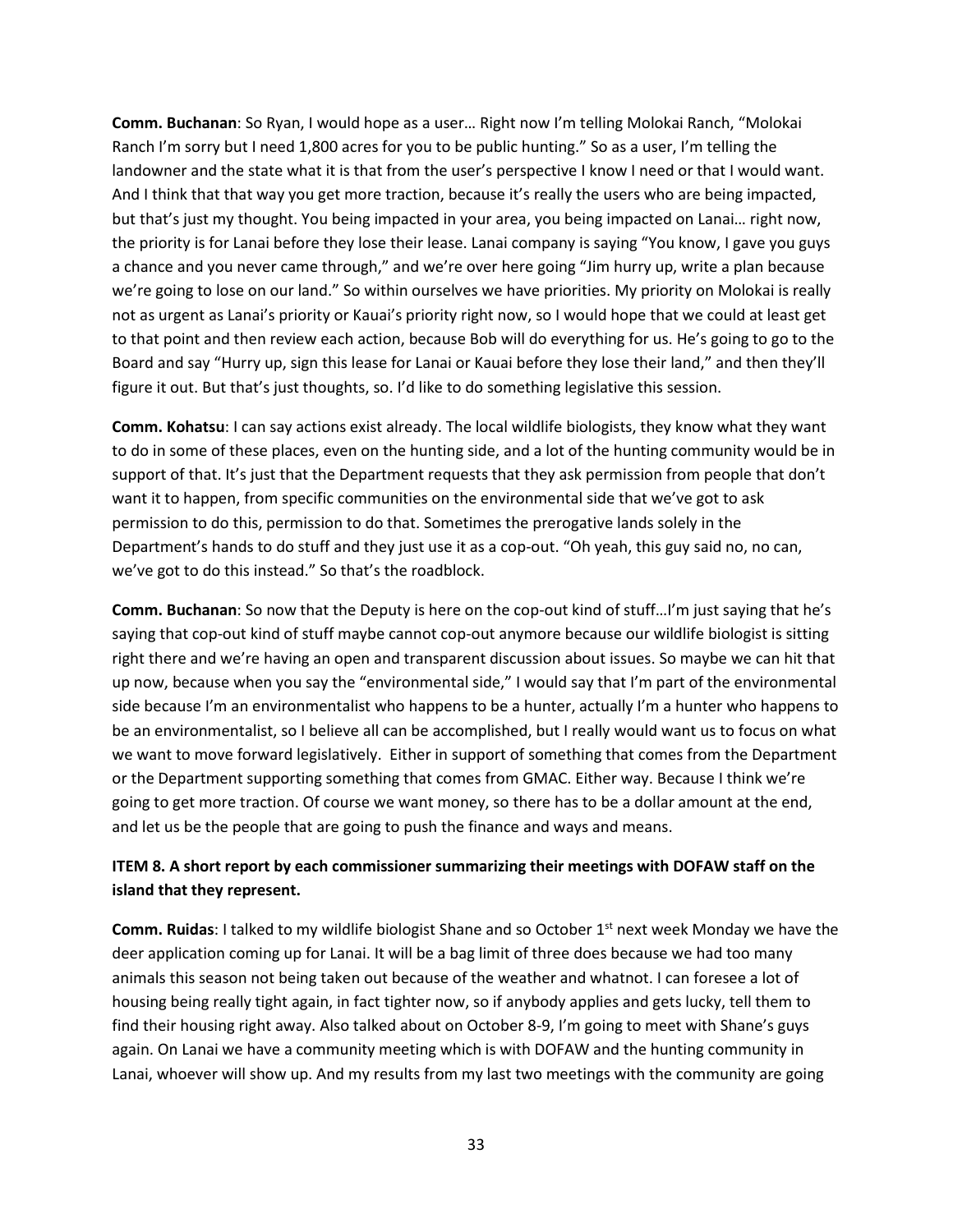to be presented to DOFAW at that time. And that will be, I can tell you something, Lanai has never had so many meetings about hunting since the last year, and it's good. So that's my report, thanks.

**Comm. Cremer**: Thomas never got back to me about the lease [indiscernible]. Presently we just had the first meeting on our shooting range—Andrew, do you want to give a short synopsis of what we discussed? We went through and they made a GIS map where we had all the sites we had to go and try to see if this was going to be good, if this was not going to be good. Right now we're going back to the table so she can go back and implant more pictures into the map and map them out a little bit better for us so we can get the area that we like in a safe and more centralized area. There is a west side range that could be used, but it wouldn't be able to accommodate all the stuff that we foresee that we want as far as a range for trap shooting, pistols, long distance. Ultimately we'd like to have 300 acres with a 100 acre parcel inside which would be the original range with the safety buffers on the outside. You can add whatever you want now, Andrew, those are the points I remember.

**Andrew Choy**: We have a consultant, and we're working with PBR Hawaii. Katie Cullison has a lot of experience and expertise that they brought in and they're very thorough. Basically, the scope of work that we have for them ends on June 30, 2019, and it's basically a feasibility study. And so the different stages of this contract include scoping, community meetings, the one that Robert is referring to just happened, we have several scheduled over the next couple of months. Timeline wise, we're hoping to have a short list of sites outlined by November of this year. We will, in concert with stakeholders—so that includes members of the County, the legislature, the hunting community on Kauai and DOFAW Kauai—make a determination on the preferable site sometime in December. And then from December through June of next year, we will get the feasibility study completed. And then hopefully, as these things go, who knows, but the intention is to wrap that feasibility study into an eventual EA or EIS from July 2019 through December 2020. So that gives us about a year and half to do that, and then construction would hopefully be on January 2021. So it's a pretty aggressive timeline but there's a lot of support on this project. We do have federal funding and we do have CIP funding available, but that is strictly for planning and design compliance work. In a nutshell, that's where it's at. The challenge that Commissioner Cremer was referring to is basically a GIS exercise that the consultant did for us. We met internally and came up with a really loose set of parameters that would be essential for the shooting range like topography, soil, climate, public access, utilities, special use permits, whatever. All these kind of things were wrapped up into a list which the consultant then went back and plugged all those parameters into a blind GIS that he came up with about five sites. Turns out most of those sites are not going to work, but there are two sites that can work, and that's where we're at right now. An existing site that Mr. Cremer referred to that's an existing range, trying to rehab that kind of more as a stop-gap measure, and then looking at other parcels, whether private or public land, to develop an actual range.

**Comm. Timko**: I met with Jason Misaki, he brought me up to date on what's been going on in Waianae and I was very disappointed to learn that they're not going to be releasing game birds this year, so I don't know how well your game bird season is going to go this year. He does want to get the program up and running again and when he does I'm going to try to pull together some volunteers to help raise the birds and help Nick out in that way.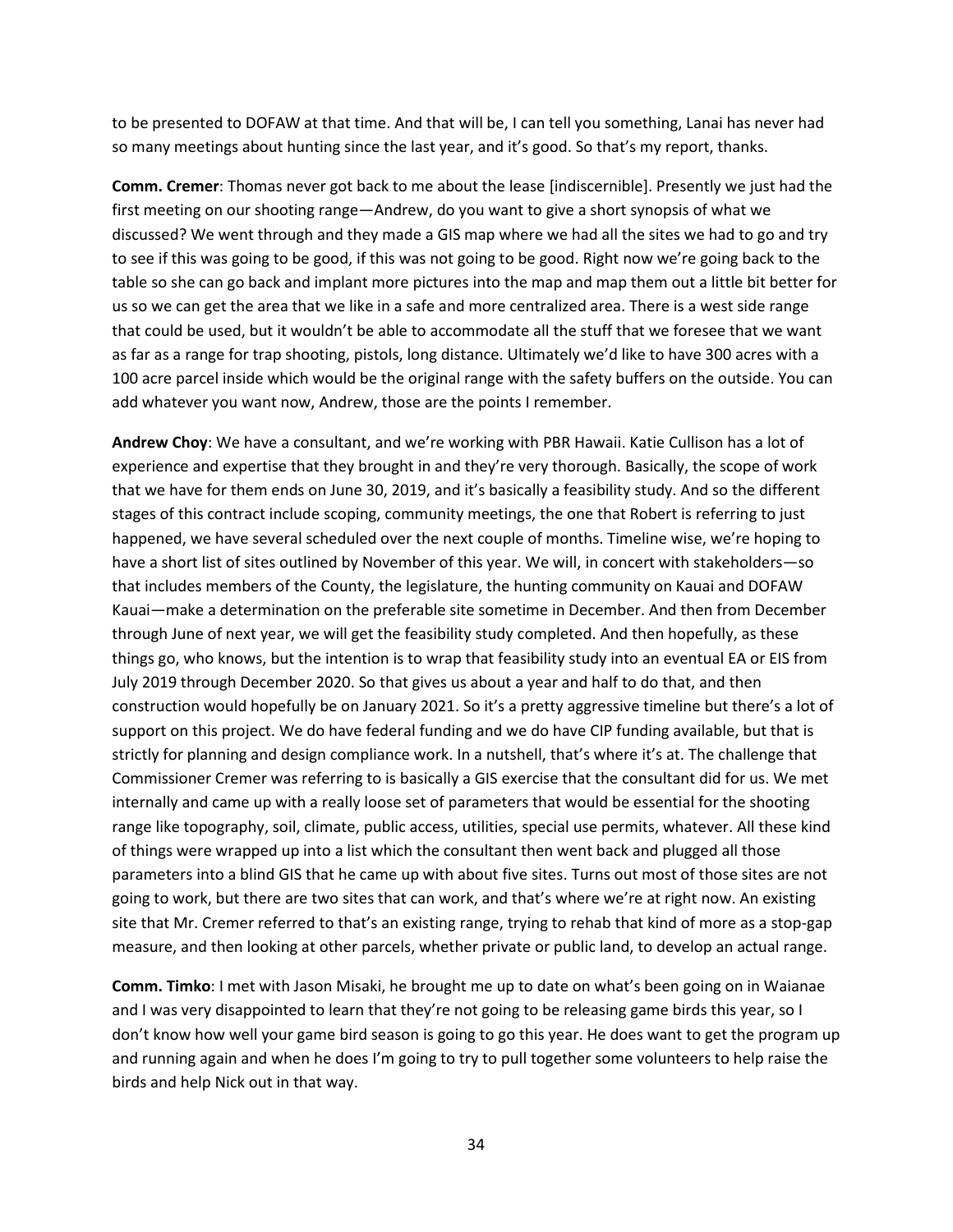**Andrew Choy**: Can I make a comment as just a private hunter? I think the issue that we encounter is that I understand completely about what you are saying and that it's so specific to the areas, and Kuaokala being the only Game Management Area on Oahu. Yeah, having stocked birds is great, but the other challenge is just the access, and specifically what that is hunters encountering different procedures that DOD enforces each time or every time you can get a different procedure. You hunt Saturday morning and go back Sunday morning and it's a completely different run down. One day you're just asked for you hunting license, the next day you're asked for your vehicle registration and insurance. I think that's the kind of stuff that as hunters yeah, stocked birds would be great, sustainable yield would be fantastic, but that kind of stuff is really the issue, I think. In my personal experience, and having talked to hunters in the area, is access, at that particular area.

**Comm. Buchanan**: I think we should put that on the next agenda too, because I have plenty of people who grumble about that. We'll come back to that. You have anything to offer?

**Comm. Gingo**: Yeah, I think access considerations are a big part of it, and consistency. I think the DOCARE guys obviously in the field, I think the hunters in the relationship with DOCARE, especially in the field, has to be a stronger relationship. With education, and citations and stuff leading to citations can be alleviated just by having a good education program and again, it goes back to the recreation, where you have people that are fairly new residents that want to shoot, they come from places they've shot, they come from places they've hunted and they wonder why they can't just go up to a hunting area and sight in a .22 and they don't realize that a .22 is not an acceptable caliber, it's illegal to use. It's all in the approach, and I think the teamwork between DOFAW and DOCARE has to be strengthened as far as what can be hunted, how it can be hunted, the method of take, and being out in the field as helping people understand this resource, especially those that are newer to the island and want to take part in the recreation but feel intimidated by the fact that there's so much to take in and understand. Most of those people that are getting into these infractions are doing it in good faith, I would say, they're doing it with a valid excuse because they're not finding out enough information and having access to it. But there are a lot of people that need to be corrected in what they do. But at the same time I think that relationship needs to be bolstered, and I'll do what I can in meeting with them regularly. I'm trying to get more kids involved in hunting, I'm trying to get greater access, less brick walls running into and getting a course for hunter safety. People should be able to say "I'm interested in doing this thing called hunting and I'm 12 years old and I want to do this thing," there shouldn't be a lot of road blocks, there shouldn't be a lot of issues. There should be an acceptance, an embracing of what we do and how we go about doing it, I think that's what I stand for and I'd like to get all of our staff people and figure out what they perceive it as and how I can help.

**Comm. Kohatsu**: I haven't seen Joey since the last meeting, but I talk to Kanalu a lot. We're simple, we prioritize it down to pretty much everything I've talked about here, so I'm good. I have nothing else to report.

**Comm. Jury**: Thank you for doing the bow and the hunting data this morning that was great down here on Oahu and Kapolei. But just for the update, I think we're right, we need to get DOCARE to come in. I asked DOCARE to come but it was kind of short notice, so next time they can try to put something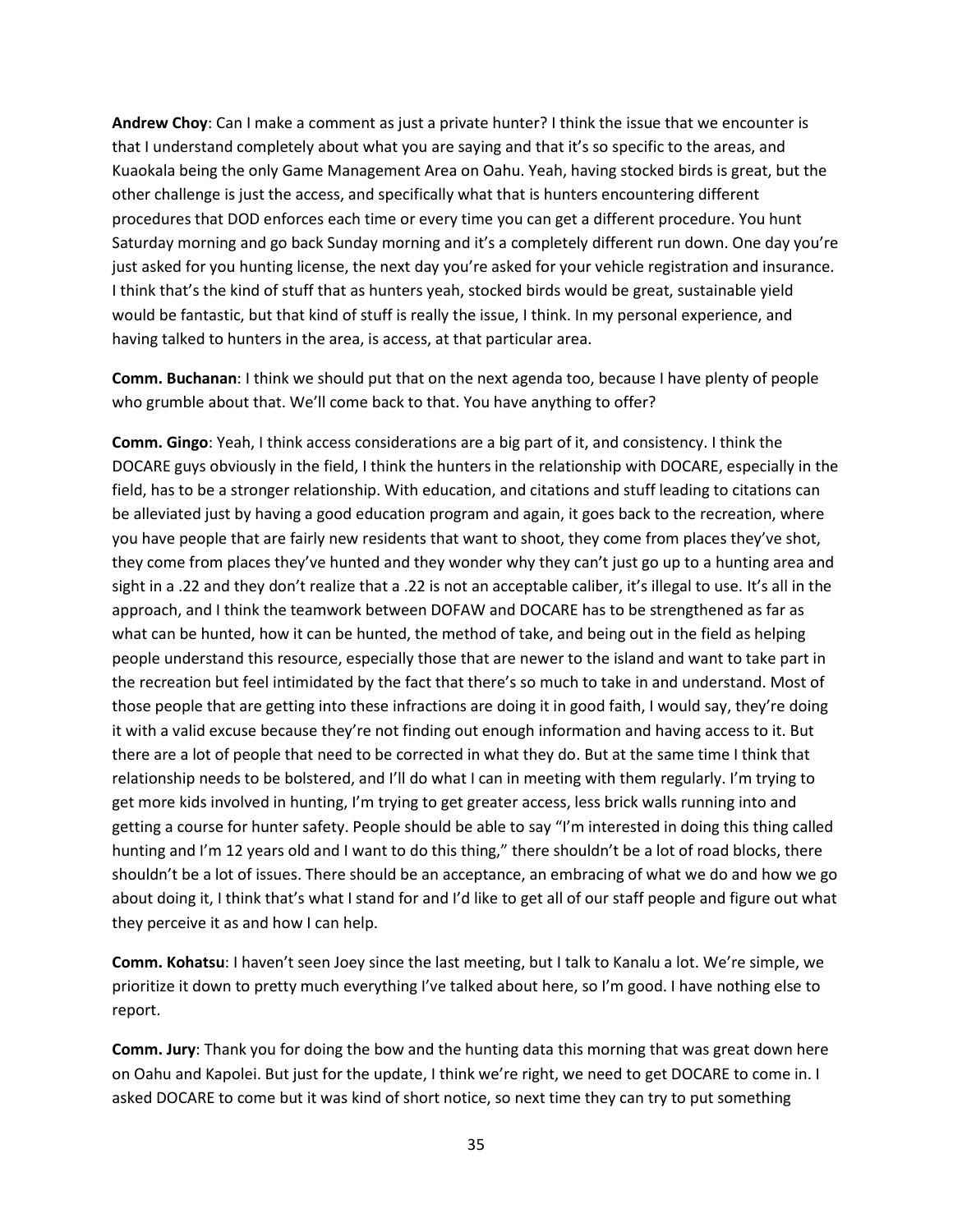together so they can be on the agenda. I called them and talked to some of their guys at Admin to see if they could come in and talk in general stuff about what they do and maybe they can field some questions and concerns, and maybe we can do the same, maybe we can help build that relationship as well. Of course they're out there, encountering hunters and other people in that area. Definitely right about Kuaokala, I'll try to follow up with that. I usually try to go out there the day before and I try to alert the guard, but you're definitely right, it's whoever's there. I let the guard know the day before that tomorrow's hunting. But then the next day you have somebody different, so you definitely hit the nail on the head when you say you do have concerns in that area, but I also talked to our local representative and kind of made that concern, kind of have some influence. One last thing, I know everybody got the memo from Chair Case regarding the aerial control in Waianae and Makaha, and as it stands they decided that our letter was not going to make the BLNR agenda, but one of the biggest takeaways that I have—of course, she highlighted everything the Department was doing to communicate and what's going on with the Board—but the Waianae and Makaha area in particular, Unit C in the Waianae and Makaha valley, that although they're still upholding the request by the legislation or Maile Shimabukuro to put a pause until January 2019, they'll also add onto that no further action will be taken until a wildlife management plan is created for that specific area. So for me as the Oahu commissioner, the way I feel is that I'm grateful for that, I think we as a commission and the way I look at it as a commissioner to the Game Management Advisory Commission, to have an area that there wasn't a game management plan in and I think we all got together as the community, heard the concern of the hunters, and although we didn't get to the BLNR agenda, I think the outcome is kind of what I would have hoped for and when asked that question from before, "what do you want?" They wanted a management plan to show how they can help participate. So we'll be working together, the Department as well as the GMAC and the communities to try to figure out what the fastest and most efficient way to get this going is, and keep trekking forward. And then on the flip side of that, they did give out the issue to the rest of the Oahu residents for they're going to do aerial shooting in a lot of areas on Oahu. So they're going to have aerial shooting, and that's why people get confused. I'm going to get calls from guys on other islands, so people don't get confused, the Waianae Makaha is not going to be touched, I'm going to participate with them on the survey, I'm awaiting the Pittman-Robertson update that they've been doing for the annual monitoring of aerial control in the area of Makua Keaau and Waianae Kai for goats, I'm awaiting all that data prior to my flight with them, and they only doing it more to assure transparency across the board in what they're doing. I'm only going to assist them in that area, the Waianae Makaha, but the aerial shooting will continue to take place elsewhere across the island where permitted, and I think we all got that paperwork. If you haven't, I'm sure they can get you all that. That's it.

**Comm. Ruidas**: I forgot one thing. October 8-9, they're also doing aerial surveys to count how many animals we have on the island, both on the GMA and the Pulama side. I forgot to say that.

**Comm. Buchanan**: Okay, Josiah, your hunters, nobody else is giving you grief about aerial shooting elsewhere, but they never see it?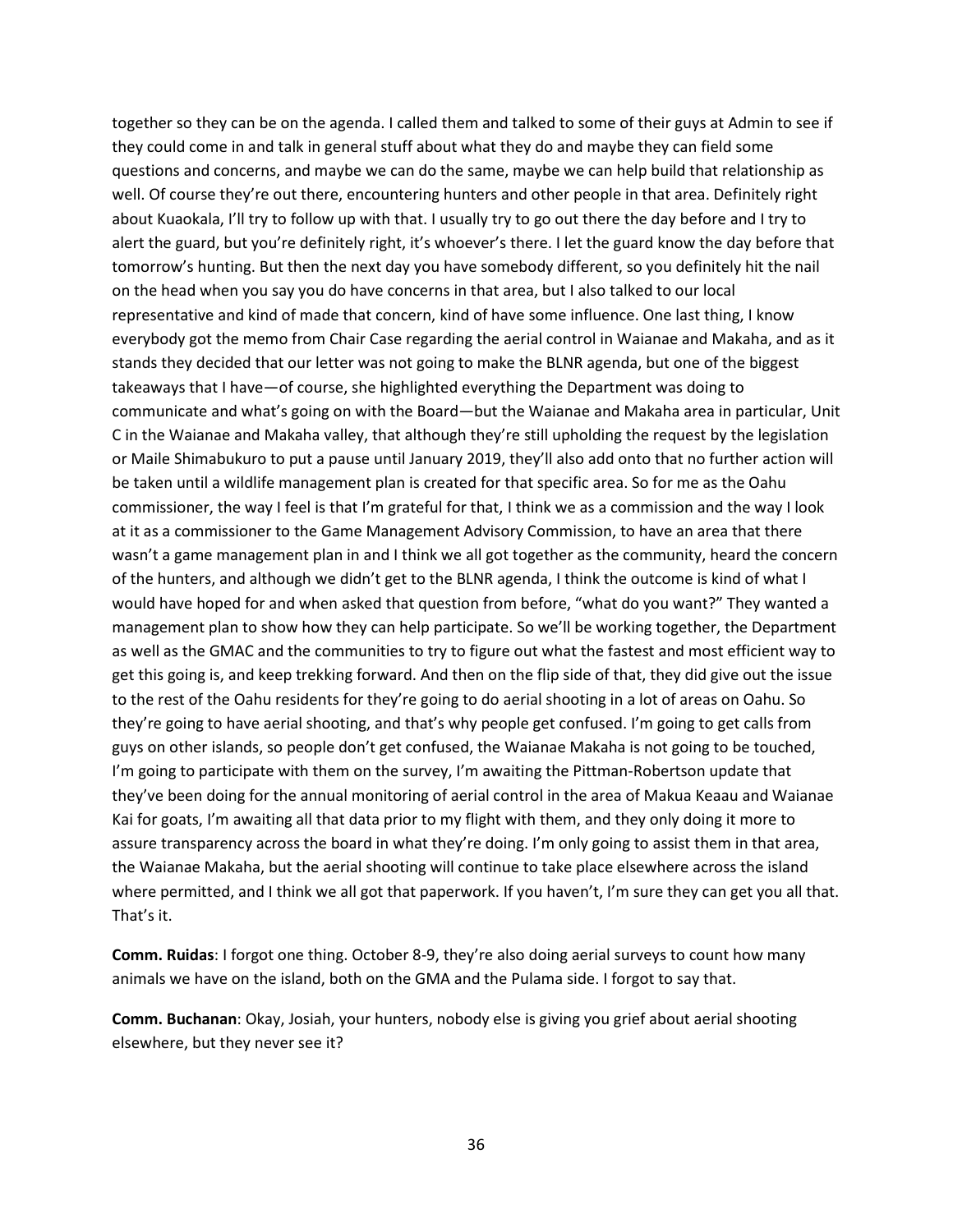**Comm. Jury**: They saw it. I got a couple of calls this morning before I walked into this room. But our intention was always geared toward the focus of the Waianae public hunting area and the Makaha which is adjacent to the two public hunting areas that have feral goats.

**Comm. Buchanan**: Okay. Molokai, we're still working on ours, we're meeting here and there with different groups, but our focus is on Molokai Ranch, because that's 56,000 acres and that's where most of our game lives. Actually, we have plenty of game everywhere, but you're not invited. It's not for recreation.

### **ITEM 9. Set future meeting schedule and potential Agenda items.**

### MEETING DATE SET FOR DECEMBER 10TH, 2018.

### **ITEM 10. Announcements.**

**Shaya Honarvar**: So how we're going to set up this meeting on December 10<sup>th</sup>, the GMAC meeting would start around 11 or so, because there is a one hour workshop for the rule changes that we were talking about last meeting.

**Comm. Buchanan**: Josiah wanted the Interaction Group to meet as well. Who's on the Interaction Group? Nancy, Ryan, and… we'll look it up. To discuss the rules, making rules for this commission.

**Shaya Honarvar**: So we do 9-10 for you guys, 10-11 for the workshop, and 11 to whenever for the GMAC meeting.

**Comm. Buchanan**: So we're talking about in January, when the legislature convenes, having a meeting then and then meeting with our representatives.

**Comm. Jury**: I think it should be either the day before or the day after, because I remember going there after our meeting, and it was kind of a long meeting and everybody was kind of wrapping up.

**Comm. Buchanan**: Do you guys still think it's a good idea? Let's think about it. How's our budget?

**Shaya Honarvar**: You have used a little bit more than half of it. So there's budget for this coming fiscal year.

**Comm. Jury**: Because we do have concerns about prioritizing stuff that's going to be coming up on Kauai, Lanai, can that budget be used to help the personnel to help streamline that kind of stuff, get efforts into pushing the right people…

**Shaya Honarvar**: So that budget is specifically for the commissioners and the commission, so if you need to travel to meet with Shane for example, off commission time, I believe that's allowed, but I will double check.

**Dietra Myers-Tremblay**: Just a suggestion for you, whoever is on the committee might want to look at other commissions' rules. Like the Forest stewardship commission, you might want to go on our website and see what their rules look like. There some other commissions too, so that's just an idea.